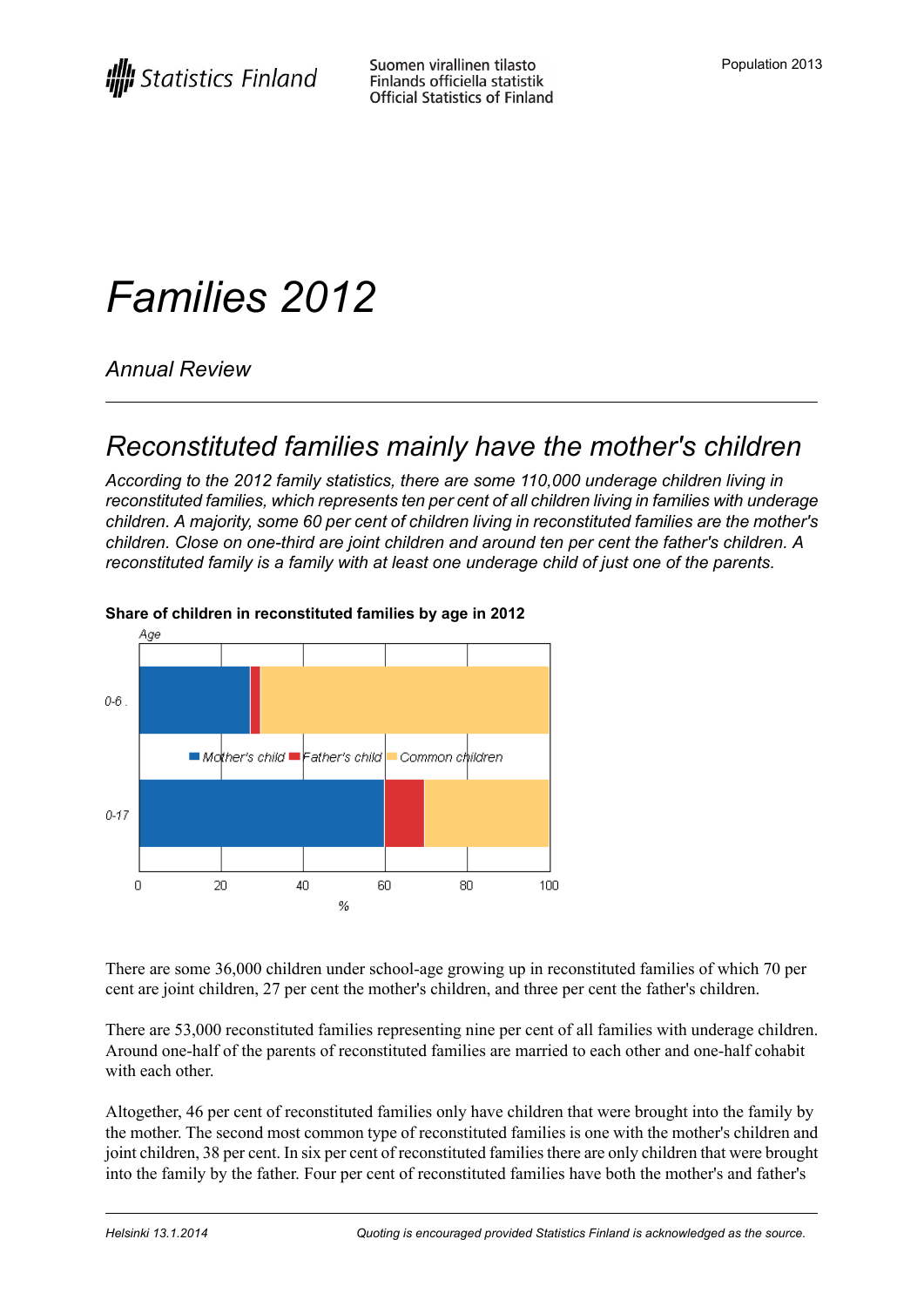children but no joint children. Reconstituted families that have the father's children and joint children also represent four per cent. A combination with the mother's and father's children, as well as joint children is quite rare, only around two per cent of reconstituted families are of this type. Even though the mother's children most commonly live permanently in reconstituted families, the daily life of the family may also involve the father's children permanently living elsewhere.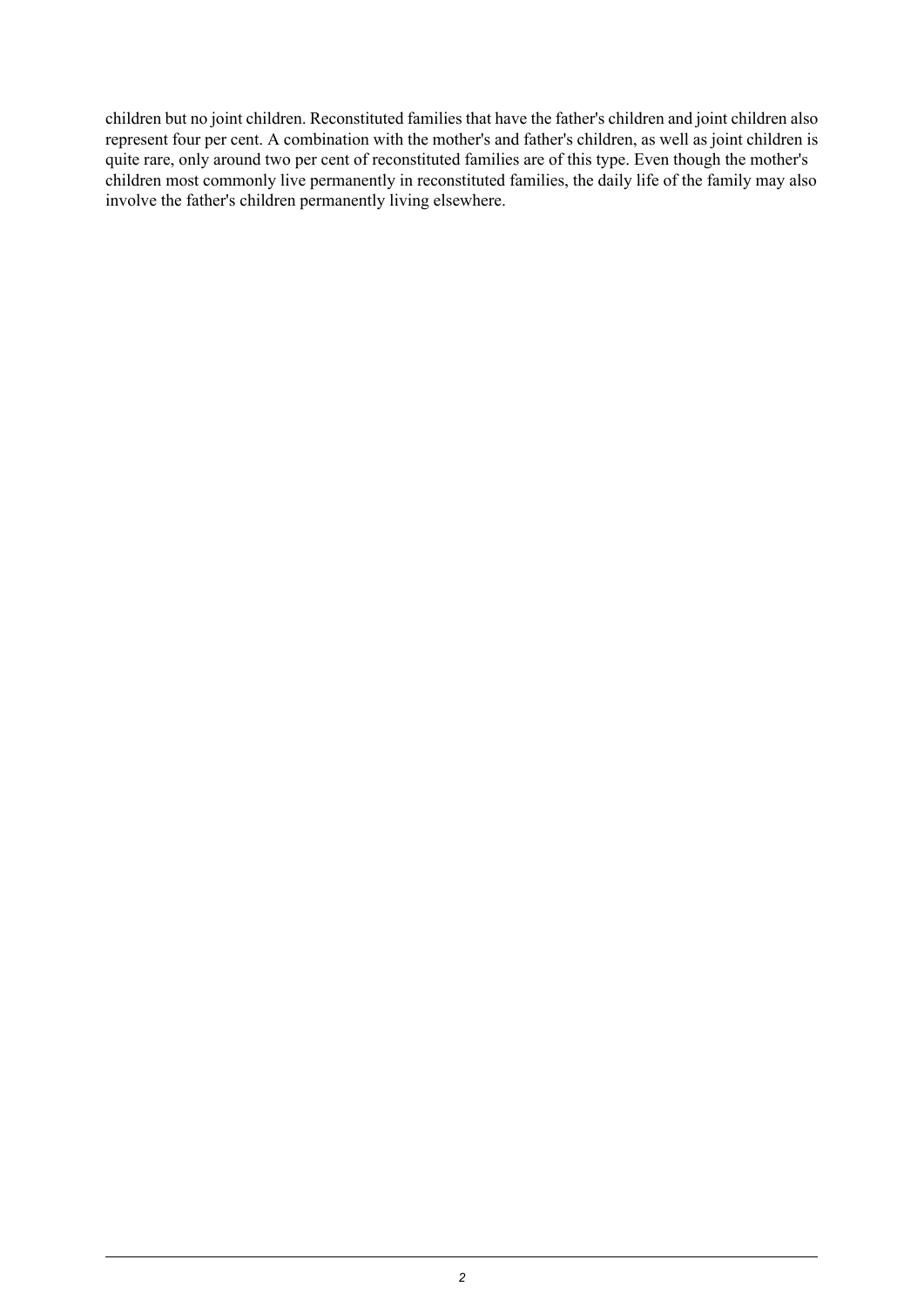## *Contents*

| 2.1 Russian-speaking families commonest among foreign-language speaking families11 |  |
|------------------------------------------------------------------------------------|--|
|                                                                                    |  |
|                                                                                    |  |
|                                                                                    |  |
|                                                                                    |  |
|                                                                                    |  |
|                                                                                    |  |
|                                                                                    |  |
|                                                                                    |  |
|                                                                                    |  |
|                                                                                    |  |
|                                                                                    |  |
|                                                                                    |  |
|                                                                                    |  |
|                                                                                    |  |
|                                                                                    |  |
|                                                                                    |  |

#### *Tables*

| Table 3. Marital status of the man/woman/father/mother in a cohabiting partnership and in a one-parent family in |  |
|------------------------------------------------------------------------------------------------------------------|--|
|                                                                                                                  |  |
|                                                                                                                  |  |
|                                                                                                                  |  |
|                                                                                                                  |  |
|                                                                                                                  |  |
|                                                                                                                  |  |
|                                                                                                                  |  |
| <b>Appendix tables</b>                                                                                           |  |
|                                                                                                                  |  |
| Appendix table 2. Swedish-speaking families by type and number of children of spouses/parents December 31,       |  |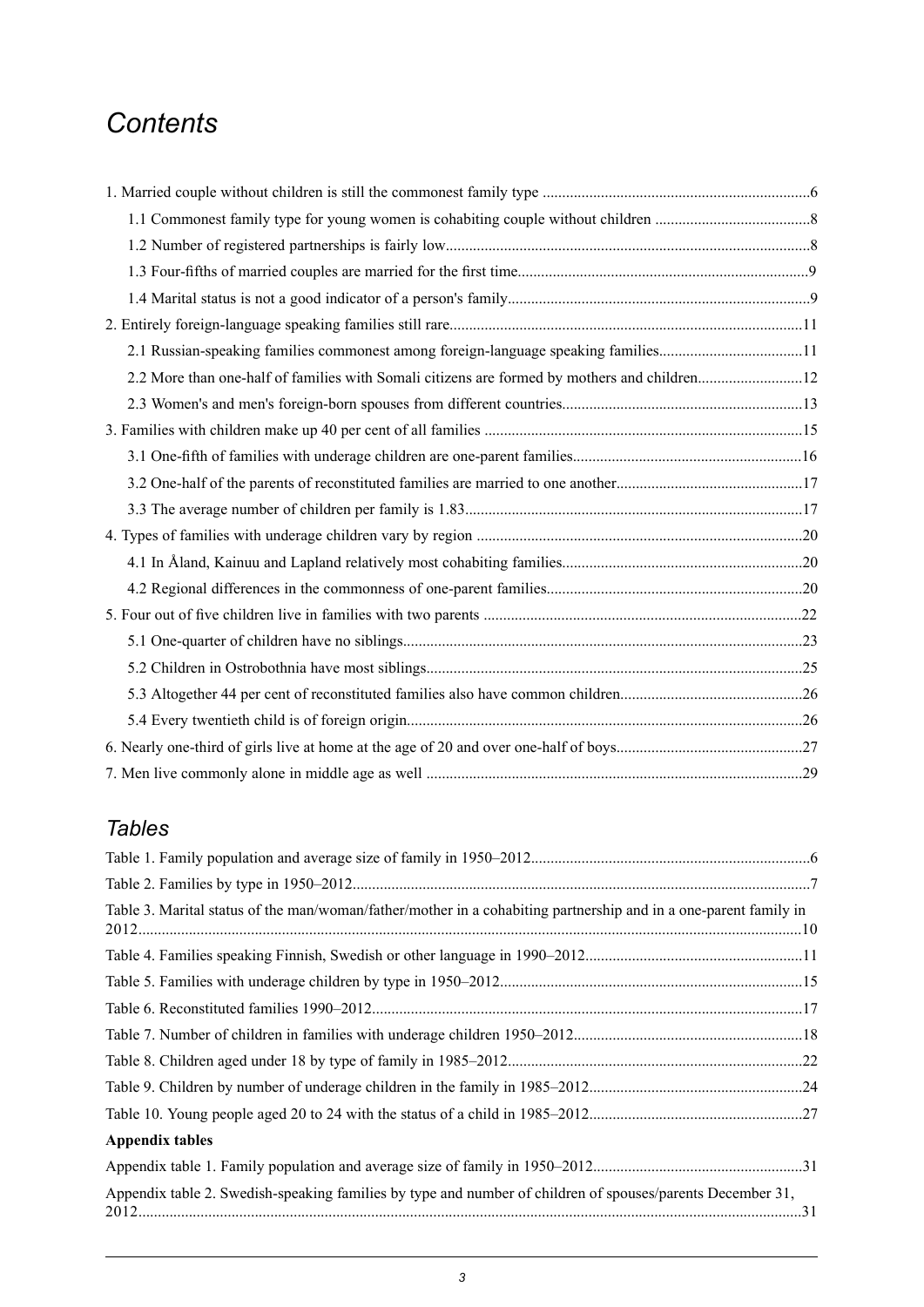| Appendix table 3. Married couples by order of marriage of man and woman on December 31, 201232                      |  |
|---------------------------------------------------------------------------------------------------------------------|--|
|                                                                                                                     |  |
| Appendix table 5. Families with underage children by language of parents on December 31, 201233                     |  |
|                                                                                                                     |  |
| Appendix table 7. Families with underage children by citizenship of parents on December 31, 201234                  |  |
|                                                                                                                     |  |
| Appendix table 9. Families with underage children by country of birth of parents on December 31, 201235             |  |
| Appendix table 10. Families by type of family and number of children aged 17 or under living at home on December    |  |
| Appendix table 11. Families with underage children by number of children aged under 18 and family type on           |  |
| Appendix table 12. Reconstituted families by family composition and number of children on December 31, 2012.36      |  |
| Appendix table 13. Families by age group of children and type of family on December 31, 201237                      |  |
| Appendix table 14. Children aged 0–24 by type of family, adopted children in families by age on December 31,        |  |
| Appendix table 15. Children by age and number of children in the family living at home aged 17 or under on December |  |
|                                                                                                                     |  |
|                                                                                                                     |  |

## *Figures*

| Figure 1A. Families by type and age of wife/mother in 2012 (families with father and children by age of father)8     |
|----------------------------------------------------------------------------------------------------------------------|
| Figure 1B. Families by type and age of wife/mother in 2012 (families with father and children by age of father),     |
|                                                                                                                      |
|                                                                                                                      |
|                                                                                                                      |
|                                                                                                                      |
| Figure 5A. Families with underage children by type of family and age of mother/single carer father in 201216         |
| Figure 5B. Families with underage children by type of family and age of mother/single carer father in 2012, relative |
| Figure 6. Average number of children in families with underage children by age of mother in 1985, 1995, 2011 and     |
| Figur 7. Families of cohabiting couples as a proportions of families with underage children by region in 201220      |
| Figure 8. Proportion of single-parent families of all families with underage children by region in 201221            |
|                                                                                                                      |
|                                                                                                                      |
|                                                                                                                      |
| Figure 12. Share of children with foreign origin among all children and share of children of foreign origin in the   |
|                                                                                                                      |
|                                                                                                                      |
|                                                                                                                      |
|                                                                                                                      |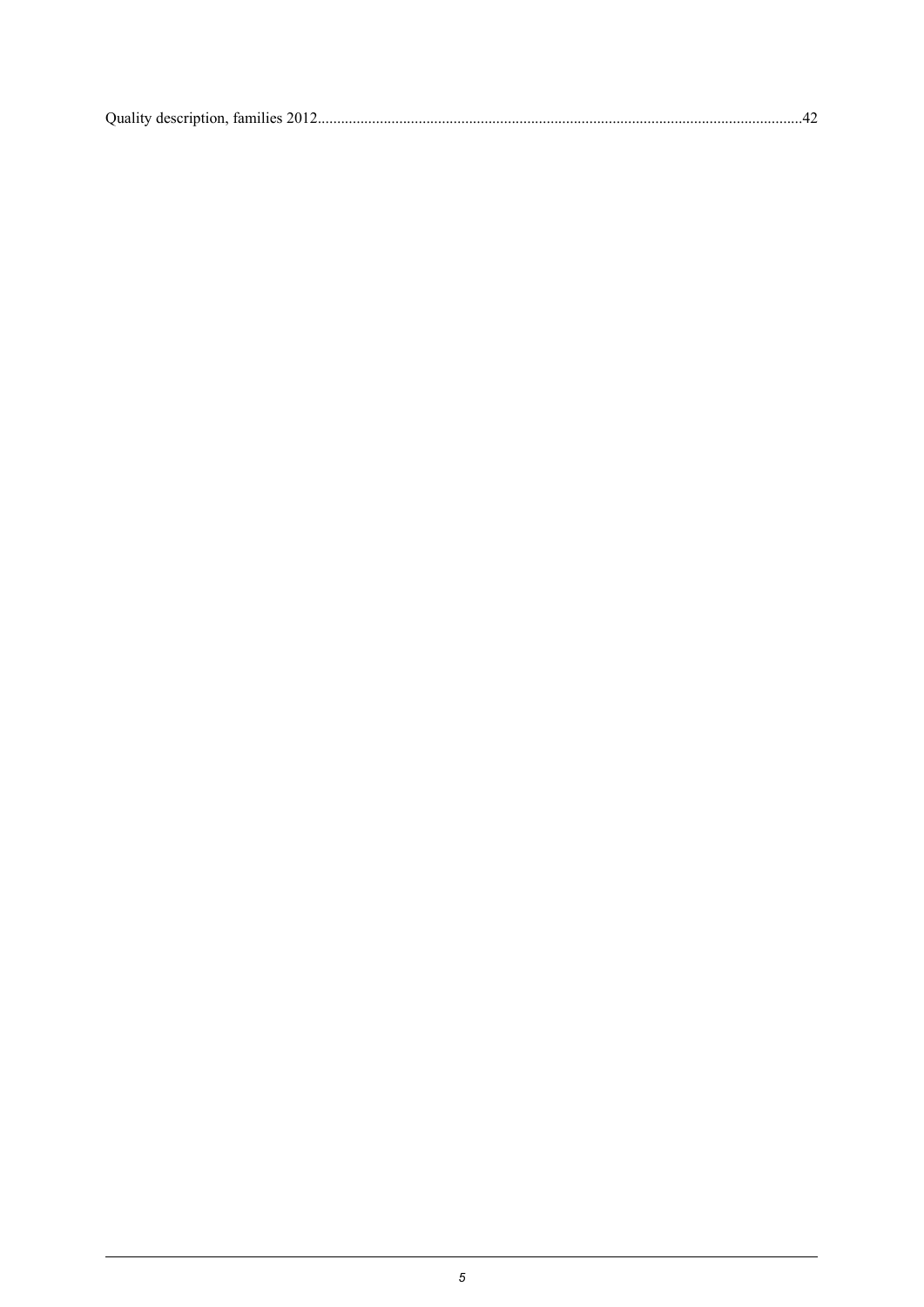## <span id="page-5-0"></span>*1. Married couple without children is still the commonest family type*

Families are classified according to whether the spouses are married, cohabiting or in a registered partnership and whether they have children. In addition to this, there are one-parent families as a separate category. In this classification, no limit is set as to the age of a child. Families with children, defined as families having at least one child under the age of 18 living at home, are discussed in Chapter 3. Where families with underage children are concerned, parents are also referred to as supporters. In the following examination, one-parent families are not only single-supporter families, as a person having the status of a child living with his/her mother or father may be of any age..

At the end of 2012, there were 1,466,000 families in Finland. Their number grew by 5,200 from the year before. The increase was 300 smaller than in the previous year.

Altogether, 75 per cent of the Finnish population belongs to a family. The proportion decreased by 0.3 percentage points from the previous year. The rate of its decrease has remained at this level since the beginning of the 1990s. The proportion of the family population was at its highest in the 1960s and 1970s, when 87 per cent of the population belonged to a family. The number of persons belonging to a family rose by 5,200 during 2012. Total population increased by 25,000 persons. At the end of 2012, the average size of a family in Finland was 2.78 persons.

| Year |           | Families total   Family population   Population |               | Proportion of family population, % Average size of family |     |
|------|-----------|-------------------------------------------------|---------------|-----------------------------------------------------------|-----|
| 1950 | 930 572   | 3 457 474                                       | 4 029 803     | 85,8                                                      | 3,7 |
| 1960 | 1 036 270 | 3 855 037                                       | 4 4 4 6 2 2 2 | 86,7                                                      | 3,7 |
| 1970 | 1 153 878 | 3 986 005                                       | 4 598 336     | 86,7                                                      | 3,5 |
| 1980 | 1 278 102 | 4 0 23 0 91                                     | 4787778       | 84,0                                                      | 3,1 |
| 1990 | 1 365 341 | 4 101 922                                       | 4 998 478     | 82,1                                                      | 3,0 |
| 2000 | 1401963   | 4 053 850                                       | 5 181 115     | 78,2                                                      | 2,9 |
| 2010 | 1455073   | 4 0 65 1 68                                     | 5 375 276     | 75,6                                                      | 2,8 |
| 2011 | 1460570   | 4 069 930                                       | 5401267       | 75,4                                                      | 2,8 |
| 2012 | 1465733   | 4 0 7 5 0 9 4                                   | 5426674       | 75,1                                                      | 2,8 |

#### <span id="page-5-1"></span>**Table 1. Family population and average size of family in 1950–2012**

The commonest family type in Finland is still a married couple without children, making up 36 per cent of all families in 2012. As recently as in 2004, the most common family type in Finland was married couple with children of some age living at home. In 2012, 30 per cent of all families were families of a married couple with children. However, the number of such families has been on the decline for a long time, whereas the number of married couples without children has been rising. The number of married couples living with their children decreased by 3,100 from the previous year, whereas from 2005 to 2006 the number decreased by 6,700. Because the yearly changes are small, it is difficult to pinpoint clearly the reasons for the decreases and increases in the numbers of the different family types.

The number and proportion of cohabiting couples among families is also growing. However, cohabiting couples without children make up only 14 per cent of all families. Today, eight per cent of all families are cohabiting couples with children. The number has been growing slowly in recent years.

The number of "mother and children" families has declined in recent years. These families represented ten per cent of all families. "Father and children" families are still rare; they number only two in one hundred. Their relative proportion has not changed much over the past few years.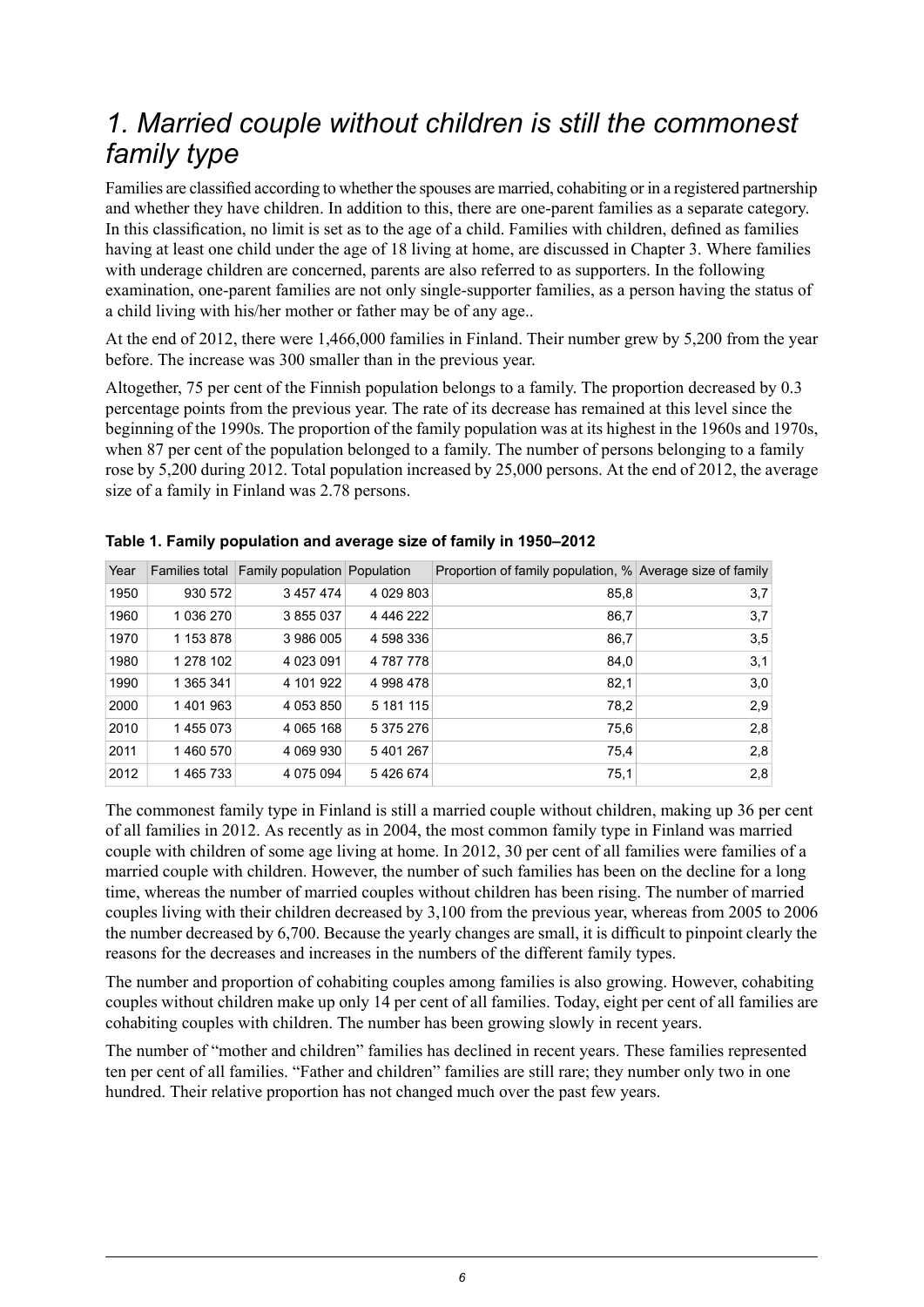| Year       | Total     | Married<br>couple<br>without<br>children | Married<br>couple with<br>children | Cohabiting<br>couple with couple<br>children | Cohabiting<br>Mother and<br>children<br>without<br>children |         | children | Father and Registered Registered<br>male<br>couple $1)$ | female<br>couple 1)  |
|------------|-----------|------------------------------------------|------------------------------------|----------------------------------------------|-------------------------------------------------------------|---------|----------|---------------------------------------------------------|----------------------|
| 1950       | 930 572   | 176 650                                  | 593 763                            |                                              |                                                             | 137 803 | 22 3 5 6 | $\ddot{\phantom{0}}$                                    |                      |
| 1960       | 1 036 270 | 207 897                                  | 678 822                            |                                              |                                                             | 129 706 | 19845    | $\cdot$                                                 |                      |
| $1970^{2}$ | 1 153 878 | 260 562                                  | 722 001                            | 6800                                         | 19 100                                                      | 126 394 | 19 0 21  | $\ddot{\phantom{0}}$                                    |                      |
| $1980^{3}$ | 1 278 102 | 302 818                                  | 711 226                            | 36 200                                       | 65 900                                                      | 140 725 | 21 2 3 3 | $\ddot{\phantom{0}}$                                    | $\ddot{\phantom{1}}$ |
| 1990       | 1 365 341 | 364 452                                  | 640 062                            | 65 896                                       | 123 471                                                     | 147 297 | 24 161   | $\ddot{\phantom{0}}$                                    | ٠.                   |
| 2000       | 1 401 963 | 436 019                                  | 514 868                            | 102 581                                      | 160 132                                                     | 159 432 | 28 931   | $\ddot{\phantom{0}}$                                    | $\ddotsc$            |
| 2001       | 1 407 759 | 446 404                                  | 501 981                            | 105 399                                      | 166 601                                                     | 158 440 | 28 9 34  | $\ddot{\phantom{0}}$                                    | $\ddot{\phantom{1}}$ |
| 2002       | 1 411 947 | 454 977                                  | 492 524                            | 107 443                                      | 170 368                                                     | 157 143 | 29 093   | 207                                                     | 192                  |
| 2003       | 1 415 104 | 462 561                                  | 483 140                            | 109 672                                      | 174 144                                                     | 156 235 | 29 3 5 2 | 271                                                     | 275                  |
| 2004       | 1 420 781 | 471 962                                  | 475 705                            | 111 294                                      | 177 095                                                     | 154 851 | 29 192   | 325                                                     | 357                  |
| 2005       | 1 426 002 | 481 209                                  | 468 266                            | 112 847                                      | 180 590                                                     | 153 024 | 29 238   | 398                                                     | 430                  |
| 2006       | 1 431 376 | 488 880                                  | 461 569                            | 114 671                                      | 184732                                                      | 151 475 | 29 101   | 455                                                     | 493                  |
| 2007       | 1 437 709 | 496 814                                  | 456 235                            | 115 860                                      | 188 172                                                     | 150 251 | 29 288   | 527                                                     | 562                  |
| 2008       | 1 444 386 | 504 728                                  | 452 180                            | 115 966                                      | 191 177                                                     | 149 631 | 29 4 60  | 579                                                     | 665                  |
| 2009       | 1450488   | 509 916                                  | 448 897                            | 116 797                                      | 193 894                                                     | 149 823 | 29 7 65  | 625                                                     | 771                  |
| 2010       | 1 455 073 | 513 889                                  | 446 433                            | 117 254                                      | 195 967                                                     | 149 651 | 30 278   | 706                                                     | 895                  |
| 2011       | 1 460 570 | 518 550                                  | 442 257                            | 118 054                                      | 200 171                                                     | 149 196 | 30 534   | 773                                                     | 1 0 3 5              |
| 2012       | 1465733   | 523 221                                  | 439 194                            | 118 136                                      | 203 334                                                     | 149 143 | 30 714   | 829                                                     | 1 1 6 2              |
| $\%$       |           |                                          |                                    |                                              |                                                             |         |          |                                                         |                      |
| 1950       | 100,0     | 19,0                                     | 63,8                               |                                              |                                                             | 14,8    | 2,4      |                                                         |                      |
| 1960       | 100,0     | 20,1                                     | 65,5                               |                                              |                                                             | 12,5    | 1,9      | $\ddot{\phantom{0}}$                                    | .,                   |
| 1970 2)    | 100,0     | 22,6                                     | 62,6                               | 0,6                                          | 1,7                                                         | 11,0    | 1,6      |                                                         |                      |
| 1980 3)    | 100,0     | 23,7                                     | 55,6                               | 2,8                                          | 5,2                                                         | 11,0    | 1,7      | $\ddot{\phantom{0}}$                                    | ٠.                   |
| 1990       | 100,0     | 26,7                                     | 46,9                               | 4,8                                          | 9,0                                                         | 10,8    | 1,8      | $\ddot{\phantom{0}}$                                    | $\ddot{\phantom{1}}$ |
| 2000       | 100,0     | 31,1                                     | 36,7                               | 7,3                                          | 11,4                                                        | 11,4    | 2,1      | $\ddot{\phantom{0}}$                                    | $\ddotsc$            |
| 2001       | 100,0     | 31,7                                     | 35,7                               | 7,5                                          | 11,8                                                        | 11,3    | 2,1      |                                                         | $\ddotsc$            |
| 2002       | 100,0     | 32,2                                     | 34,9                               | 7,6                                          | 12,1                                                        | 11,1    | 2,1      | 0,0                                                     | 0,0                  |
| 2003       | 100,0     | 32,7                                     | 34,1                               | 7,8                                          | 12,3                                                        | 11,0    | 2,1      | 0,0                                                     | 0,0                  |
| 2004       | 100,0     | 33,2                                     | 33,5                               | 7,8                                          | 12,5                                                        | 10,9    | 2,1      | 0,0                                                     | 0,0                  |
| 2005       | 100,0     | 33,7                                     | 32,8                               | 7,9                                          | 12,7                                                        | 10,7    | 2,1      | 0,0                                                     | 0,0                  |
| 2006       | 100,0     | 34,2                                     | 32,2                               | 8,0                                          | 12,9                                                        | 10,6    | 2,0      | 0,0                                                     | 0,0                  |
| 2007       | 100,0     | 34,6                                     | 31,7                               | 8,1                                          | 13,1                                                        | 10,5    | 2,0      | 0,0                                                     | 0,0                  |
| 2008       | 100,0     | 34,9                                     | 31,3                               | 8,0                                          | 13,2                                                        | 10,4    | 2,0      | 0,0                                                     | 0,0                  |
| 2009       | 100,0     | 35,2                                     | 30,9                               | 8,1                                          | 13,4                                                        | 10,3    | 2,1      | 0,0                                                     | 0,1                  |
| 2010       | 100,0     | 35,3                                     | 30,7                               | 8,1                                          | 13,5                                                        | 10,3    | 2,1      | 0,0                                                     | 0,1                  |
| 2011       | 100,0     | 35,5                                     | 30,3                               | 8,1                                          | 13,7                                                        | 10,2    | 2,1      | 0,1                                                     | 0,1                  |
| 2012       | 100,0     | 35,7                                     | 30,0                               | 8,1                                          | 13,9                                                        | 10,2    | 2,1      | 0,1                                                     | 0,1                  |

#### <span id="page-6-0"></span>**Table 2. Families by type in 1950–2012**

1) Families of the type "registered couple with children" numbered 418.

The breakdown of the census by type of family has been revised on the basis of interview surveys. (Aromaa, Cantell & Jaakkola: Avoliitto (Consensual Union), Research Institute of Legal Policy 49, Helsinki 1981). 2)

3) The breakdown of the census by type of family has been revised on the basis of the 1981 register-based material on families and cohabiting couples.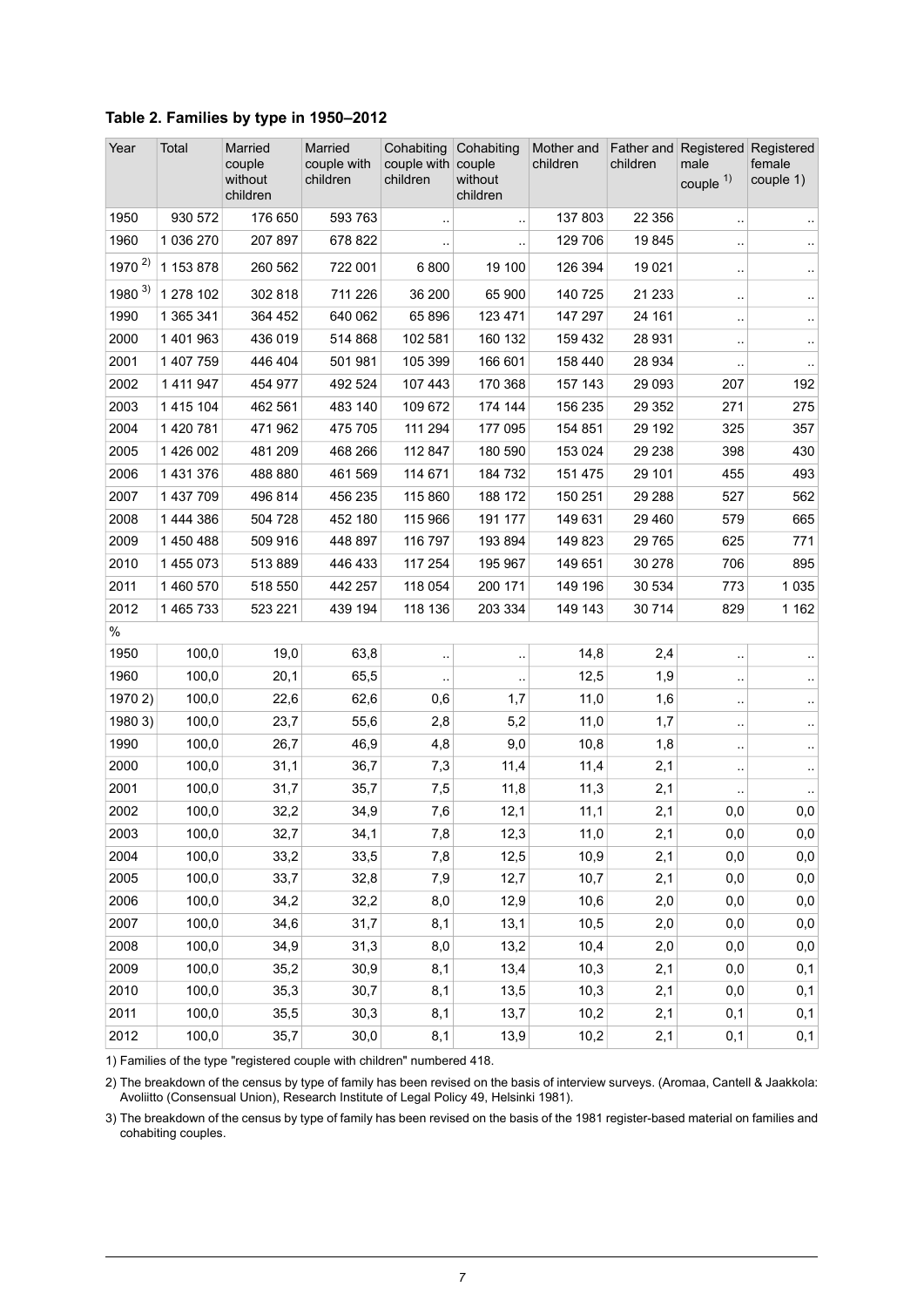#### <span id="page-7-0"></span>*1.1 Commonest family type for young women is cohabiting couple without children*

Women's family type varies by age. The most typical family type for young women aged under 28 with family is "cohabiting couple without children". Already for 28-year-old women, the commonest family type is "married couple with children". "Married couple without children" only becomes the most typical family type for women once they have turned 53. The families of the oldest women (at least 90 years of age) tend to include a child rather than a husband. Only ten per cent of women of this age belong to the family population. In the light of family statistics, old age is rather different for men. For example, nearly half of the men aged 89 belong to families, i.e. 47 per cent. Forty per cent of the men aged at least 89 belong to families. Then the family is typically a married couple without children living with them.



<span id="page-7-2"></span>**Figure 1A. Families by type and age of wife/mother in 2012 (families with father and children by age of father)**

<span id="page-7-3"></span>



#### <span id="page-7-1"></span>*1.2 Number of registered partnerships is fairly low*

At the end of 2012, 829 male couples and 1,162 female couples lived in a registered partnership, which was a total of 183 couples more than in 2011. In most of the tables in this publication these families are included in married couples. In some of the tables on the whole country, these families form a group of their own. For reasons of privacy protection, this information can be given by municipality only if the couples number at least five.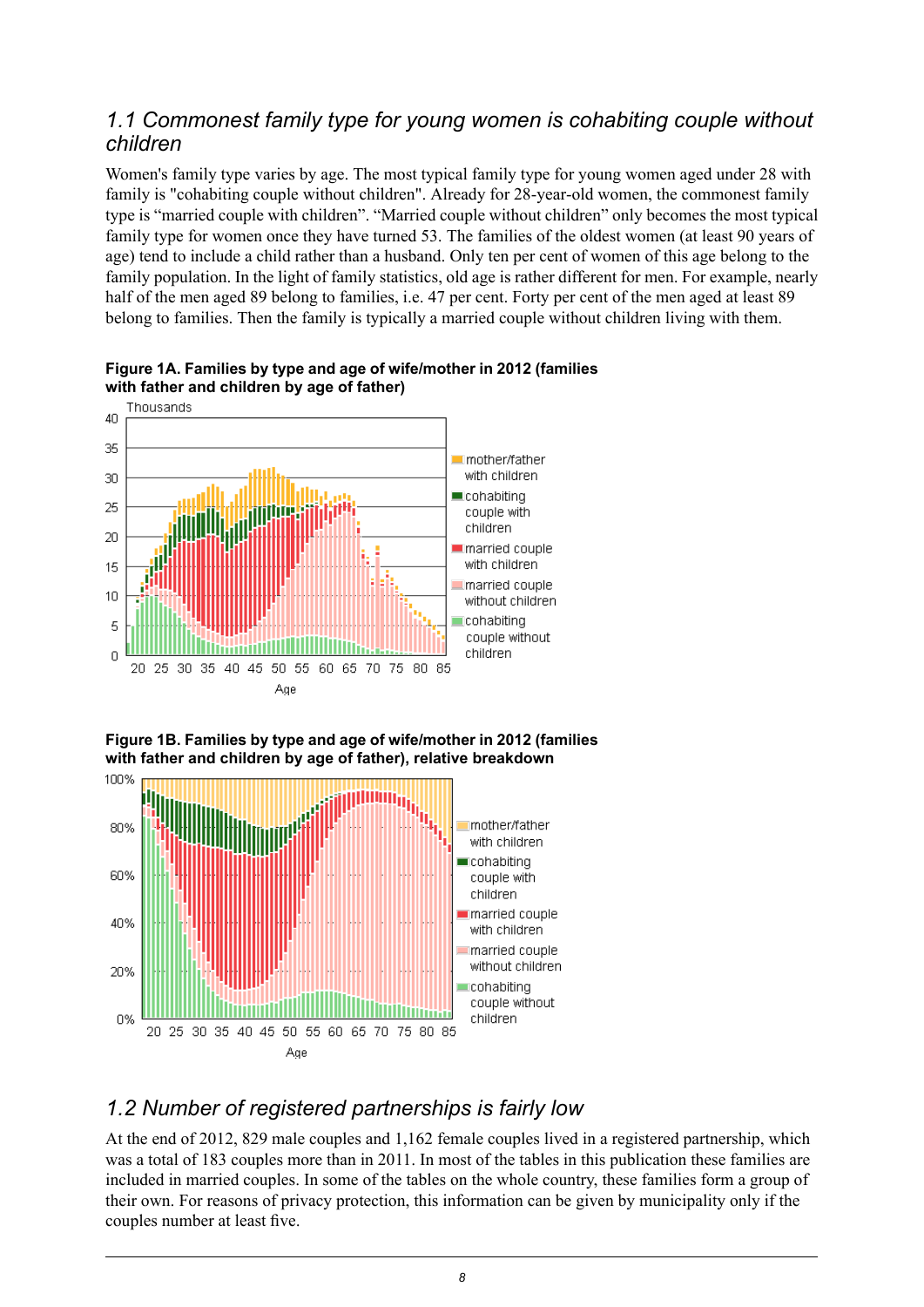Figure 2 showsthe age distribution of registered male and female couples according to the younger partner. The male couples are older than the female couples. In the other figures registered couples are given among married couples. There are still so few of them that they would not be distinguishable as a separate group.



<span id="page-8-2"></span>**Figur 2. Registrerade partnerskap efter den yngre partnerns ålder år 2012**

The age difference of registered couples is bigger than that of married couples. The average age difference of registered couples is 5.7 years, while that between married couples is 3.4 years, on average. The age difference of registered male couples is 7.1 years, on average, which is clearly higher than the average figure for female couples, 4.7 years. In contrast, the proportion of partners of same age is lower for registered couples (8.3%) than for married ones (12.5%). The age difference is at least 20 years for 3.5 per cent of registered couples, while only 0.4 per cent of married couples have an age difference of 20 years or more. For registered male couples the age difference was at least 20 years (7.1%) clearly more often than for female couples (0.9%).

#### <span id="page-8-0"></span>*1.3 Four-fifths of married couples are married for the first time*

Cohabitation is the form of family life chosen by young couples without children. Up to the age of 38, women without children tend to prefer cohabitation to marriage. Where mothers are concerned, the only ones to favour cohabitation over marriage are in the small group of mothers aged under 25. The majority of mothers older than this living with their spouses are married. The older the woman, the more likely she is to be married to her spouse.

Married couples account for 66 per cent of all families and for 75 per cent of all married and cohabiting couples. Cohabiting couples make up 22 per cent of all families. Of the families consisting of spouses living together,one-quarter are cohabiting couples.

<span id="page-8-1"></span>In 82 per cent of all married couples both spouses are married for the first time. Thus, the conventional form of family can still be considered to prevail in Finland. In 67 per cent of the cohabiting couples neither spouse had been previously married. Hence, on average, there are clearly more couples where one of the spouses has been married before among cohabiting couples than among married couples. In 85 per cent of the registered male couples neither partner has been married before, the figure for female couples is 75 per cent.

#### *1.4 Marital status is not a good indicator of a person's family*

.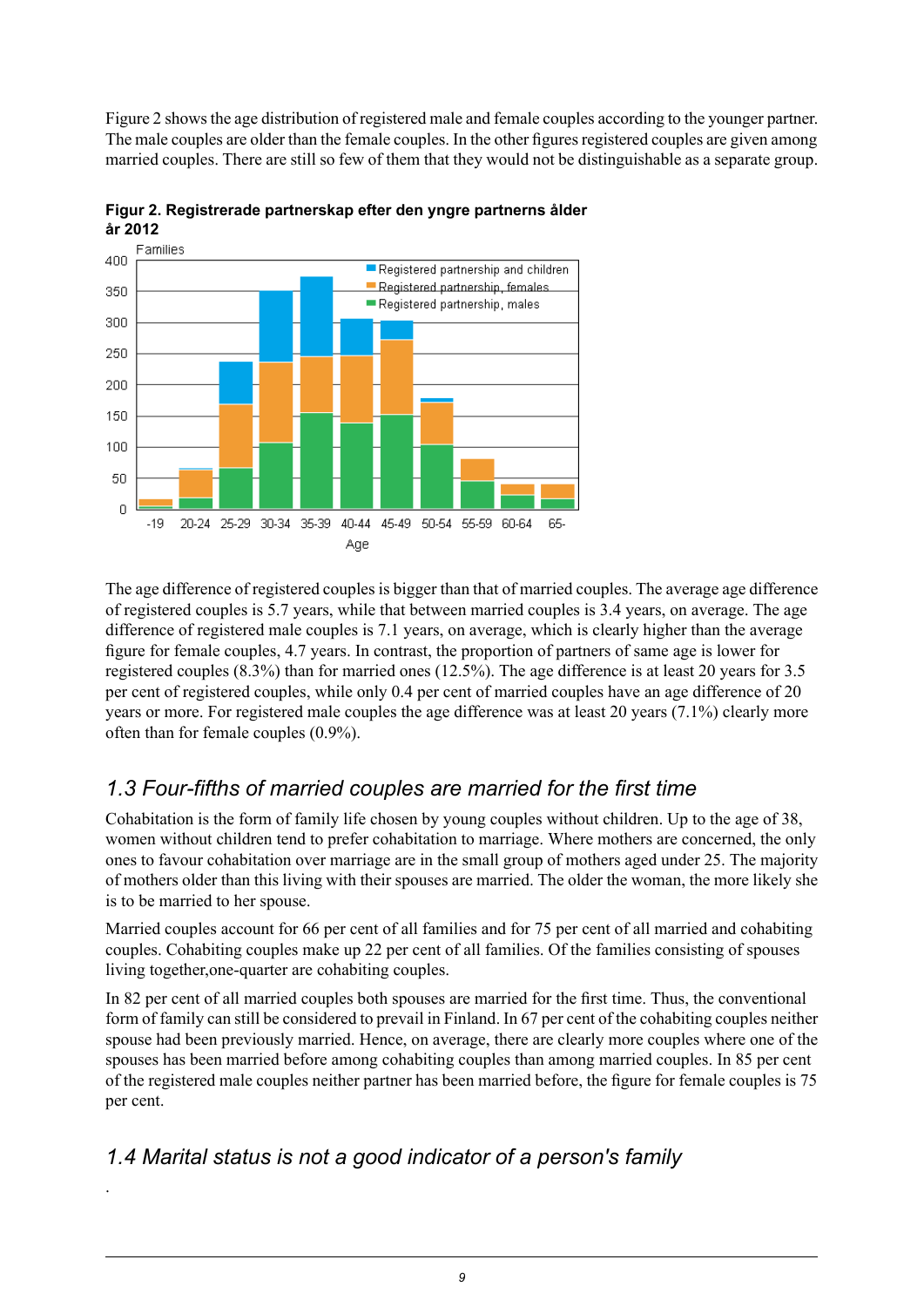In the past, a person's marital status revealed quite much about his or her family. Today, hardly any conclusions can be drawn from a person's marital status. In the Nordic Countries, marital status is losing meaning as a demographic variable.

Seventy-four per cent of the women and 75 per cent of the men living with a cohabiting partner without children are unmarried. More cohabiting women than cohabiting men are widows..

Slightly more of the men than of the women living with children and a cohabiting partner are unmarried. There are no longer much differences in the share of divorces between women and men. Previously, the share of divorces was higher among women than men. Slightly more cohabiting mothers than cohabiting fathers are also widowed.

<span id="page-9-0"></span>

|                           | Table 3. Marital status of the man/woman/father/mother in a cohabiting partnership and in a |  |  |
|---------------------------|---------------------------------------------------------------------------------------------|--|--|
| one-parent family in 2012 |                                                                                             |  |  |

| Marital<br>status | Type of family                   |                                    |                                    |                                      |                        |                                                  |            |                                         |  |  |  |
|-------------------|----------------------------------|------------------------------------|------------------------------------|--------------------------------------|------------------------|--------------------------------------------------|------------|-----------------------------------------|--|--|--|
|                   | Cohabiting<br>man no<br>children | Cohabiting<br>woman no<br>children | Cohabiting<br>man with<br>children | Cohabiting<br>woman with<br>children | Father and<br>children | Father and<br>children aged children<br>under 18 | Mother and | Mother and<br>children aged<br>under 18 |  |  |  |
| Unmarried         | 75,0                             | 73,9                               | 78,8                               | 78,2                                 | 19,3                   | 27,6                                             | 32,2       | 41,0                                    |  |  |  |
| Married           | 0,8                              | 0,6                                | 0,5                                | 0,4                                  | 12,9                   | 15,0                                             | 10.4       | 12.7                                    |  |  |  |
| <b>Divorced</b>   | 22,4                             | 21,4                               | 20,2                               | 20,2                                 | 51,3                   | 52,3                                             | 42,5       | 43.5                                    |  |  |  |
| Widowed           | 1,8                              | 4,1                                | 0,6                                | 1,1                                  | 16,5                   | 5,1                                              | 14.9       | 2,8                                     |  |  |  |
| Total             | 100,0                            | 100.0                              | 100.0                              | 100,0                                | 100,0                  | 100,0                                            | 100,0      | 100,0                                   |  |  |  |
| N                 | 203 297                          | 203 282                            | 118 130                            | 118 118                              | 30 704                 | 16 0 79                                          | 149 000    | 101 896                                 |  |  |  |

Mothers and fathers in one-parent families differ in their marital status. More than one-half of the fathers but fewer of the mothers are divorced. Altogether, 32 per cent of mothers but only 19 per cent of fathers are unmarried. However, it should be noted here that no limit is set on the age of a child, i.e. we are not referring to single supporters. The child of a one-parent family can be of any age, meaning that families formed by old widowed mothers and their grown-up children, for example, are included.

Table 3 also contains columns for one-parent families, that is, fathers and mothers whose children are underage. Their marital status structure differs most clearly from the group of all one-parent families. They include fewer widowed persons and more persons representing other marital status groups. It is noteworthy that relatively more single fathers than single mothers are widowed, although fewer fathers than mothers become widowed. In divorces, children usually stay with their mother, but there is no choice in the case of death. As many as 41 per cent of single mothers are unmarried; some having been single parents from the outset but a large number as the result of a divorce.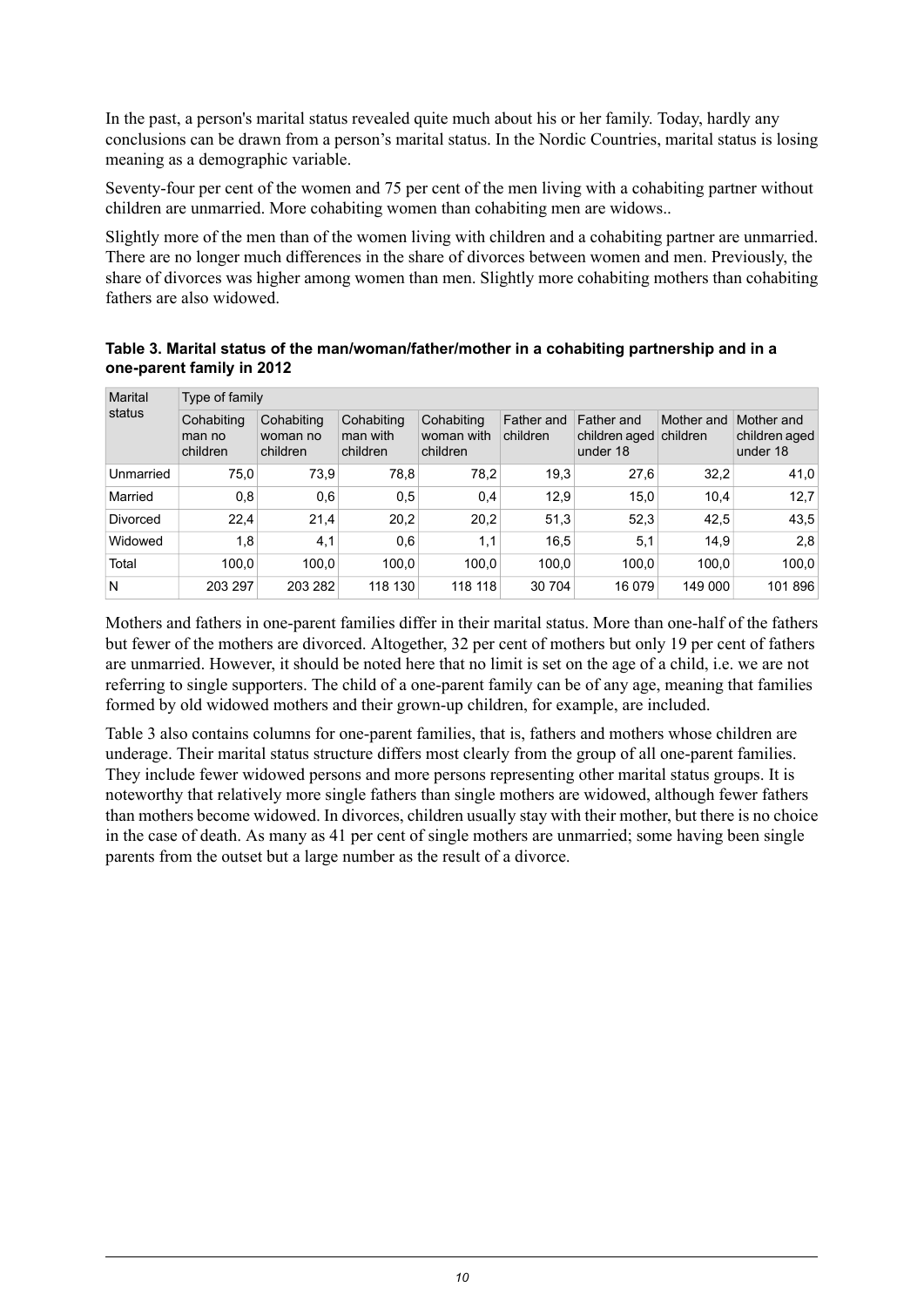## <span id="page-10-0"></span>*2. Entirely foreign-language speaking families still rare*

In 87 per cent of all families, the only parent or both parents are Finnish-speaking. Correspondingly, four per cent of families are entirely Swedish-speaking (3.8%). Families where one spouse is Swedish-speaking and the other Finnish-speaking account for three per cent of all families. Combinations of Finnish and Swedish-speakers with other languages can be found in three per cent of all families. Families where both spouses or the only parent are foreign-language speakers number 46,500, which equals three per cent of all families.

In clearly more cases Swedish-speaking men have Finnish-speaking spouses than Swedish-speaking women Finnish-speaking spouses. The number of purely Swedish-speaking couples is only 4,500 higher than that of Finnish and Swedish-speaking couples.

Altogether, 26,000 Finnish or Swedish-speaking men are married to or cohabiting with a foreign-language speaking woman. The corresponding figure for women is 20,900. Marriages with foreign-language speakers have increased by 2,500.

| Mies/vaimo suomen tai muunkielinen                 | Year    |         |         |         |                                                             |         |           |  |
|----------------------------------------------------|---------|---------|---------|---------|-------------------------------------------------------------|---------|-----------|--|
|                                                    | 1990    | 1995    | 2000    | 2005    | 2010                                                        | 2011    | 2012      |  |
| Finnish speaking man and finnish speaking<br>woman |         |         |         |         | 1 088 742 1 081 473 1 089 232 1 105 316 1 114 828 1 115 178 |         | 1 114 397 |  |
| Finnish speaking man and swedish<br>speaking woman | 16 544  | 16876   | 17 394  | 17 904  | 18 337                                                      | 18 389  | 18 4 63   |  |
| Finnish speaking woman and swedish<br>speaking man | 22 7 34 | 22 8 22 | 23 4 45 | 24 218  | 24 552                                                      | 24 658  | 24 696    |  |
| Finnish speaking man and foreign speaking<br>woman | 4 0 2 0 | 7636    | 11 094  | 16 062  | 21 7 7 2                                                    | 23 102  | 24 4 19   |  |
| Finnish speaking woman and foreign<br>speaking man | 5951    | 8679    | 10 236  | 13 181  | 17441                                                       | 18 450  | 19423     |  |
| Finnish speaking mother/father                     | 162 209 | 174 554 | 174 861 | 166 741 | 161 302                                                     | 160 179 | 159 373   |  |
| Swedish speaking man and swedish<br>speaking woman | 53 348  | 50 845  | 49 198  | 48 190  | 47881                                                       | 47 784  | 47 633    |  |
| Swedish speaking man and foreign<br>speaking woman | 300     | 483     | 655     | 982     | 1434                                                        | 1521    | 1623      |  |
| Swedish speaking woman and foreign<br>speaking man | 410     | 597     | 678     | 943     | 1 2 6 1                                                     | 1 3 1 9 | 1 3 9 6   |  |
| Swedish speaking mother/father                     | 8489    | 8871    | 8 6 0 9 | 8 1 4 7 | 7953                                                        | 7877    | 7775      |  |
| Foreign speaking man and foreign speaking<br>woman | 1832    | 7425    | 11 668  | 16 944  | 27 638                                                      | 30 439  | 33 826    |  |
| Foreign speaking mother/father                     | 762     | 2 7 0 9 | 4893    | 7 3 7 4 | 10 674                                                      | 11 674  | 12709     |  |

#### <span id="page-10-2"></span>**Table 4. Families speaking Finnish, Swedish or other language in 1990–2012**

#### <span id="page-10-1"></span>*2.1 Russian-speaking families commonest among foreign-language speaking families*

The largest foreign-language group in Finland is made up of Russian-speakers. At the end of 2012, there were 12,800 such Russian-speaking families in Finland in which the native language of the only parent or both parents was Russian. The number of families where either one of the spouses is Russian-speaking is slightly lower at 11,600. The number of Russian-speaking families is some 1,400 higher than in the year before.

The number of Russian-speaking one-parent familiesis 3,800, which is 16 per cent of all Russian-speaking families. The number has grown by over one hundred from the previous year. Among Russian-speakers, one-parent families are slightly more common than one-parent families are on the level of the whole country (12%). Of Russian-speaking one-parent families, 96 per cent are formed by mothers and children, while this is so for 83 per cent of all families.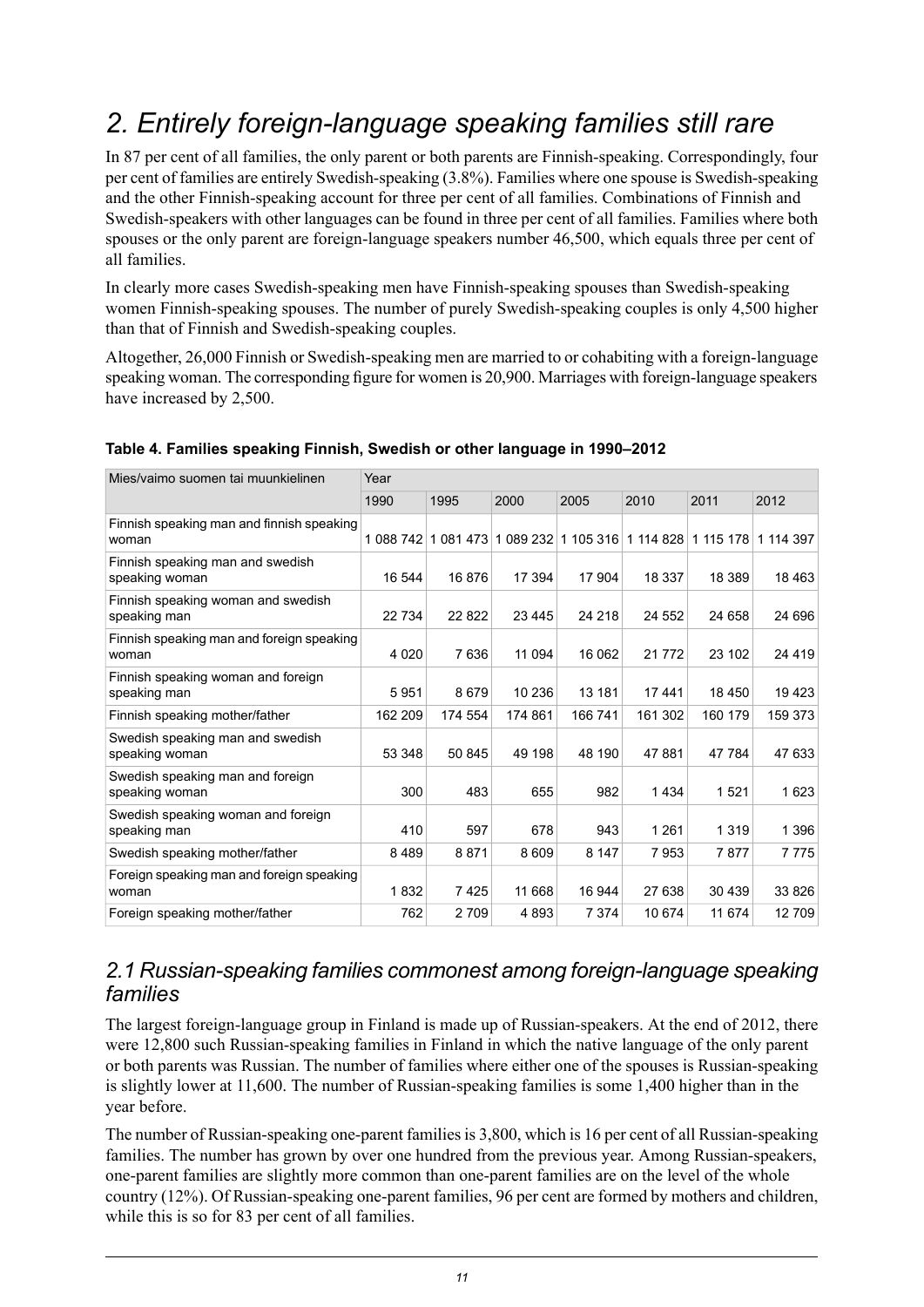The most common language combination among the Russian-speaking families is one where the husband and the wife speak Russian. During 2012, the number of such couples grew by around 700. In 1990, there were only 300 Russian-speaking couples in Finland, today their number has gone up to 9,000.

The second most common language combination in Russian-speaking families is a Finnish-speaking man and a Russian-speaking wife (8,000).

It is still rare for a Finnish-speaking woman to have a Russian-speaking spouse. However, their number (1,400) has more than quadrupled from 1990.

#### <span id="page-11-0"></span>*2.2 More than one-half of families with Somali citizens are formed by mothers and children*

In only five per cent (73,100 families) of all families in Finland at least one of the spouses or the only parent is a foreign citizen. There were only 12,500 such families in Finland in 1990 and as many as 36,000 in 2000. In the past year, the number of such families has increased by 4,300. The number of families in which both the husband and wife are foreign nationals grew the most.

In the early 1990s, the most common combination in families of foreign citizens was one where the wife was a Finnish citizen and the husband a foreign citizen. The number of foreign families in which the wife was a foreign national and the husband a Finnish national was the largest at the beginning of the 2000s. The most common combination in families of foreign citizens is still one where the man is a Finnish citizen and the wife a foreign citizen. In 2012, the number of families with two foreign spouses,  $21,500$ , surpassed the number of families were the man is a foreign citizen and the wife is a Finnish citizen (21,300). (Figure 3). No distinction is made between married and cohabiting couples in these statistics.

In families, where at least one of the spouses or the only parent is a foreign citizen, the largest group of foreign citizens is families with Russian citizens, 11,800. There are nearly as many families with Estonian citizens, 11,700.

Entirely foreign families, i.e. families where the only parent or both spouses are foreign citizens, total 29,700. There were 5,600 families where the only parent or both spouses are Russian citizens at the end of 2012. There were 6,900 entirely Estonian families of which one-third were families consisting of mother and children only. The number of Estonian families increased by over 1,200 from the year before.

<span id="page-11-1"></span>Families of two Somali citizens or with one Somali parent numbered around 1,000. The number of these families grew by around 40 families from the previous year. More than one-half of the families of Somali citizens are families of mother and children only. Many of the Somali families that moved to Finland in the past have already lived in the country long enough to have been granted Finnish citizenship. On the basis of persons' mother tongue, there are 2,200 families where both spouses or one parent were originally Somali citizens.



#### **Figure 3. Families of foreign citizens in 1990, 2002 and 2012**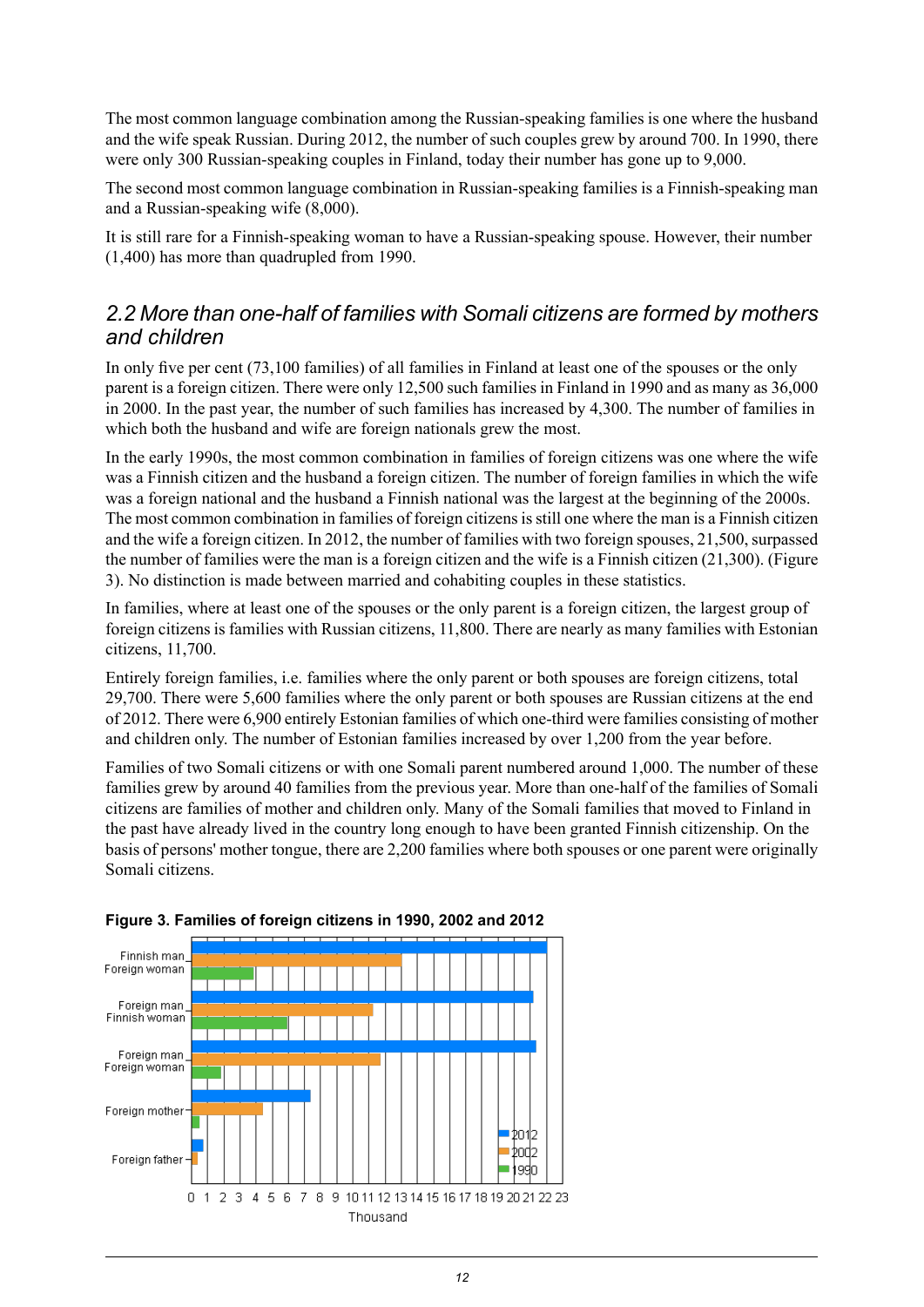#### <span id="page-12-0"></span>*2.3 Women's and men's foreign-born spouses from different countries*

An examination of countries of birth gives the best picture of the foreign spouses of Finns. However, it should be borne in mind thatsome originally Finnish citizens are also born abroad. Finnish-born men have 35,600 foreign-born spouses. The number has grown by 1,400 from the year before.

Finnish-born women have 30,700 foreign-born spouses; the number having grown by 1,100. Today, Finnish men more often have spouses with foreign background than Finnish women.

The foreign-born spouses of Finnish men and women come from a variety of countries. The men's spouses have mainly been born in the neighbouring countries in west, east and south alike. Those born in the area of the former Soviet Union cannot be separated into Russians or Estonians (or those born in other republics of the former Soviet Union), because even the Estonians' country of birth is mostly the Soviet Union and a large number of the spouses from Estonia had already moved to Finland before the collapse of the Soviet Union. Finnish men have 11,500 spouses who were born in the former Soviet Union, Russia or Estonia, and 8,400 spouses who were born in Sweden. Spouses born in Thailand numbered 3,900, and their number has increased by 300 from the year before. The next most common countries of birth for the spouses were China, Germany, the Philippines, the United States, Poland and Great Britain.

Women's foreign-born spouses come from a larger variety of countries than men's spouses. After the 8,500 Swedish-born spouses, the second largest group of foreign-born spouses of women were also those born in the areas of the former Soviet Union. Husbands born in the former Soviet Union, Russia and Estonia number 2,600, which is approximately 150 more than in the year before. The next most frequent countries of birth of Finnish women' foreign spouses are Great Britain, Germany, Turkey and the USA. The total number of countries in which spouses of at least 100 Finnish women were born is 51. The corresponding number for Finnish men is 36.



#### <span id="page-12-1"></span>**Figure 4A. Foreign-born spouses of Finnish-born men by country**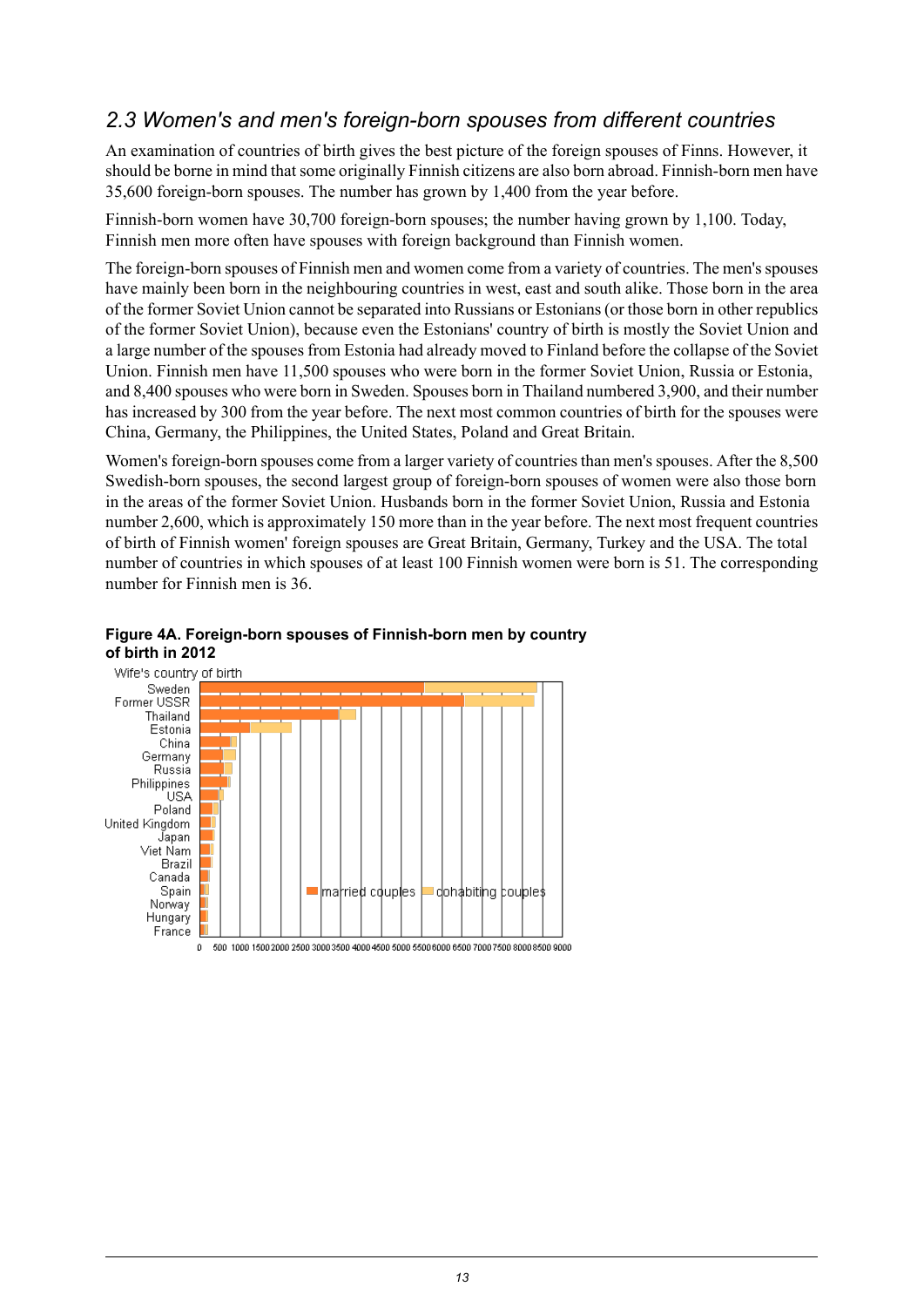#### <span id="page-13-0"></span>**Figure4B. Foreign-born spouses of Finnish-born women bycountry of birth in 2012**

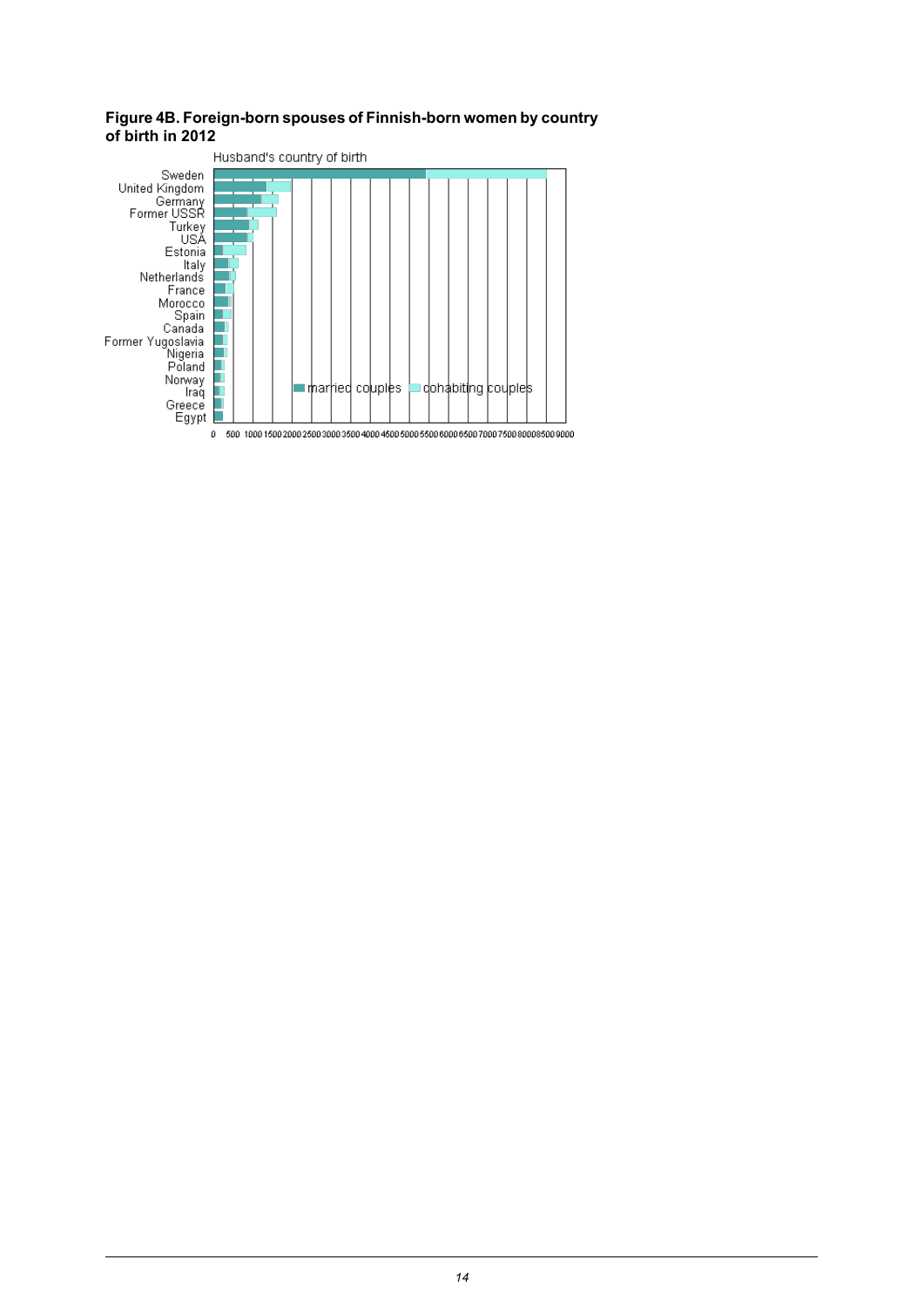## <span id="page-14-0"></span>*3. Families with children make up 40 per cent of all families*

At the end of 2012, there were 578,000 families with underage children in Finland. A family with underage children has at least one child under the age of 18 living at home. Families with children make up 40 per cent of all families. The percentage has been falling at a steady rate for the past few years. In all, 40 per cent of the population live in families with underage children, older siblings included.

The number of families with underage children fell by 2,100 from the previous year. The drop was 300 higher than in the year before. The number of families with children under the age of seven has increased by some 1,800 families from the year before. The obvious explanation to this is that the number of children born has gone up in the early years of the 2000s.

| Year                 | Total   | Married<br>children | Cohabiting Mother<br>couple with couple with and<br>children | children | Father<br>and<br>children | Registered   Persons in   Families<br>partnership families<br>with<br>children | with<br>underage<br>children | with<br>children<br>aged<br>under 18 | with<br>children<br>of all<br>families.<br>% | Families Population<br>belonging<br>to families<br>with<br>children, % |
|----------------------|---------|---------------------|--------------------------------------------------------------|----------|---------------------------|--------------------------------------------------------------------------------|------------------------------|--------------------------------------|----------------------------------------------|------------------------------------------------------------------------|
| 1950                 | 599 329 | 515 115             | $\ddot{\phantom{a}}$                                         | 74 319   | 9895                      | $\ddotsc$                                                                      | $\ddotsc$                    | 1 341 330                            | 64                                           |                                                                        |
| 1960                 | 678 046 | 601 542             |                                                              | 67 381   | 9 1 2 3                   | $\ddotsc$                                                                      |                              | 1 536 464                            | 65                                           |                                                                        |
| $1970$ <sup>1)</sup> | 677 035 | 602 076             | 5800                                                         | 61 173   | 7986                      | $\ddot{\phantom{1}}$                                                           | $\ddotsc$                    | 1 345 089                            | 59                                           | $\ddotsc$                                                              |
| $1980^{2}$           | 688 732 | 572 142             | 32 100                                                       | 74 839   | 9651                      | $\ddotsc$                                                                      |                              | 1 163 926                            | 54                                           | $\ddotsc$                                                              |
| 1990                 | 640 637 | 490 999             | 59 900                                                       | 78 948   | 10790                     |                                                                                | 2 437 592                    | 1 135 686                            | 47                                           | 49                                                                     |
| 2000                 | 612 627 | 398 892             | 95 120                                                       | 103 984  | 14 631                    | $\ddotsc$                                                                      | 2 317 291                    | 1 116 687                            | 44                                           | 45                                                                     |
| 2005                 | 591 528 | 368 553             | 104 782                                                      | 103 044  | 15 063                    |                                                                                | 86 2 2 3 2 6 1 3             | 1084865                              | 42                                           | 43                                                                     |
| 2006                 | 589 448 | 365 326             | 106 422                                                      | 102 469  | 15 111                    |                                                                                | 120 2 223 718                | 1 080 728                            | 41                                           | 42                                                                     |
| 2007                 | 587 767 | 362 884             | 107 290                                                      | 102 156  | 15 291                    |                                                                                | 146 2 216 526                | 1 076 522                            | 41                                           | 42                                                                     |
| 2008                 | 585 224 | 360 904             | 107 034                                                      | 101 717  | 15 382                    | 187                                                                            | 2 206 209                    | 1071800                              | 41                                           | 41                                                                     |
| 2009                 | 584 172 | 358 871             | 107 377                                                      | 102 146  | 15 549                    | 229                                                                            | 2 200 603                    | 1 068 554                            | 40                                           | 41                                                                     |
| 2010                 | 582 360 | 356 943             | 107 368                                                      | 101 946  | 15836                     | 267                                                                            | 2 200 603                    | 1 068 554                            | 40                                           | 41                                                                     |
| 2011                 | 580 547 | 354 567             | 107 738                                                      | 101 963  | 15 940                    | 339                                                                            | 2 185 130                    | 1 061 710                            | 40                                           | 40                                                                     |
| 2012                 | 578 409 | 352 159             | 107 751                                                      | 102 013  | 16 081                    |                                                                                | 405 2 176 199                | 1058664                              | 40                                           | 40                                                                     |
| $\frac{0}{0}$        |         |                     |                                                              |          |                           |                                                                                |                              |                                      |                                              |                                                                        |
| 1950                 | 100,0   | 85,9                | $\ddot{\phantom{a}}$                                         | 12,4     | 1,7                       | $\ddot{\phantom{1}}$                                                           | $\ddotsc$                    | $\ddotsc$                            | $\ddot{\phantom{0}}$                         |                                                                        |
| 1960                 | 100,0   | 88,7                |                                                              | 9,9      | 1,3                       | $\ddot{\phantom{a}}$                                                           | $\ddot{\phantom{0}}$         | $\bar{\mathbf{r}}$ .                 | $\ddot{\phantom{a}}$                         | ٠.                                                                     |
| 1970                 | 100,0   | 88,9                | 0,9                                                          | 9,0      | 1,2                       | $\ddotsc$                                                                      | $\epsilon$ .                 | $\ddotsc$                            | ٠.                                           |                                                                        |
| 1980                 | 100,0   | 83,1                | 4,7                                                          | 10,9     | 1,4                       | $\ddotsc$                                                                      | $\ddotsc$                    | $\ddot{\phantom{a}}$                 | $\ddot{\phantom{a}}$                         |                                                                        |
| 1990                 | 100,0   | 76,6                | 9,4                                                          | 12,3     | 1,7                       | ÷.                                                                             | $\ddot{\phantom{a}}$         | $\ddot{\phantom{a}}$                 | Ω,                                           | $\ddot{\phantom{a}}$                                                   |
| 2000                 | 100,0   | 65,1                | 15,5                                                         | 17,0     | 2,4                       | ă,                                                                             | $\ddotsc$                    | $\bar{\mathbf{r}}$ .                 | $\ddot{\phantom{0}}$                         |                                                                        |
| 2005                 | 100,0   | 62,3                | 17,7                                                         | 17,4     | 2,5                       | 0,0                                                                            | $\ddotsc$                    | $\ddotsc$                            | $\ddotsc$                                    | $\ddot{\phantom{0}}$                                                   |
| 2006                 | 100,0   | 62,0                | 18,1                                                         | 17,4     | 2,6                       | 0,0                                                                            | $\ddot{\phantom{a}}$         | $\bar{\mathbf{r}}$ .                 | ä,                                           |                                                                        |
| 2007                 | 100,0   | 61,7                | 18,3                                                         | 17,4     | 2,6                       | 0,0                                                                            | $\ddotsc$                    | $\ddotsc$                            | $\ddot{\phantom{a}}$                         | $\ddot{\phantom{a}}$                                                   |
| 2008                 | 100,0   | 61,7                | 18,3                                                         | 17,4     | 2,6                       | 0,0                                                                            | $\ddotsc$                    | $\bar{\mathbf{r}}$                   | $\ddotsc$                                    | $\ddot{\phantom{a}}$                                                   |
| 2009                 | 100,0   | 61,4                | 18,4                                                         | 17,5     | 2,7                       | 0,0                                                                            | $\ddotsc$                    | $\bar{\mathbf{r}}$ .                 | $\ddot{\phantom{a}}$                         | $\ddotsc$                                                              |
| 2010                 | 100,0   | 61,3                | 18,4                                                         | 17,5     | 2,7                       | 0,0                                                                            | $\ddotsc$                    | $\ddotsc$                            | $\ddot{\phantom{a}}$                         | $\ddotsc$                                                              |
| 2011                 | 100,0   | 61,1                | 18,6                                                         | 17,6     | 2,7                       | 0,1                                                                            | $\ddot{\phantom{a}}$         | $\ddot{\phantom{a}}$                 | $\ddot{\phantom{a}}$                         | $\ddot{\phantom{a}}$                                                   |
| 2012                 | 100,0   | 60,9                | 18,6                                                         | 17,6     | 2,8                       | 0,1                                                                            | $\ddot{\phantom{0}}$         |                                      |                                              |                                                                        |

<span id="page-14-1"></span>**Table 5. Families with underage children by type in 1950–2012**

1) The breakdown of the census by type of family has been revised on the basis of interview surveys. (Aromaa, Cantell & Jaakkola: Avoliitto (Consensual Union), Research Institute of Legal Policy 49, Helsinki 1981).

2) The breakdown of the census by type of family has been revised on the basis of the 1981 register-based material on families and cohabiting couples.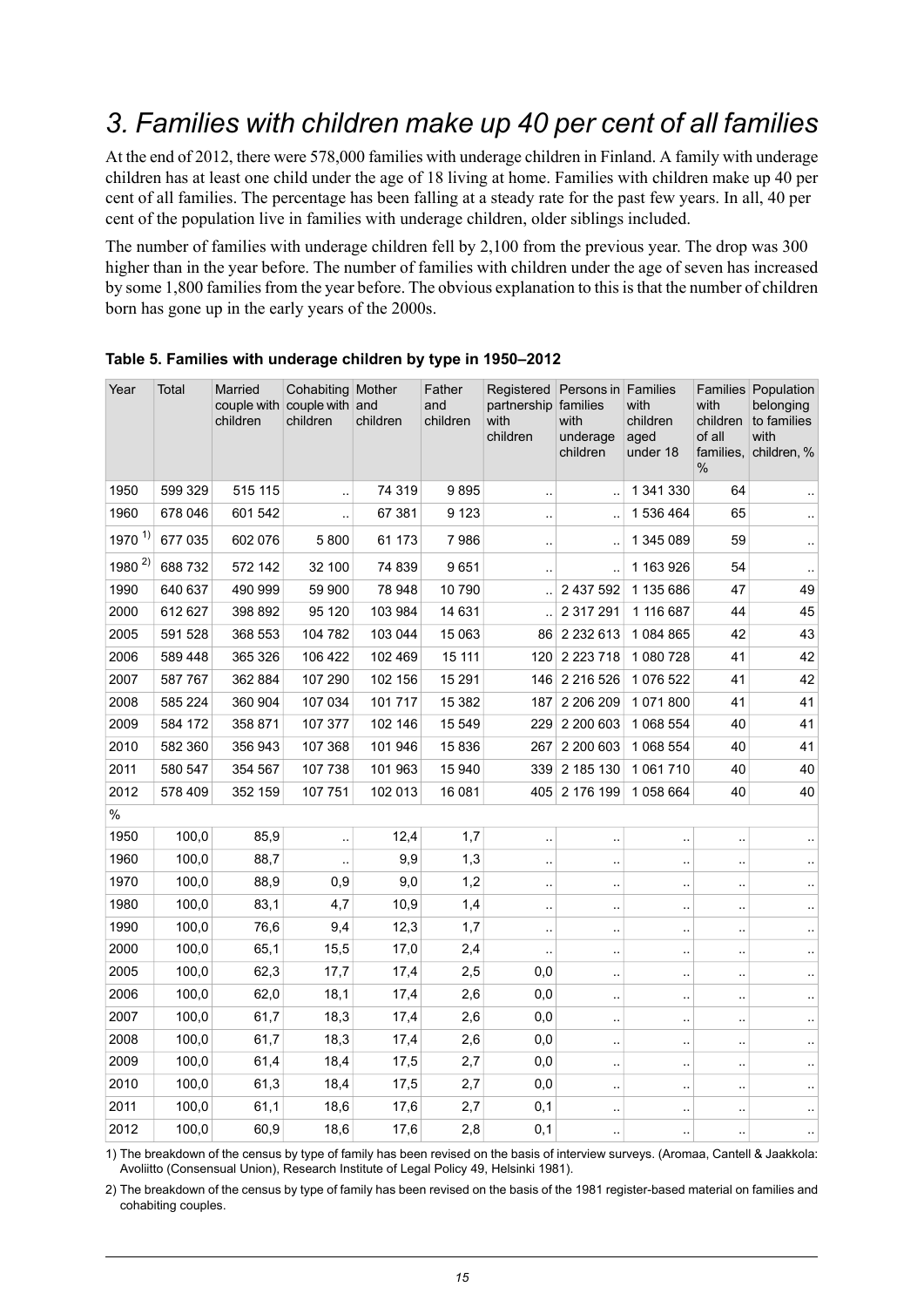#### <span id="page-15-0"></span>*3.1 One-fifth of families with underage children are one-parent families*

By far the most common type of family with underage children is still that of a married couple. In 61 per cent of all families with underage children the supporters are a married couple. On the other hand, this is the only form of family with children which has seen a steady decline, both in absolute and relative terms. Nevertheless, it is evident that its dominance will not be threatened by any other family form in the near future. The numbers of all other types of families with children grew over the year. At the end of 2012, there were 107,800 families of cohabiting couples with underage children in Finland, which equals to 19 per cent of all families with underage children.

Fifty-five per cent of first-born children are today born outside the marriage. The share has slowly increased, by five percentage points since 1997, when one-half of first-born children were born outside the marriage. Forty-two per cent of all children born in 2012 were born outside the marriage.

The number of families with children of the type mother and children (102,000) has gone up slightly from the year before. The share of such families of the number of families with children has, however, remained the same. One-fifth of all families with children are still one-parent families (mother and children or father and children). Families with children whose regular composition is father and children are still quite rare. There are only 16,100 such families. Families composed of a registered couple and children under the age of 18 are even rarer, numbering 405.

<span id="page-15-1"></span>**Figure5A. Families with underagechildren bytype of familyand age of mother/single carer father in 2012**





<span id="page-15-2"></span>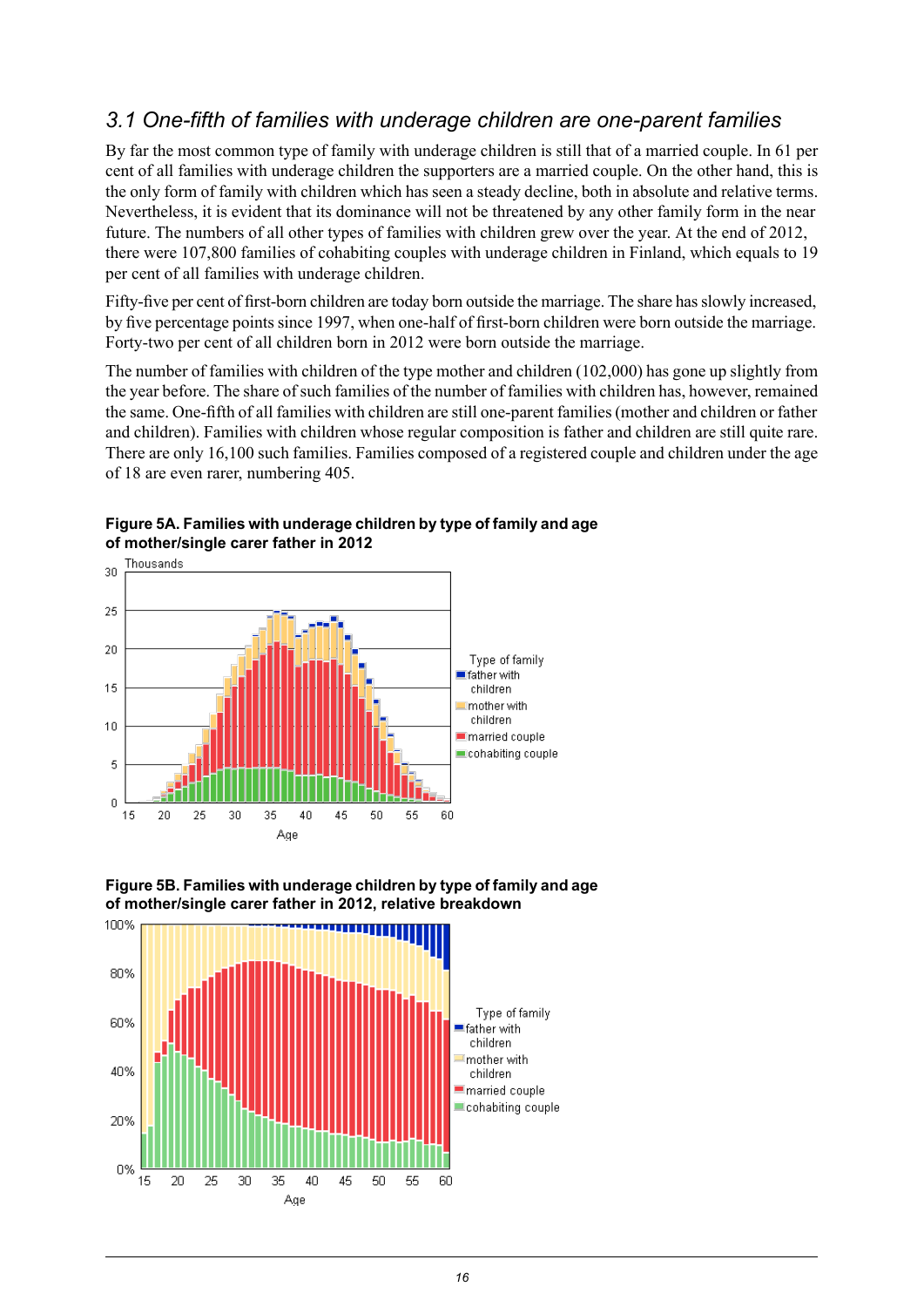#### <span id="page-16-0"></span>*3.2 One-half of the parents of reconstituted families are married to one another*

A reconstituted family refers to a family that has a non-common child under the age of 18, i.e. the child has, in a sense, received a new social parent. The concept is more broadly interpreted in everyday talk: the weekend families born in consequence of diverse family splits are referred to as reconstituted families. However, statistics on families must be compiled according to the child's permanent place of residence. A child cannot be included in two families in the statistics. Divorced fathers and mothers with whom children only stay during weekends and holidays are not included in family statistics unless they have formed a new family.

There are 53,000 reconstituted families representing nine per cent of all families with underage children. The number of reconstituted families has grown slowly since 1990 when the first statistics concerning them were made, but in 2012, their number decreased by 300 families.

Altogether, 51 per cent of the parents of reconstituted families are married to one another and 49 per cent cohabit. Usually, the child of a reconstituted family is the mother's and has obtained a new social father. If a common child is born to a reconstituted family, the parents usually marry, but otherwise they mostly cohabit. Families with "your children, my children and our children" living in the same household are still relatively rare, numbering only 814..

| Year | Total   | couple  | Married Cohabiting<br>couple | Reconstituted Mother's Father's Common Children<br>families as a<br>proportion of<br>families with<br>children, % | children |         | children children | under 18 in<br>reconstituted<br>families | Non-common<br>children as a<br>proportion of<br>children of all<br>families, % | Children in<br>reconstituted<br>families as<br>aproportion<br>of children of<br>all families. |
|------|---------|---------|------------------------------|-------------------------------------------------------------------------------------------------------------------|----------|---------|-------------------|------------------------------------------|--------------------------------------------------------------------------------|-----------------------------------------------------------------------------------------------|
|      |         |         |                              |                                                                                                                   |          |         |                   |                                          |                                                                                | $\frac{0}{0}$                                                                                 |
| 1990 | 44 4 26 | 21 808  | 22 618                       | 6,9                                                                                                               | 50713    | 7443    | 30 089            | 88 245                                   | 5,1                                                                            | 7,8                                                                                           |
| 1995 | 42 460  | 19 197  | 23 263                       | 6,6                                                                                                               | 50 322   | 7637    | 29 24 2           | 87 201                                   | 5,0                                                                            | 7,6                                                                                           |
| 2000 | 47 288  | 21 3 15 | 25 973                       | 7,7                                                                                                               | 58 550   | 8541    | 30 931            | 98 0 22                                  | 6,0                                                                            | 8,8                                                                                           |
| 2001 | 48 359  | 21 846  | 26 513                       | 8,0                                                                                                               | 60 272   | 8916    | 31 086            | 100 274                                  | 6,3                                                                            | 9,1                                                                                           |
| 2002 | 49 294  | 22 4 31 | 26 863                       | 8,2                                                                                                               | 61816    | 9 1 2 0 | 31 2 26           | 102 162                                  | 6,5                                                                            | 9,3                                                                                           |
| 2003 | 49 944  | 22 8 88 | 27 056                       | 8,4                                                                                                               | 63 071   | 9 1 9 8 | 31 565            | 103 834                                  | 6,6                                                                            | 9,5                                                                                           |
| 2004 | 50 867  | 23 872  | 26 995                       | 8,6                                                                                                               | 64 503   | 9 3 6 6 | 32 040            | 105 909                                  | 6,8                                                                            | 9,7                                                                                           |
| 2005 | 52 204  | 24 7 22 | 27 482                       | 8,8                                                                                                               | 66 228   | 9746    | 32 4 65           | 108 439                                  | 7,0                                                                            | 10,0                                                                                          |
| 2006 | 52 920  | 25 275  | 27 645                       | 9,0                                                                                                               | 67 175   | 10 054  | 32 817            | 110 071                                  | 7,1                                                                            | 10,2                                                                                          |
| 2007 | 53 482  | 25 901  | 27 581                       | 9,1                                                                                                               | 67 652   | 10 254  | 33 064            | 110 970                                  | 7,2                                                                            | 10,3                                                                                          |
| 2008 | 53 674  | 26 4 15 | 27 259                       | 9,2                                                                                                               | 67463    | 10 378  | 33 227            | 111 068                                  | 7,3                                                                            | 10,4                                                                                          |
| 2009 | 53 584  | 26 516  | 27 068                       | 9,2                                                                                                               | 67 154   | 10517   | 33 016            | 110 687                                  | 7,3                                                                            | 10,4                                                                                          |
| 2010 | 53 265  | 26 612  | 26 653                       | 9,1                                                                                                               | 66 508   | 10 417  | 33 057            | 109 982                                  | 7,2                                                                            | 10,3                                                                                          |
| 2011 | 53 361  | 26 698  | 26 663                       | 9,2                                                                                                               | 66 423   | 10 473  | 33 169            | 110 065                                  | 7,2                                                                            | 10,4                                                                                          |
| 2012 | 53 018  | 26 838  | 26 180                       | 9,2                                                                                                               | 65873    | 10519   | 33 263            | 109 655                                  | 7,2                                                                            | 10,4                                                                                          |

#### <span id="page-16-2"></span>**Table 6. Reconstituted families 1990–2012**

#### <span id="page-16-1"></span>*3.3 The average number of children per family is 1.83*

When examining the number of children in families, allowance must be made for the family's stage of life. For example, families which have only had their first born are processed as one-child families in statistics, as are also families with only their last-born living at home. Family statistics thus represent a cross-section of the situation at a given moment, i.e. the sizes of families in the country at a given point in time, and not the eventual numbers of children in families. Hence, it is difficult to compare the statistics relating to different points in time because of the uneven age structure of the population.

The clearest long-term change in the number of children in families is the fall in the number and relative proportion of families with at least four children since the post-war period (Table 7). The number of these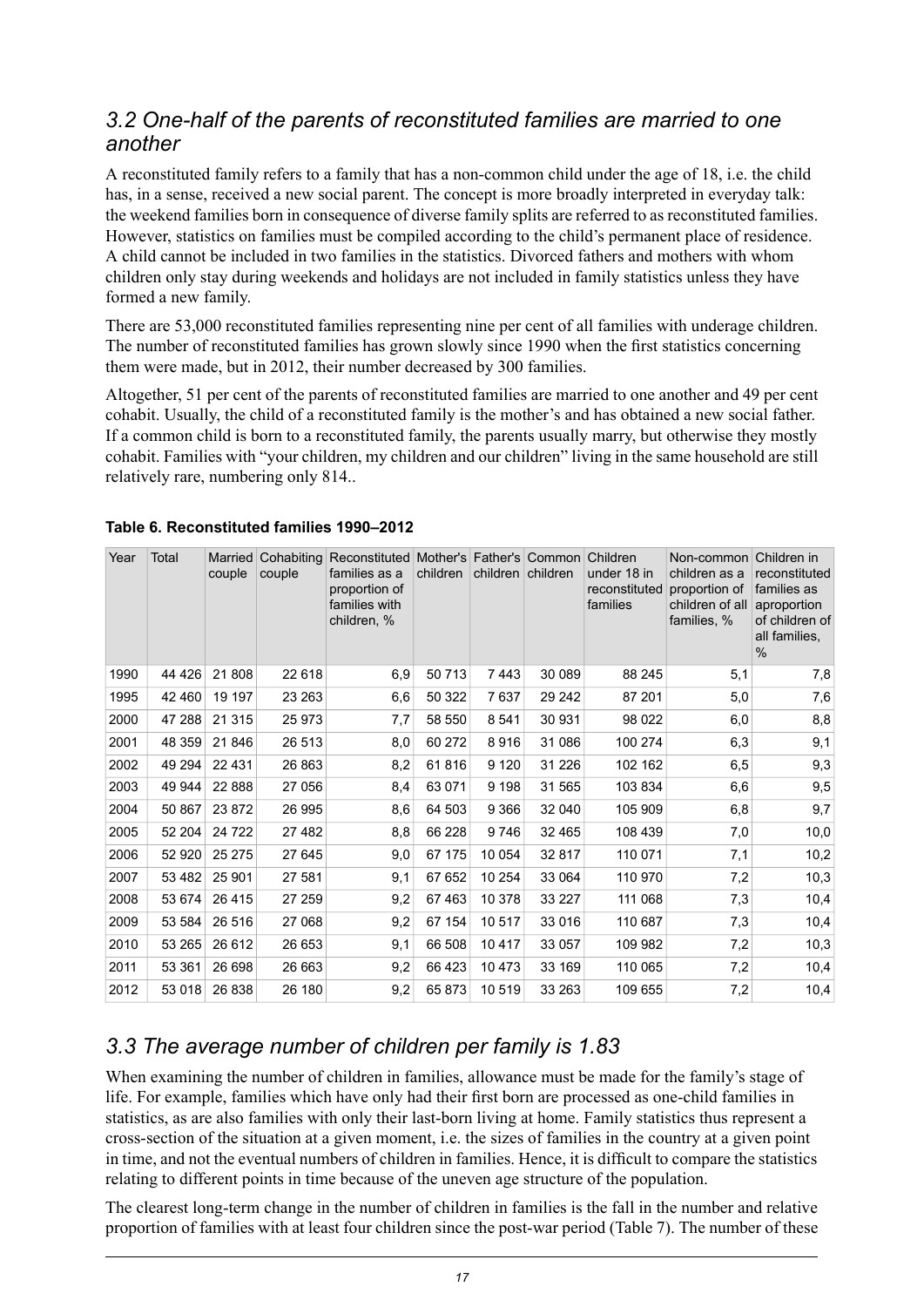large families started to go up after the mid-1980s but the growth then petered out at the onset of the 2000s. Over the past decade the number has stayed fairly steady. While at the same time the numbers of families with one or two children have decreased, the relative proportion of families with at least four children has risen to nearly five per cent. The number of families with at least four children has grown by some 100 from last year. At the end of 2012, there were 481 families with at least ten underage children.

| Year | Families total Number of children in families |              |             |         |          | Average number of children aged under 18 |
|------|-----------------------------------------------|--------------|-------------|---------|----------|------------------------------------------|
|      |                                               | $\mathbf{1}$ | $\mathbf 2$ | 3       | $4-$     |                                          |
| 1950 | 599 329                                       | 234 682      | 173 092     | 95 100  | 96 455   | 2,24                                     |
| 1960 | 678 046                                       | 253 285      | 202 408     | 112 446 | 109 907  | 2,27                                     |
| 1970 | 677 035                                       | 287 649      | 222 276     | 100 358 | 66752    | 1,99                                     |
| 1980 | 688 732                                       | 333 812      | 264 944     | 70 100  | 19876    | 1,69                                     |
| 1990 | 640 637                                       | 286 549      | 250 317     | 81 163  | 22 608   | 1,77                                     |
| 2000 | 612 627                                       | 268 369      | 230 758     | 85 0 25 | 28 4 7 5 | 1,82                                     |
| 2005 | 591 528                                       | 255 549      | 225 879     | 81775   | 28 3 25  | 1,83                                     |
| 2008 | 585 224                                       | 253 841      | 224 508     | 78 550  | 28 3 25  | 1,83                                     |
| 2009 | 584 172                                       | 254 457      | 223 777     | 77 528  | 28 4 10  | 1,83                                     |
| 2010 | 582 360                                       | 254 551      | 222 596     | 76 860  | 28 353   | 1,83                                     |
| 2011 | 580 547                                       | 253 995      | 221 643     | 76 367  | 28 542   | 1,83                                     |
| 2012 | 578 409                                       | 252 986      | 220 806     | 75 969  | 28 648   | 1,83                                     |
| $\%$ |                                               |              |             |         |          |                                          |
| 1950 | 100,0                                         | 39,2         | 28,9        | 15,9    | 16,1     |                                          |
| 1960 | 100,0                                         | 37,4         | 29,9        | 16,6    | 16,2     |                                          |
| 1970 | 100,0                                         | 42,5         | 32,8        | 14,8    | 9,9      |                                          |
| 1980 | 100,0                                         | 48,5         | 38,5        | 10,2    | 2,9      |                                          |
| 1990 | 100,0                                         | 44,7         | 39,1        | 12,7    | 3,5      |                                          |
| 2000 | 100,0                                         | 43,8         | 37,7        | 13,9    | 4,6      |                                          |
| 2005 | 100,0                                         | 43,2         | 38,2        | 13,8    | 4,8      |                                          |
| 2008 | 100,0                                         | 43,4         | 38,4        | 13,4    | 4,8      |                                          |
| 2009 | 100,0                                         | 43,6         | 38,3        | 13,3    | 4,9      |                                          |
| 2010 | 100,0                                         | 43,7         | 38,2        | 13,2    | 4,9      |                                          |
| 2011 | 100,0                                         | 43,8         | 38,2        | 13,2    | 4,9      |                                          |
| 2012 | 100,0                                         | 43,7         | 38,2        | 13,1    | 5,0      |                                          |

<span id="page-17-0"></span>**Table 7. Number of children in families with underage children 1950–2012**

The average number of children in a family with underage children is not directly comparable at different points in time, because the sizes of the age groups at various stages of family life vary. The figures should be age-standardised. This does not give exactly unambiguous information either, since childbearing age has continuously risen. In the 2000s, the average number of children in a family with children has remained nearly unchanged.

The recent trend can be seen in Figure 6, which shows the average number of underage children living at home according to the mother's age group. The fact that women giving birth have become older is visible in that mothers aged over 40 have almost the same number of children in each age group as in the previous year and clearly more than in 1995. In turn, mothers aged under 35 have on average roughly the same number of children as in the year before.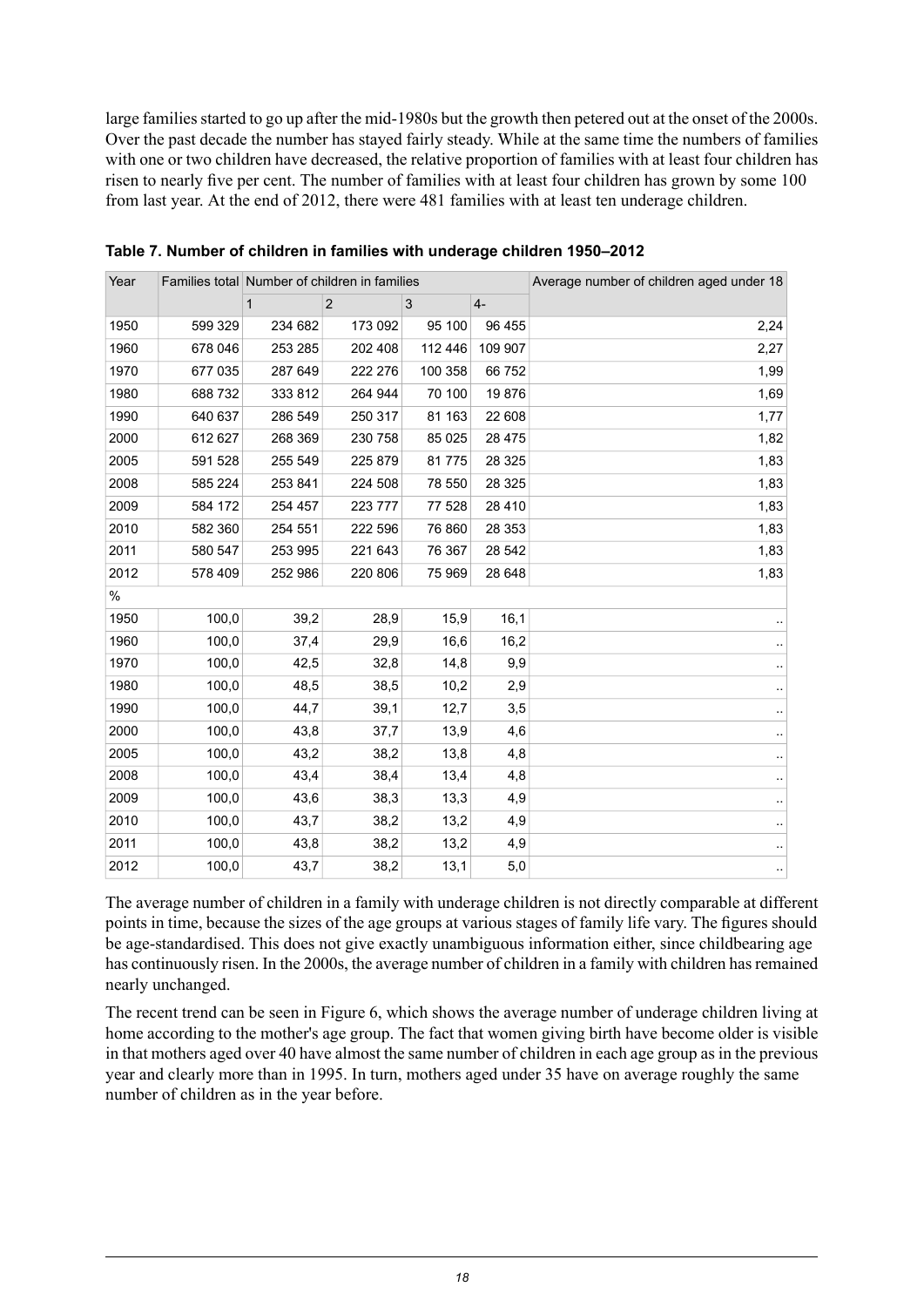

<span id="page-18-0"></span>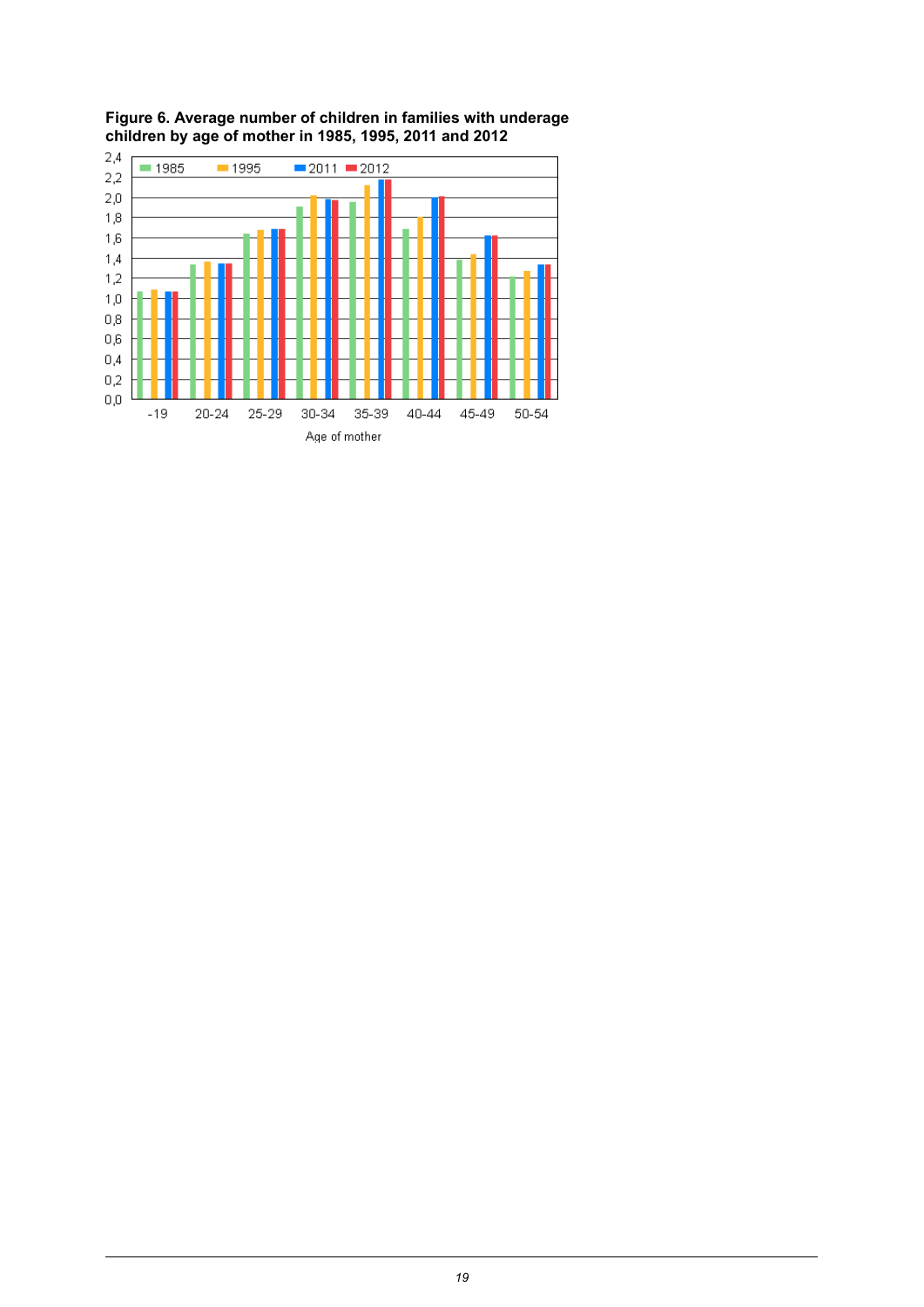## <span id="page-19-0"></span>*4. Types of families with underage children vary by region*

#### <span id="page-19-1"></span>*4.1 In Åland, Kainuu and Lapland relatively most cohabiting families*

The commonest type of family with children in all regions is one of a married couple although there are also clear differences in this. The differences arise from the prevalence of families of cohabiting couples and one-parent families in the regions. In relative numbers, most cohabiting couples are found in Åland, Kainuu and Lapland. In Åland, 30 per cent and in Kainuu and Lapland, 23 per cent of all families with underage children are families of cohabiting couples. The lowest share of cohabiting families in Finland is found in Central Ostrobothnia, 16 per cent.



#### <span id="page-19-3"></span>**Figur 7. Families of cohabiting couples as a proportions of families with underage children by region in 2012**

<span id="page-19-2"></span>When examining the prevalence of cohabiting couples by municipality, the municipalities of Åland are in the lead. Among municipalities in Mainland Finland, Savukoski holds the lead with 36 per cent of families with underage children cohabiting. In Närpiö and Suomussalmi the respective proportion is 32 per cent and in Luhanka 31 per cent. The municipality in Mainland Finland with the lowest share of six per cent of families of cohabiting couples with children is Luoto.

#### *4.2 Regional differences in the commonness of one-parent families*

There is also clear regional variation in the prevalence of one-parent families. In the figures for the regions, the Ostrobothnian regions differ from other regions in favour of the conventional family (Figure 8). The number of one-parent familiesislowest there. The number of one-parent familiesis highest in Päijät-Häme (22.8%) and Uusimaa (22.6%). Lahti puts the share up for Päijät-Häme and Helsinki for Uusimaa.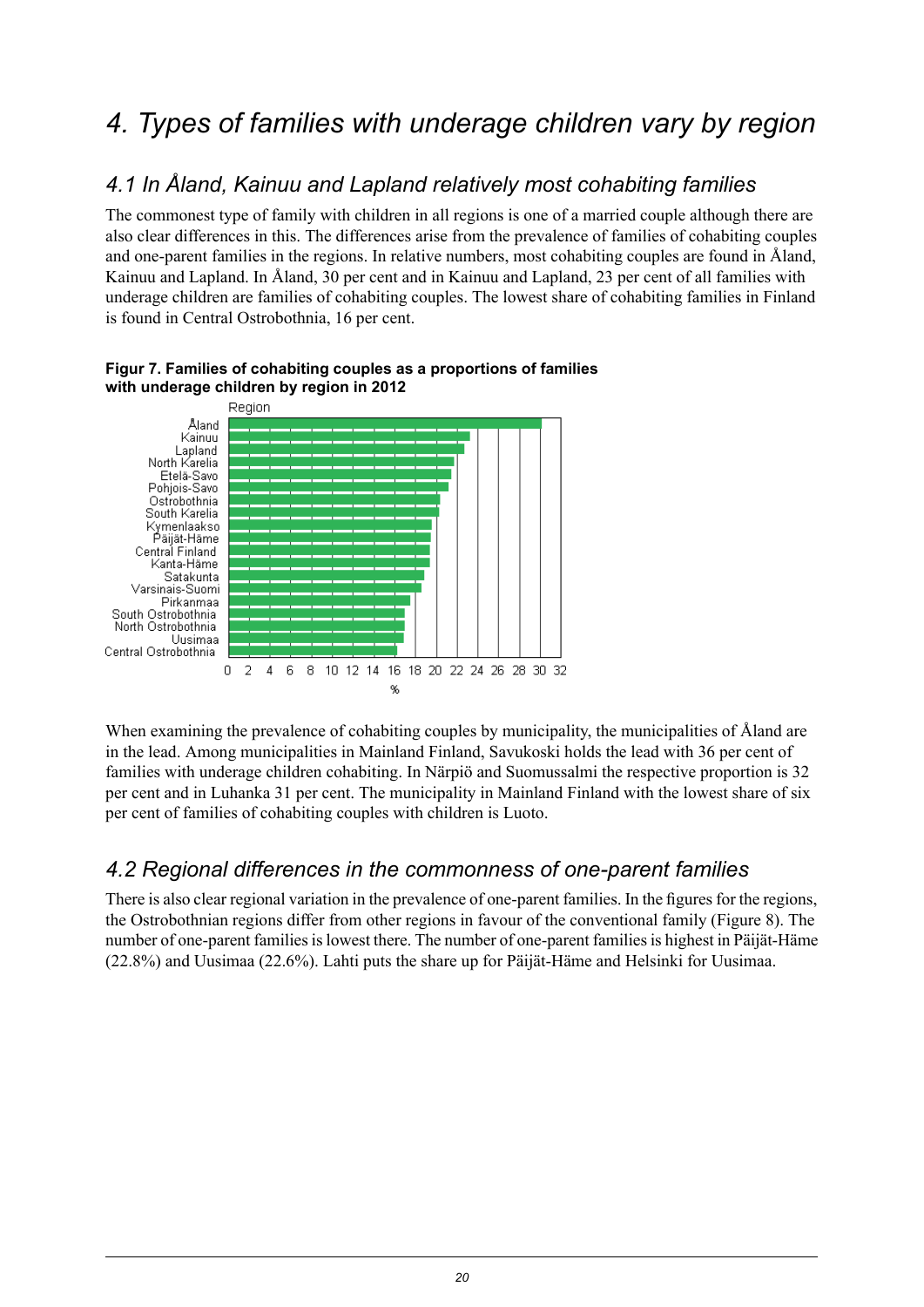

#### <span id="page-20-0"></span>**Figure 8. Proportion of single-parent families of all families with underage children by region in 2012**

The regional variation in the proportion of one-parent families with children is due to the different proportions in families of the type mother and children. The proportion of families of the type father and children ranges from two to three per cent in nearly all regions. In South Karelia and Kainuu, the share of families with a father and children is 3.5 per cent and in Åland four per cent.

Examined by municipality in Mainland Finland, the proportions of one-parent families with children are the highest in Helsinki and Hartola (28%), and in Turku and Kemi (28%). Åland has the highest figures in the whole of Finland (Sottunga 40%, Kökar 35% and Mariehamn 28%) but in the case of Sottunga and Kökar it should be borne in mind that in such small municipalities the difference of just a couple of family types can alter the percentage share considerably.

In Mainland Finland, the lowest relative proportions of one-parent families can be found in Luoto and Pedesröre (5%), and in Åland in Vårdö (7%)..

Luoto could be viewed as the most conventional municipality in terms of family structure, because it has the lowest proportion of one-parent families with children and the highest proportion of married couples in the whole country. Luoto also has the seventh highest average number of 2.68 of underage children living at home per family. Higher figures are reached in Lumijoki (2.90), Sievi (2.85) and Perho (2.85). The average for the whole country is 1.83.

The most common marital status of the fathers and mothers of one-parent families with children is divorced, this being so for 52 per cent of the fathers and 44 per cent of the mothers. Only five per cent of the fathers and three per cent of the mothers are widowed. Dissolved cohabiting partnerships have increased the numbers of unmarried mothers or fathers of one-parent families with underage children. As many as 41 per cent of the mothers of mother and children families and 28 per cent of the fathers of father and children families are unmarried (Table 3, Chapter 1).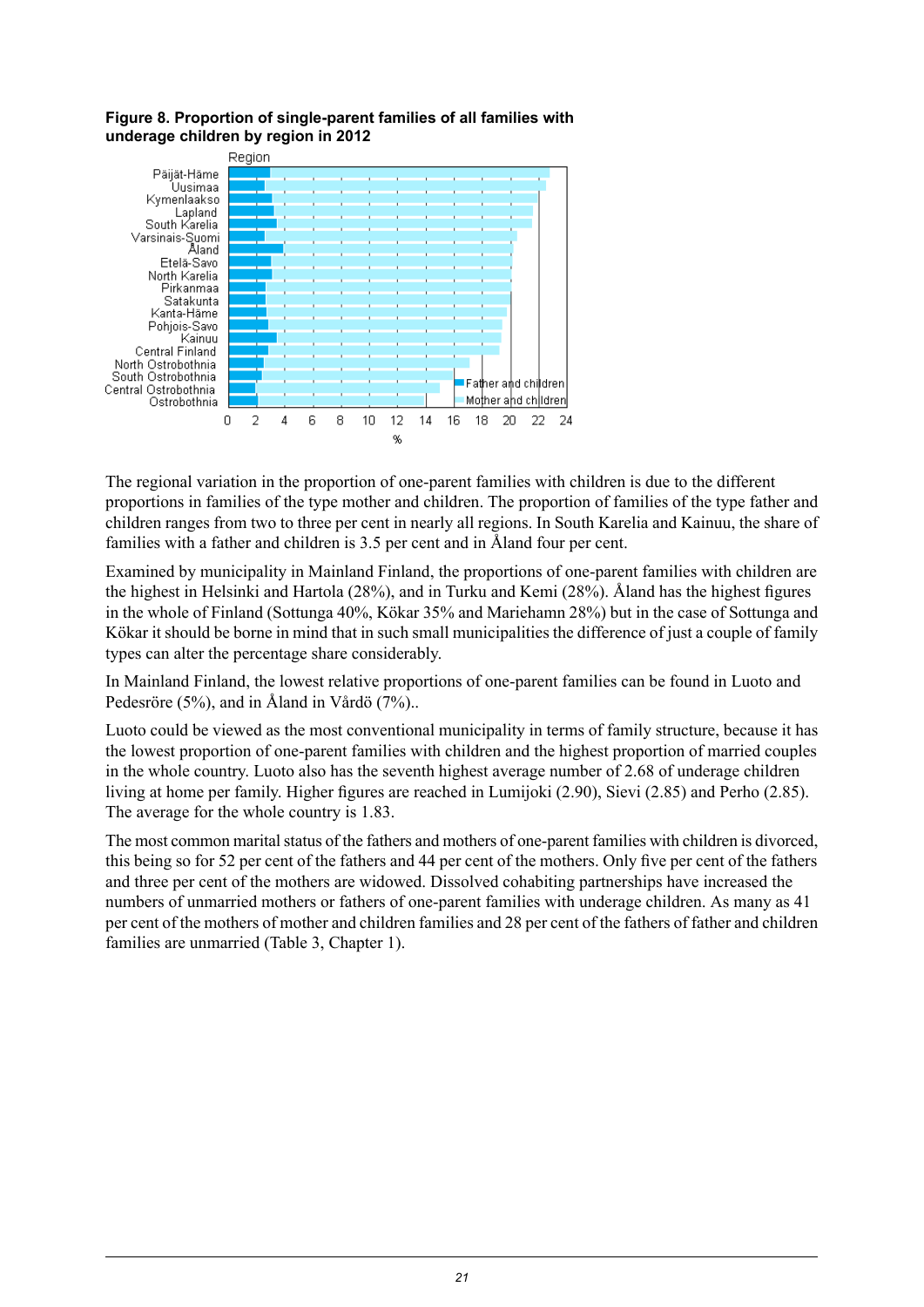## <span id="page-21-0"></span>*5. Four out of five children live in families with two parents*

Families with children can also be examined by taking the child as the statistical unit instead of the family. Then the results are slightly different. For example, 61 per cent of the families with underage children are those of married couples, but 66 per cent of all children live in families of married couples, because these families have a higher average number of children than families of cohabiting couples or one-parent families. When the children of cohabiting couples and registered partnerships are included, 83 per cent of underage children live in two-parent families, as was the case in the year before.

| Year     | Total     |         | Married couple Registered partnership Cohabiting couple Mother |         |         | Father   |
|----------|-----------|---------|----------------------------------------------------------------|---------|---------|----------|
| 1985     | 1 136 027 | 959 580 | .,                                                             | 61 386  | 102 413 | 12 648   |
| 1990     | 1 135 686 | 916 855 |                                                                | 91 164  | 113 184 | 14 4 8 3 |
| 1995     | 1 150 562 | 858 255 | $\ddot{\phantom{0}}$                                           | 125 222 | 148 706 | 18 379   |
| 2000     | 1 116 687 | 777 447 |                                                                | 156 411 | 162 544 | 20 285   |
| 2005     | 1 084 865 | 727 638 | 131                                                            | 172 898 | 162 875 | 21 3 23  |
| 2006     | 1 080 728 | 721 911 | 183                                                            | 175 516 | 161 834 | 21 284   |
| 2007     | 1 076 522 | 716 804 | 216                                                            | 176 801 | 161 184 | 21 517   |
| 2008     | 1 071 800 | 713 202 | 277                                                            | 175 986 | 160 730 | 21 605   |
| 2009     | 1 068 554 | 708 684 | 331                                                            | 175 951 | 161 755 | 21833    |
| 2009     | 1 068 554 | 708 684 | 331                                                            | 175 951 | 161 755 | 21833    |
| 2010     | 1 064 470 | 704 953 | 397                                                            | 175 563 | 161 427 | 22 130   |
| 2011     | 1 061 710 | 701 396 | 500                                                            | 175 981 | 161 575 | 22 258   |
| 2012     | 1 058 664 | 697 517 | 597                                                            | 176 104 | 162 035 | 22 4 11  |
| Per cent |           |         |                                                                |         |         |          |
| 1985     | 100,0     | 84,5    | $\cdot$                                                        | 5,4     | 9,0     | 1,1      |
| 1990     | 100,0     | 80,7    |                                                                | 7,9     | 10,0    | 1,3      |
| 1995     | 100,0     | 74,6    | $\ddot{\phantom{0}}$                                           | 10,9    | 12,9    | 1,6      |
| 2000     | 100,0     | 69,6    |                                                                | 14,0    | 14,6    | 1,8      |
| 2005     | 100,0     | 67,1    | 0,0                                                            | 15,9    | 15,0    | 2,0      |
| 2006     | 100,0     | 66,8    | 0,0                                                            | 16,2    | 15,0    | 2,0      |
| 2007     | 100,0     | 66,6    | 0,0                                                            | 16,4    | 15,0    | 2,0      |
| 2008     | 100,0     | 66,5    | 0,0                                                            | 16,4    | 15,0    | 2,0      |
| 2009     | 100,0     | 66,3    | 0,0                                                            | 16,5    | 15,1    | 2,0      |
| 2010     | 100,0     | 66,2    | 0,0                                                            | 16,5    | 15,2    | 2,1      |
| 2011     | 100,0     | 66,1    | 0,05                                                           | 16,6    | 15,2    | 2,1      |
| 2012     | 100,0     | 65,9    | 0,06                                                           | 16,6    | 15,3    | 2,1      |

#### <span id="page-21-1"></span>**Table 8. Children aged under 18 by type of family in 1985–2012**

Of all babies aged under one, 92 per cent live with both parents and eight per cent with the mother only (Figure 9). The percentage shares for both groups are the same as a decade ago.

The share of children living with their father or mother rises with age. In 2012, one-fifth of children aged lived with the mother only, while a decade ago the share was 18 per cent. Respectively, four per cent lived with the father only, which is the same proportion as ten years earlier.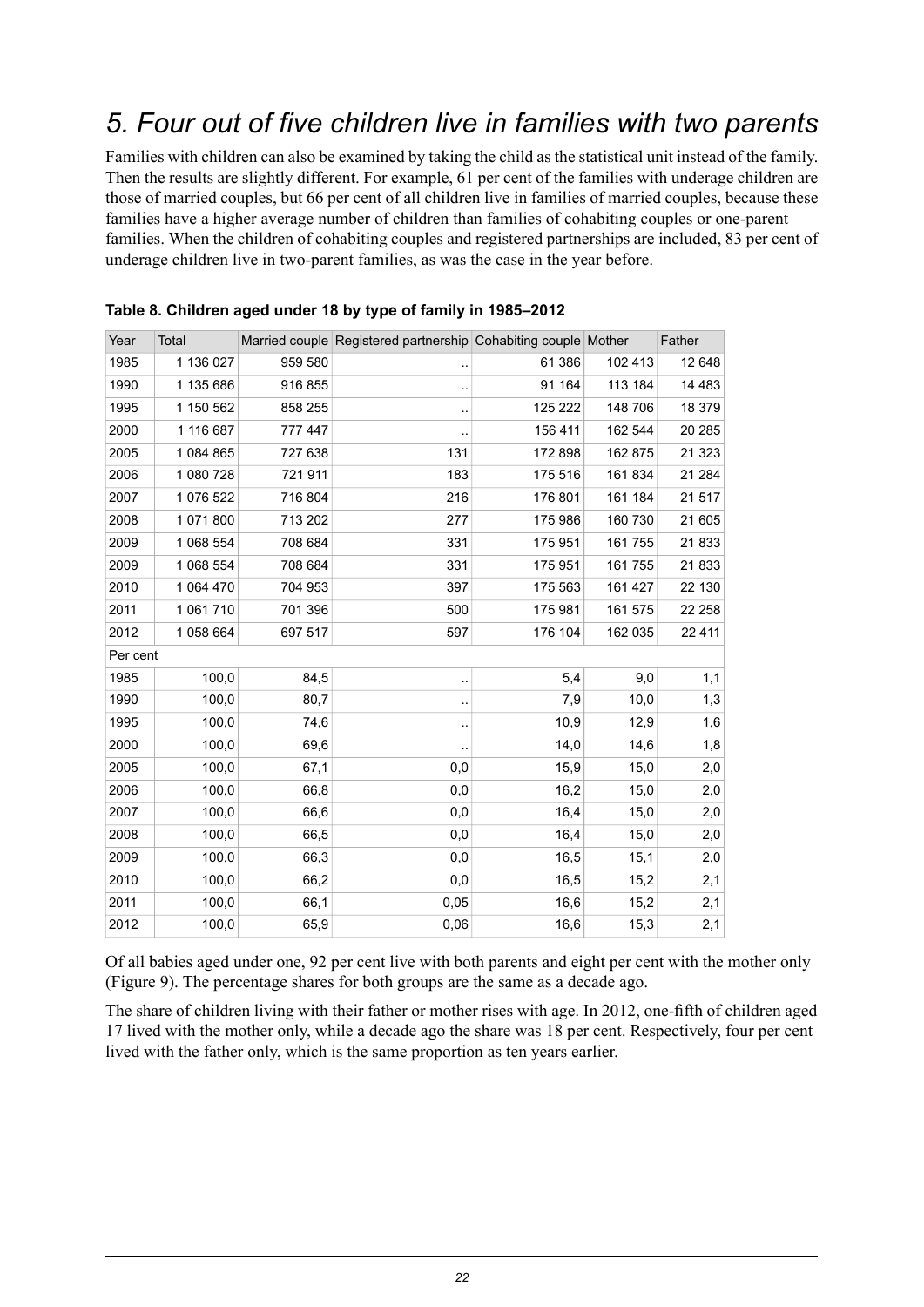

#### <span id="page-22-1"></span>**Figure 9. Children by type of family and age in 2012, relative breakdown**

#### <span id="page-22-0"></span>*5.1 One-quarter of children have no siblings*

Although 44 per cent of families with children had only one child at the end of 2012, only 24 per cent of the children in these families had no siblings. The status of an only child is temporary for many of these children, as the majority of them will have a sibling later on. Some of these children may also have had an older sibling who has already turned 18 or moved away from home.

At the end of 2012, altogether 42 per cent of all children lived with one sibling and 34 per cent of all children had at least two siblings living at home. In 1985, only 27 per cent of all children had at least two siblings at home.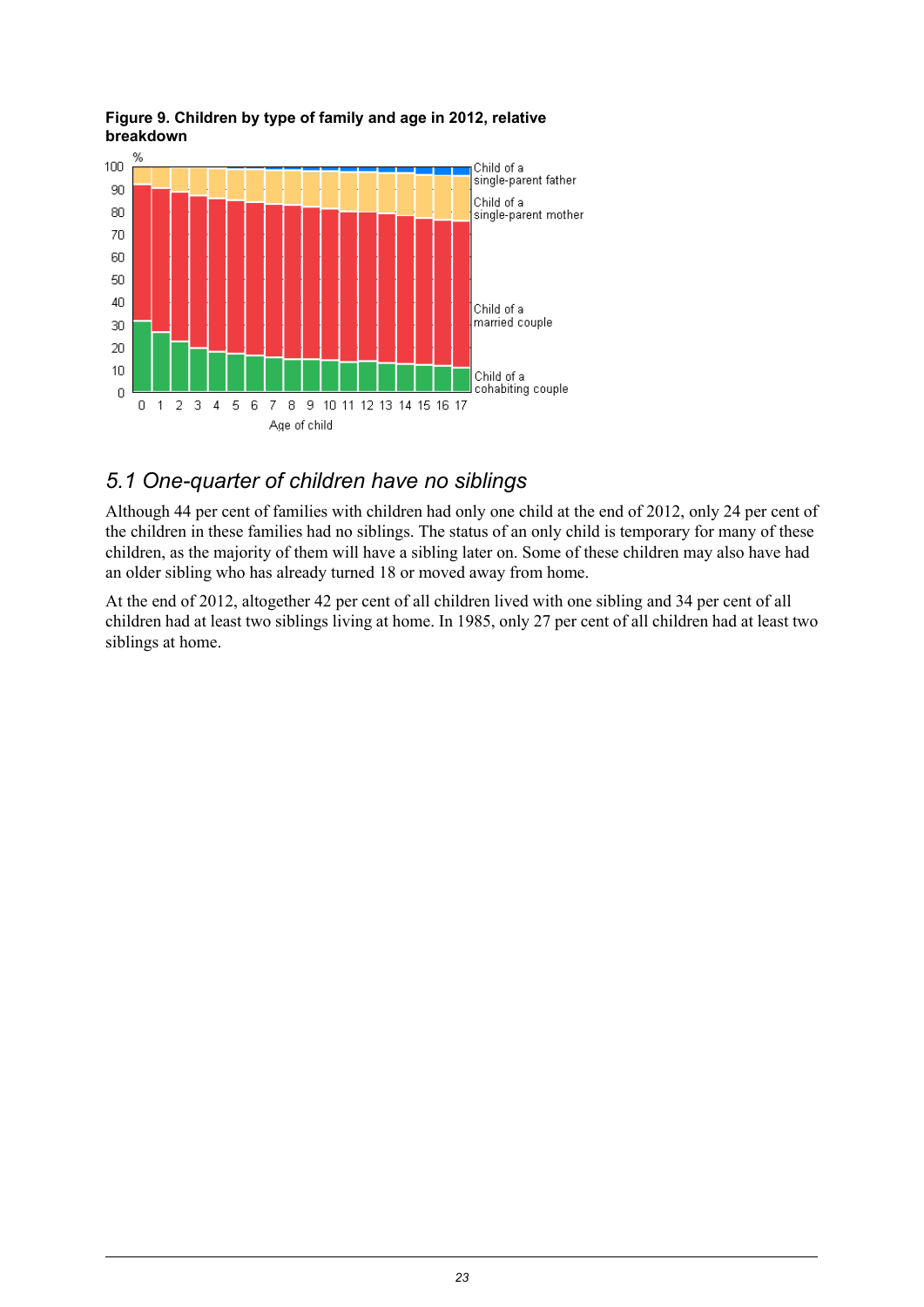| Year     | Total     | Number of underage children in families |                |         |         |  |  |  |  |  |  |
|----------|-----------|-----------------------------------------|----------------|---------|---------|--|--|--|--|--|--|
|          |           | $\mathbf{1}$                            | $\overline{2}$ | 3       | $4-$    |  |  |  |  |  |  |
| 1985     | 1 136 027 | 306 784                                 | 518 206        | 221 211 | 89 826  |  |  |  |  |  |  |
| 1990     | 1 135 751 | 286 529                                 | 500 680        | 243 504 | 105 038 |  |  |  |  |  |  |
| 1995     | 1 150 562 | 284 915                                 | 484 092        | 257 283 | 124 272 |  |  |  |  |  |  |
| 2000     | 1 116 687 | 268 369                                 | 461 516        | 255 075 | 131 727 |  |  |  |  |  |  |
| 2005     | 1 084 865 | 255 549                                 | 451 758        | 245 325 | 132 233 |  |  |  |  |  |  |
| 2006     | 1 080 728 | 254 705                                 | 451 428        | 242 382 | 132 213 |  |  |  |  |  |  |
| 2007     | 1 076 522 | 254 832                                 | 450 088        | 238 782 | 132 820 |  |  |  |  |  |  |
| 2008     | 1 071 800 | 253 841                                 | 449 016        | 235 650 | 133 293 |  |  |  |  |  |  |
| 2009     | 1 068 554 | 254 457                                 | 447 554        | 232 584 | 133 959 |  |  |  |  |  |  |
| 2010     | 1 064 470 | 254 551                                 | 445 192        | 230 580 | 134 147 |  |  |  |  |  |  |
| 2011     | 1 061 710 | 253 995                                 | 443 286        | 229 101 | 135 328 |  |  |  |  |  |  |
| 2012     | 1058664   | 252 986                                 | 441 612        | 227 907 | 136 159 |  |  |  |  |  |  |
| Per cent |           |                                         |                |         |         |  |  |  |  |  |  |
| 1985     | 100,0     | 27,0                                    | 45,6           | 19,5    | 7,9     |  |  |  |  |  |  |
| 1990     | 100,0     | 25,2                                    | 44,1           | 21,4    | 9,2     |  |  |  |  |  |  |
| 1995     | 100,0     | 24,8                                    | 42,1           | 22,4    | 10,8    |  |  |  |  |  |  |
| 2000     | 100,0     | 24,0                                    | 41,3           | 22,8    | 11,8    |  |  |  |  |  |  |
| 2005     | 100,0     | 23,6                                    | 41,6           | 22,6    | 12,2    |  |  |  |  |  |  |
| 2006     | 100,0     | 23,6                                    | 41,8           | 22,4    | 12,2    |  |  |  |  |  |  |
| 2007     | 100,0     | 23,7                                    | 41,8           | 22,2    | 12,3    |  |  |  |  |  |  |
| 2008     | 100,0     | 23,7                                    | 41,9           | 22,0    | 12,4    |  |  |  |  |  |  |
| 2009     | 100,0     | 23,8                                    | 41,9           | 21,8    | 12,5    |  |  |  |  |  |  |
| 2010     | 100,0     | 23,9                                    | 41,8           | 21,7    | 12,6    |  |  |  |  |  |  |
| 2011     | 100,0     | 23,9                                    | 41,8           | 21,6    | 12,7    |  |  |  |  |  |  |
| 2012     | 100,0     | 23,9                                    | 41,7           | 21,5    | 12,9    |  |  |  |  |  |  |

<span id="page-23-0"></span>**Table 9. Children by number of underage children in the family in 1985–2012**

Figure 10 illustrates the cross-sectional nature of family statistics. It shows the ages of children in families by the number of children in the family. Here all children living at home and aged under 18 are taken into account when determining the status of an only child. Of the 0-year-olds, 41 per cent are without siblings, i.e. they are first-borns in their families. The proportion of children without siblings, 13 per cent, is the lowest for children aged seven to eight.

A second child has most likely been born to a family at the latest by the time the first-born is aged around seven. On the other hand, the older sibling has only on rare occasions reached the age of 18. Since it can be assumed that some of the 7-year-old children will still have a sibling and some of them already have one who has left home, it can be concluded that some ten per cent of children will remain permanently without siblings. The same results are attained when looking at the number of children according to the number of children born to women in the whole country.

Figure 10 indicates that a child's family is at its largest when he/she is aged between eight and nine. In all, 44 per cent of children of that age live in families with three or more underage children. Their proportion is the same as in the previous year.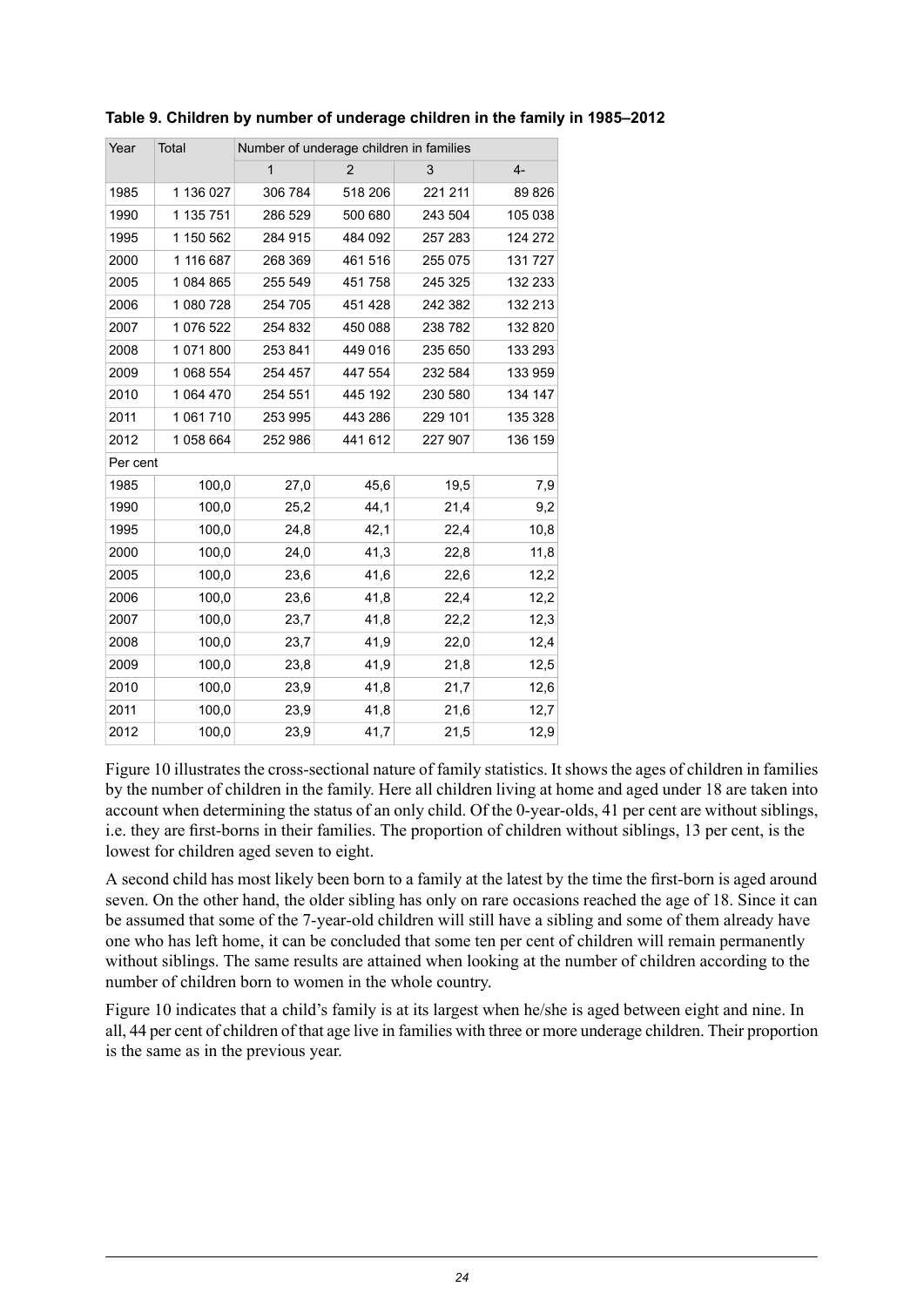

#### <span id="page-24-1"></span>**Figure 10. Children by age and number of children aged under 18 in the family in 2012**

#### <span id="page-24-0"></span>*5.2 Children in Ostrobothnia have most siblings*

There are also differences in the numbers of siblings by area. In areas where families are bigger, the proportion of children living with several siblings is naturally larger than in areas of small families. In North and Central Ostrobothnia, over one-fifth of children have three or more siblings aged under 18 living at home. In contrast, the proportion of children living with more than three siblings is under ten per cent in Uusimaa, South Karelia, Varsinais-Suomi and Åland.

<span id="page-24-2"></span>North and Central Ostrobothnia also have the lowest proportions of children living without siblings − under 20 per cent in both. More than every fourth child living in Varsinais-Suomi, Kymenlaakso, Uusimaa, South Karelia and Åland has no siblings living at home.



**Figure 11. Children by number of siblings by region in 2011, %**

In Finnish municipalities, Yli-Ii (9%), Luoto and Sievi (10%) have in relative terms the least children without siblings. In relative terms, the most children without siblings are living in Pelkosenniemi and Sund (34%) and in Helsinki (31%).

The number of children of large families living with three or more siblings is in relative terms highest in Merijärvi (55%), Sievi (53%) and Lumijoki (52%). In addition, over one-half of children live in families with at least four children in Ranua and Perho. The number of children living with at least three siblings is naturally, in relative terms, highest in municipalities that have the biggest sizes of families with underage children. In relative terms, the lowest number of children are living with at least three siblings in Åland's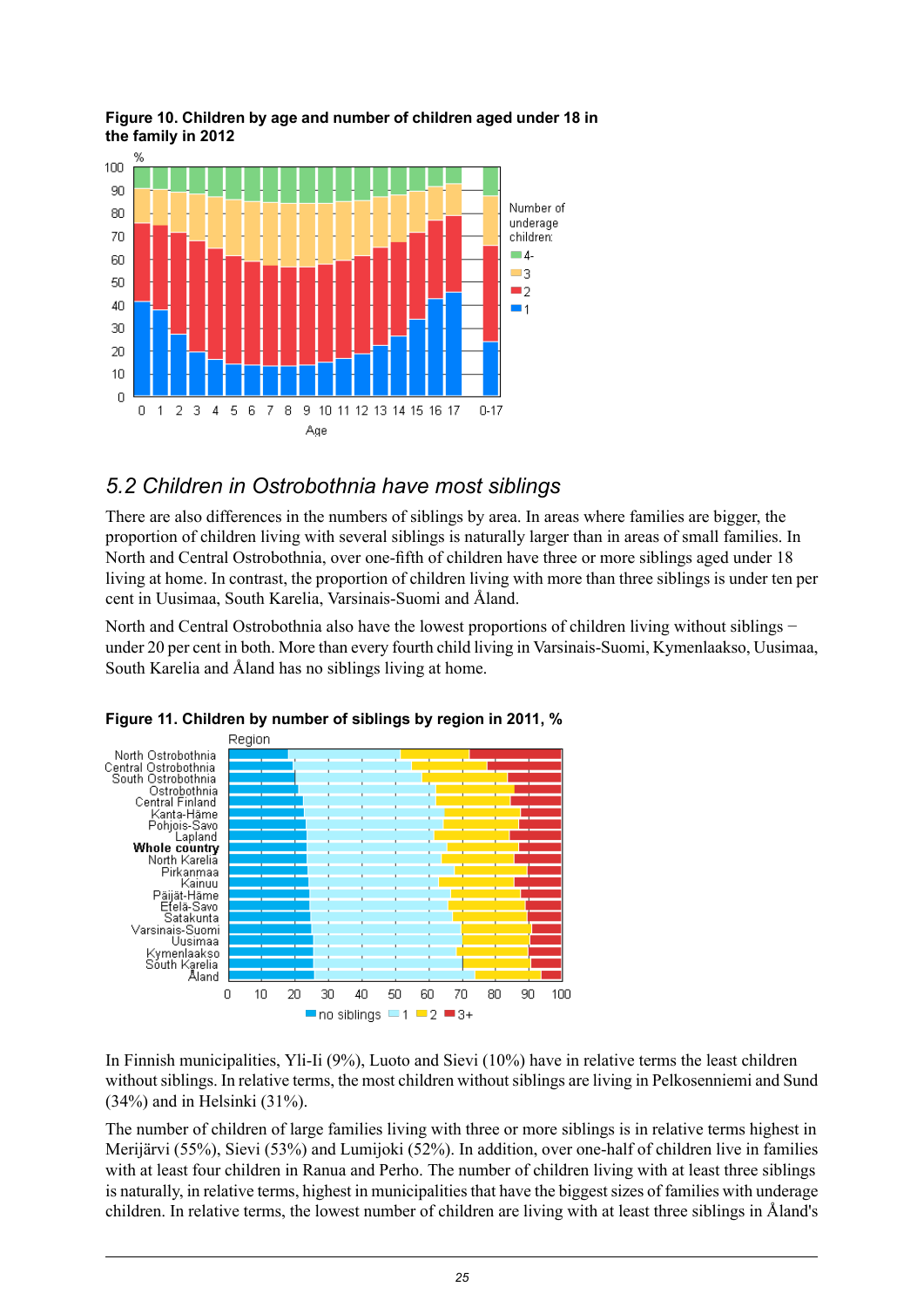Brändö, Kumlinge and Sottunga, where there are no families with four children. Next come Hammarland, Mariehamn and Korsnäs (4%). In Mainland Finland, the number of children living with at least three siblings is lowest in Naantali, Närpiö and Ristijärvi (6%).

#### <span id="page-25-0"></span>*5.3 Altogether 44 per cent of reconstituted families also have common children*

As in the previous year, 110,000 children (10% of all children) aged under 18 are raised in reconstituted families. Of them, 33,300 are the spouses' common children, that is, born to a family that previously had the mother's and/or the father's children only. Altogether, 44 per cent of reconstituted families have had common children born to the family as well. There are 76,400 actual children of reconstituted families (7% of all children), that is, children who have obtained a new social parent. Of these children, 65,900 were brought into the family by their mother and 10,500 by their father.

#### <span id="page-25-1"></span>*5.4 Every twentieth child is of foreign origin*

During 2012, Statistics Finland has adopted a new origin classification. Persons who have at least one parent who was born in Finland are considered to be of Finnish origin. Also, persons whose parents' data are unknown but whose native language is Finnish, Swedish or Sami are considered to be of Finnish origin. Persons whose both parents or the only known parent have been born abroad are considered to be of foreign origin. Persons who have been born abroad and whose parents' data are not known are also considered to be of foreign origin. Using the origin classification, it is easy to distinguish between first (born abroad) and second (born in Finland) generation immigrants with a foreign background. The following looks at all children belonging to the population of Finland.

Based on what is stated above, 59,000 or 5.5 per cent of all underage children were of foreign origin at the end of 2012. The number of children of foreign origin has grown nearly seven-fold over two decades.

<span id="page-25-2"></span>Until 2003, there were more children of foreign origin in the first generation than in the second generation, but in the following year there were slightly more children of foreign origin in the second generation, 51 per cent. At the end of 2012, there were 60 per cent children of foreign origin in the second generation among children of foreign origin.



**Figure 12. Share of children with foreign origin among all children and share of children of foreign origin in the second generation among all children of foreign origin in 1992 to 2012**

Forty-four per cent of underage children of foreign origin were under school-age. Fifty-seven per cent of children of foreign origin in the second generation were under school-age.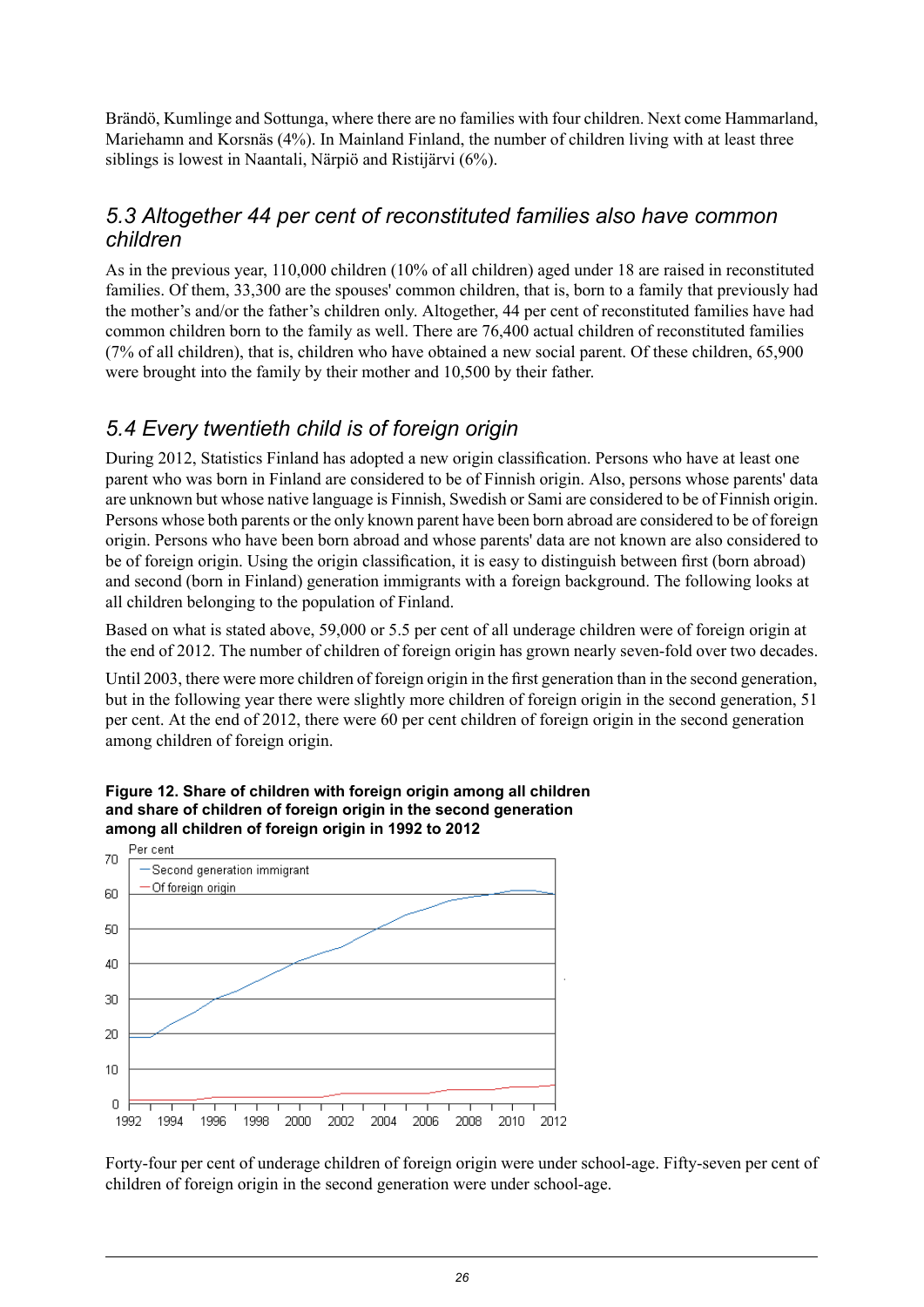## <span id="page-26-0"></span>*6. Nearly one-third of girls live at home at the age of 20 and over one-half of boys*

It is difficult to get a clear picture of when children leave home, as students were previously not officially considered as permanent residents of their place of study. They were recorded in the population register as living with their parents. In June 1994, a new act entered into force entitling everyone to choose their official municipality of residence. Some students take advantage of this right. Children's leaving home is described below by the number of those with the status of a child in the family. A child of a family can, however, live at home and bring his or her spouse to live with him/her or have a child, whereby the young person forming a family no longer has the status of a child of the parents' family in the statistics but an adult in a family of his/her own. Such living arrangements are very rare in Finland.

Between 1985 and 1993, even before the entry into force of the new Act on the Municipality of Domicile, there was a steep fall in the percentage of young people with the status of a child. Their share continued to decrease further also after the legislation entered into force, apart for in 2010 when the decline halted. In 2012, the relative share of young people with the status of a child decreased in the age group, even though their number increased by 150 from the year before.

| Year | Aged 20 to 24 |                         |         | Living with parents |                 |         | Those living with parents as proportion of all, % |             |       |  |  |
|------|---------------|-------------------------|---------|---------------------|-----------------|---------|---------------------------------------------------|-------------|-------|--|--|
|      | Total         | <b>Boys</b>             | Girls   | Total               | <b>Boys</b>     | Girls   | Total                                             | <b>Boys</b> | Girls |  |  |
| 1985 |               | 377 267 192 738         | 184 529 |                     | 203 186 126 280 | 76 906  | 53.9                                              | 65.5        | 41,7  |  |  |
| 1990 |               | 343 608 175 039         | 168 569 | 165 754             | 103 971         | 61 783  | 48,2                                              | 59,4        | 36,7  |  |  |
| 1995 | 305 051       | 156 008                 | 149 043 | 126 448             | 79 642          | 46 806  | 41,5                                              | 51,0        | 31,4  |  |  |
| 2000 |               | 327 230 167 084 160 146 |         | 109 510             | 70 895          | 38 615  | 33.5                                              | 42,4        | 24,1  |  |  |
| 2005 |               | 333 936 170 710         | 163 226 | 96 473              | 63 875          | 32 598  | 28,9                                              | 37,4        | 20,0  |  |  |
| 2006 | 332 004       | 169 860                 | 162 144 | 91 7 24             | 61 060          | 30 664  | 27,6                                              | 35,9        | 18,9  |  |  |
| 2007 |               | 327 266 167 344 159 922 |         | 88 109              | 58 520          | 29 589  | 26,9                                              | 35.0        | 18,5  |  |  |
| 2008 |               | 325 440 166 488         | 158 952 | 86 007              | 56 819          | 29 188  | 26,4                                              | 34,1        | 18,4  |  |  |
| 2009 |               | 324 472 165 988         | 158 484 | 85 080              | 55 871          | 29 209  | 26,2                                              | 33,7        | 18,4  |  |  |
| 2010 |               | 327 780 167 817         | 159 963 | 85 967              | 56 185          | 29 7 82 | 26,2                                              | 33.5        | 18,6  |  |  |
| 2011 | 332881        | 170 256                 | 162 625 | 85 742              | 55 810          | 29 932  | 25,8                                              | 32,8        | 18,4  |  |  |
| 2012 |               | 339 758 173 775         | 165 983 | 85 892              | 56 027          | 29 8 65 | 25,3                                              | 32,2        | 18,0  |  |  |

<span id="page-26-1"></span>

| Table 10. Young people aged 20 to 24 with the status of a child in 1985-2012 |  |
|------------------------------------------------------------------------------|--|
|------------------------------------------------------------------------------|--|

Girls leave their childhood home earlier than boys. Conscription may be one of the reasons why boys continue to live at home, but the difference is too large to be explained by that alone.

Today, as many as 68 per cent of girls and 44 per cent of boys have moved away from home by the time they are 20. The percentage is unchanged for girls from the year before, for boys it fell by one percentage point.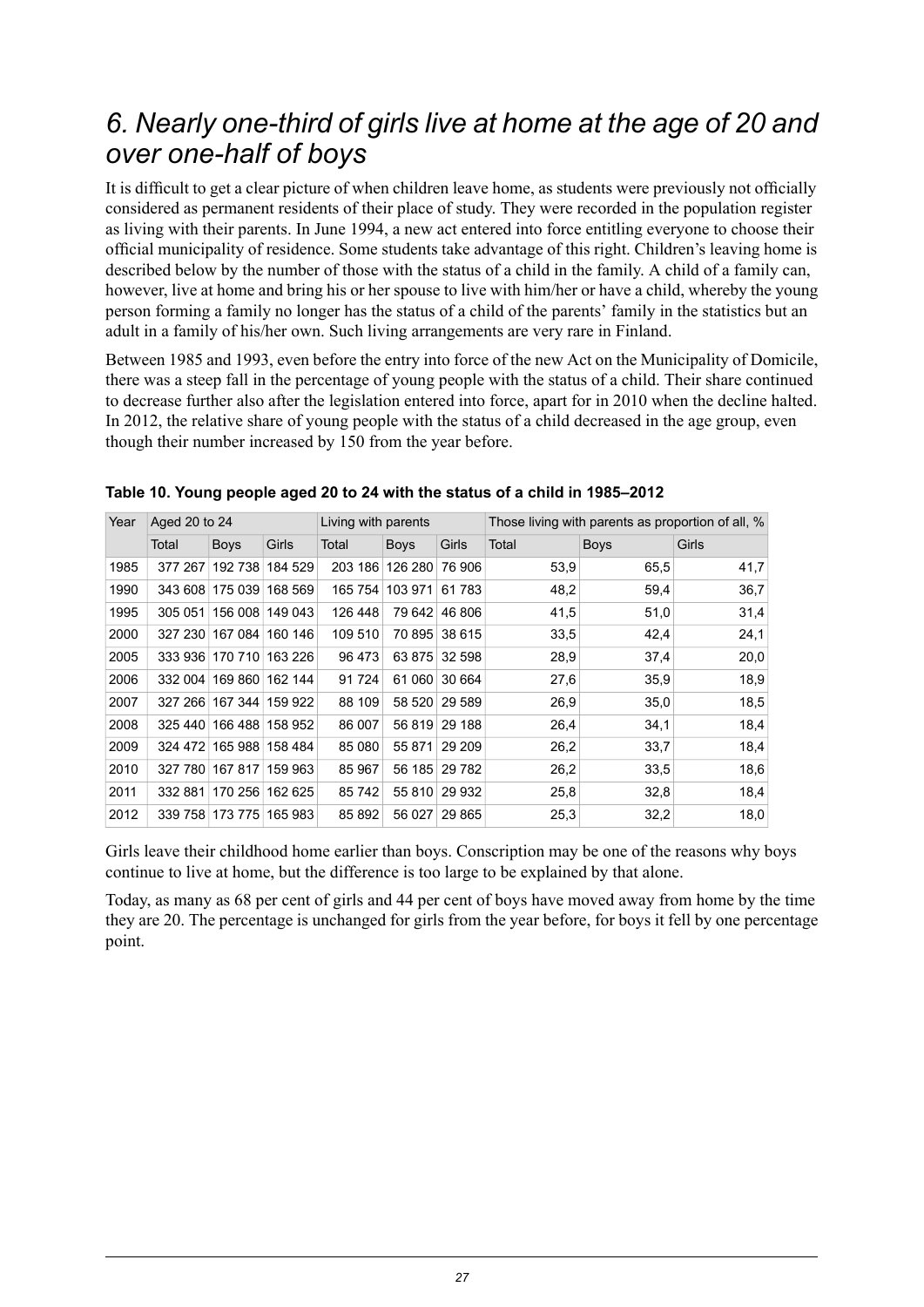

<span id="page-27-0"></span>



<span id="page-27-1"></span>

Finland has a total of 56,000 persons who have turned 30 and hold the status of a child in their family. Of them, 43,000 or 77 per cent are men. However, the number of such persons with the status of a child and aged at least 30 has decreased by seven hundred from the previous year.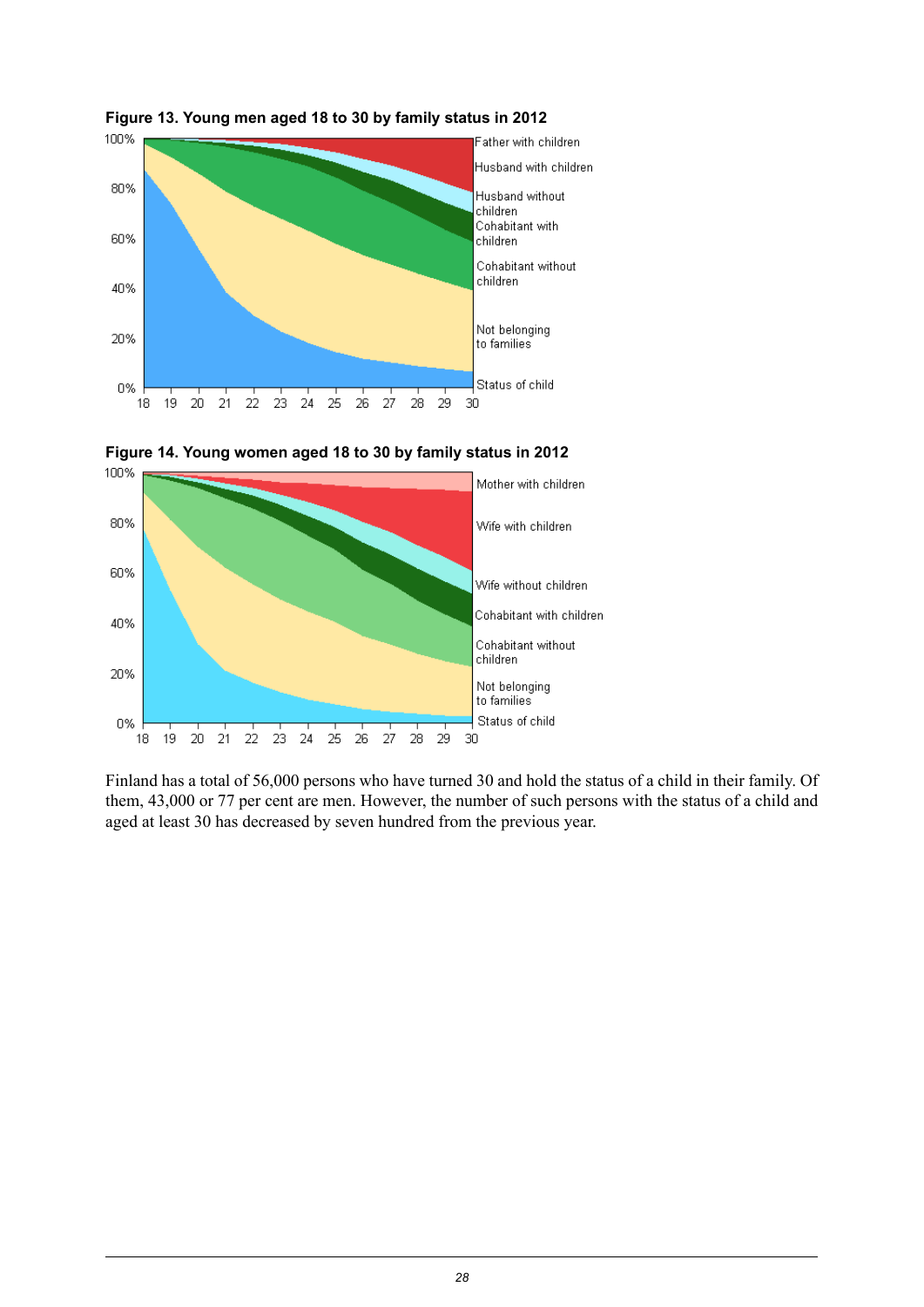## <span id="page-28-0"></span>*7. Men live commonly alone in middle age as well*

The proportion of those living alone of the total population has gradually grown from 13 per cent two decades ago to today's one-fifth. The majority (32%) of the population live in two-person household-dwelling units. Over one-half of persons aged 55 to 79 live in two-person household-dwelling units.



<span id="page-28-1"></span>

In all, women live by themselves more often than men do. One-quarter of the women and 22 per cent of the men aged over 15 live alone. The gendered proportional distribution of living alone is somewhat different when examined against age. Changes are the most drastic in the life cycle of women, who live alone when young and most probably again when old. The proportion of women living alone is the lowest when they are aged between 36 and 43; this is when 11 per cent of women in this age group live alone.

Like young women, young men live alone. However, the number of men living alone does not fall with age to a level as low as that of women living alone, but the percentage share of those living alone remains almost the same for those aged slightly over 30 and those aged nearly 80. Twenty-four per cent of 32-year-old men live alone and the proportion remains almost unchanged right up to the age of 78 after which it starts growing. The number of men living alone is partly explained by divorces and cohabiting relationships ending. In a divorce, the children usually stay with the mother and the father lives alone, at least temporarily.

Compared with the situation in 1990, living alone among women and men hasincreased strongly particularly in the youngest age groups but also in the older age groups. On the other hand, it has become more common for middle-aged men to live alone. In terms of numbers, 65-year-old women are the largest age group of those living alone. In terms of numbers, the largest age group of men living alone are 27-year-olds.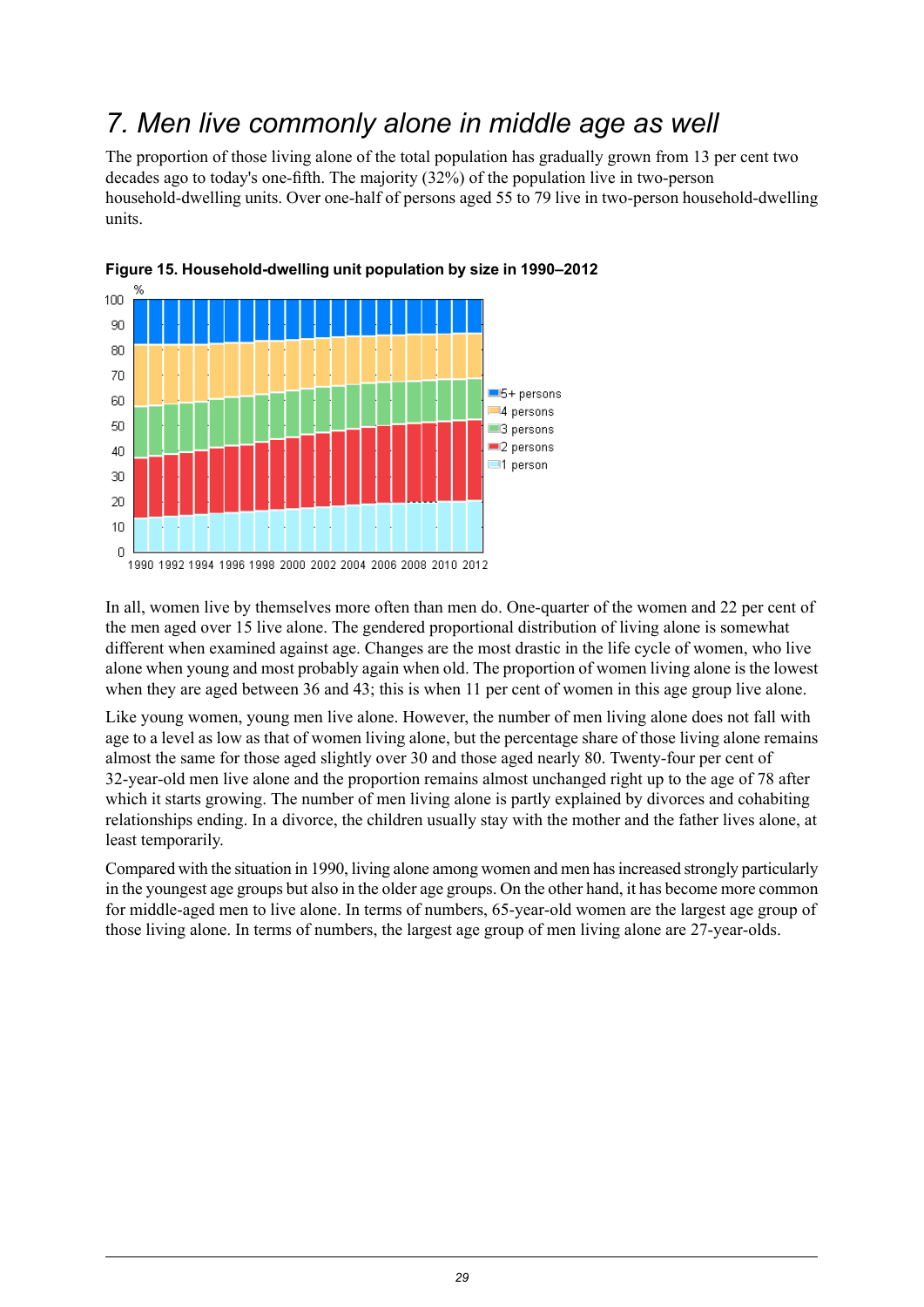<span id="page-29-0"></span>**Figure 16. Men and women living alone as a proportion of age group in 1990 and 2012**

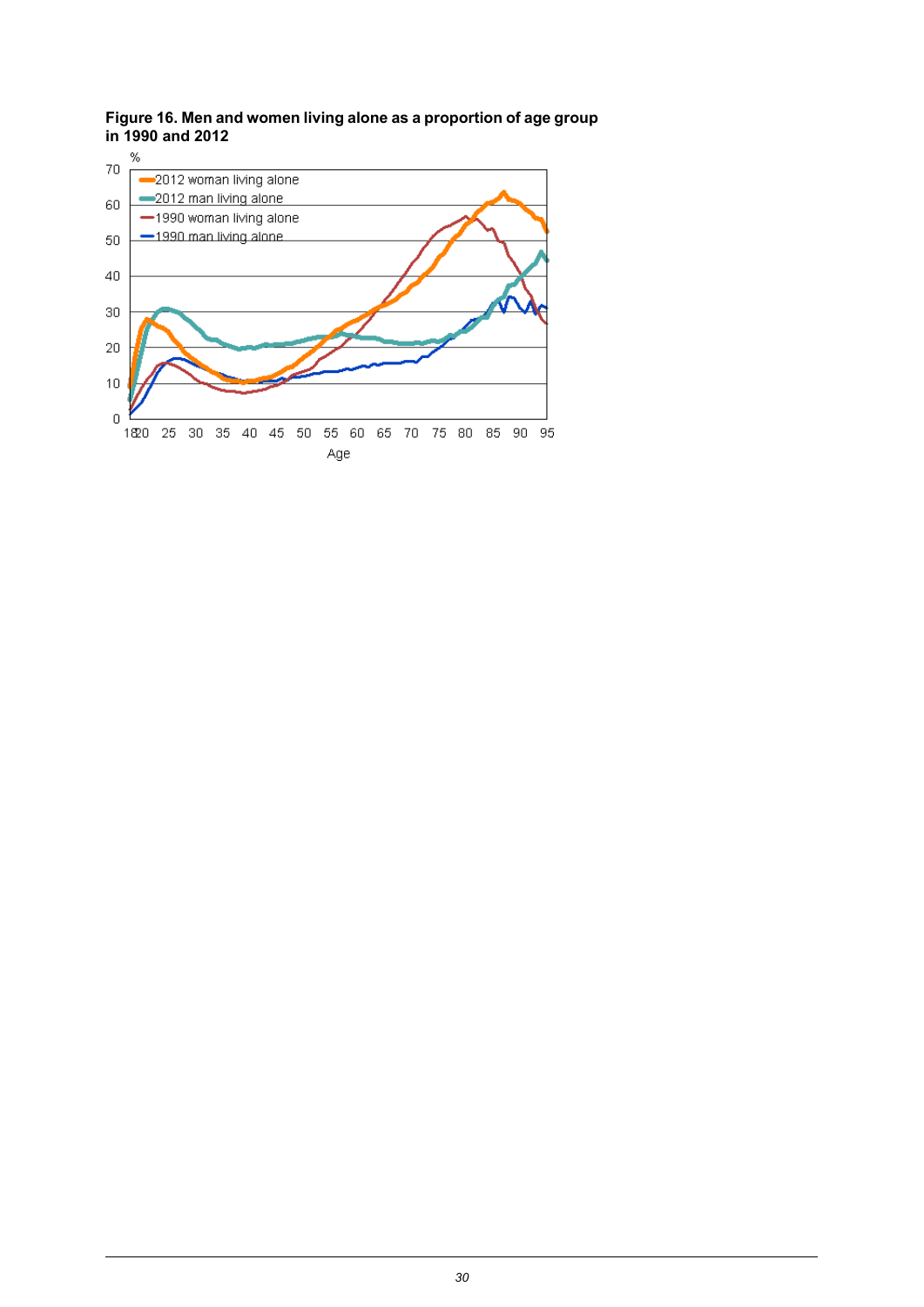## *Appendix tables*

| Year | Families total | <b>Family population Population</b> |               | Proportion of family population, % Average size of family |     |
|------|----------------|-------------------------------------|---------------|-----------------------------------------------------------|-----|
| 1950 | 930 572        | 3 457 474                           | 4 0 29 8 0 3  | 85,8                                                      | 3,7 |
| 1960 | 1 036 270      | 3 855 037                           | 4 4 4 6 2 2 2 | 86,7                                                      | 3,7 |
| 1970 | 1 153 878      | 3 986 005                           | 4 598 336     | 86,7                                                      | 3,5 |
| 1980 | 1 278 102      | 4 0 23 0 91                         | 4 787 778     | 84,0                                                      | 3,1 |
| 1990 | 1 365 341      | 4 101 922                           | 4998478       | 82,1                                                      | 3,0 |
| 2000 | 1401963        | 4 053 850                           | 5 181 115     | 78,2                                                      | 2,9 |
| 2005 | 1426 002       | 4 037 753                           | 5 255 580     | 76,8                                                      | 2,8 |
| 2006 | 1431376        | 4 039 944                           | 5 276 955     | 76,6                                                      | 2,8 |
| 2007 | 1437709        | 4 045 561                           | 5 300 484     | 76,3                                                      | 2,8 |
| 2008 | 1444386        | 4 051 662                           | 5 326 314     | 76.1                                                      | 2,8 |
| 2009 | 1450488        | 4 0 5 9 5 1 1                       | 5 351 427     | 75,9                                                      | 2,8 |
| 2010 | 1455073        | 4 065 168                           | 5 375 276     | 75,6                                                      | 2,8 |
| 2011 | 1460570        | 4 069 930                           | 5 401 267     | 75,4                                                      | 2,8 |
| 2012 | 1465733        | 4 075 094                           | 5426674       | 75.1                                                      | 2,8 |

#### <span id="page-30-0"></span>**Appendix table 1. Family population and average size of family in 1950–2012**

#### <span id="page-30-1"></span>**Appendix table 2. Swedish-speaking families by type and number of children of spouses/parents December 31, 2012**

| Type of family                        | <b>Families</b><br>total |               |         | Families with underage children        | Persons in | Status in family: child |         |                     |         |
|---------------------------------------|--------------------------|---------------|---------|----------------------------------------|------------|-------------------------|---------|---------------------|---------|
|                                       |                          | Total         | family  | Number of children aged 17 or under in |            | families                | Total   | Aged 17 or<br>under |         |
|                                       |                          |               |         | $\overline{2}$                         | 3          | $4-$                    |         |                     |         |
| Families, total                       |                          | 55 408 20 764 | 8576    | 8 3 9 3                                | 2946       | 849                     | 154 657 | 51 616              | 38 118  |
| Married couple<br>without children    | 21 138                   |               |         |                                        |            | -                       | 42 276  |                     |         |
| Married couple with<br>children       | 16 174                   | 11 895        | 3 9 0 2 | 5 1 1 4                                | 2 1 7 5    | 704                     | 64 4 65 | 32 117              | 23 942  |
| Cohabiting couple<br>with children    | 5 5 5 2                  |               |         |                                        |            |                         | 11 104  |                     |         |
| Mother and children                   | 4769                     | 4 2 9 0       | 1961    | 1854                                   | 413        | 62                      | 17647   | 8 1 0 9             | 7 1 7 0 |
| Father and children                   | 6 1 2 0                  | 3771          | 2 1 7 6 | 1 2 0 7                                | 311        | 77                      | 15 275  | 9 1 5 5             | 5867    |
| Cohabiting couple<br>without children | 1655                     | 808           | 537     | 218                                    | 47         | 6                       | 3890    | 2 2 3 5             | 1 1 3 9 |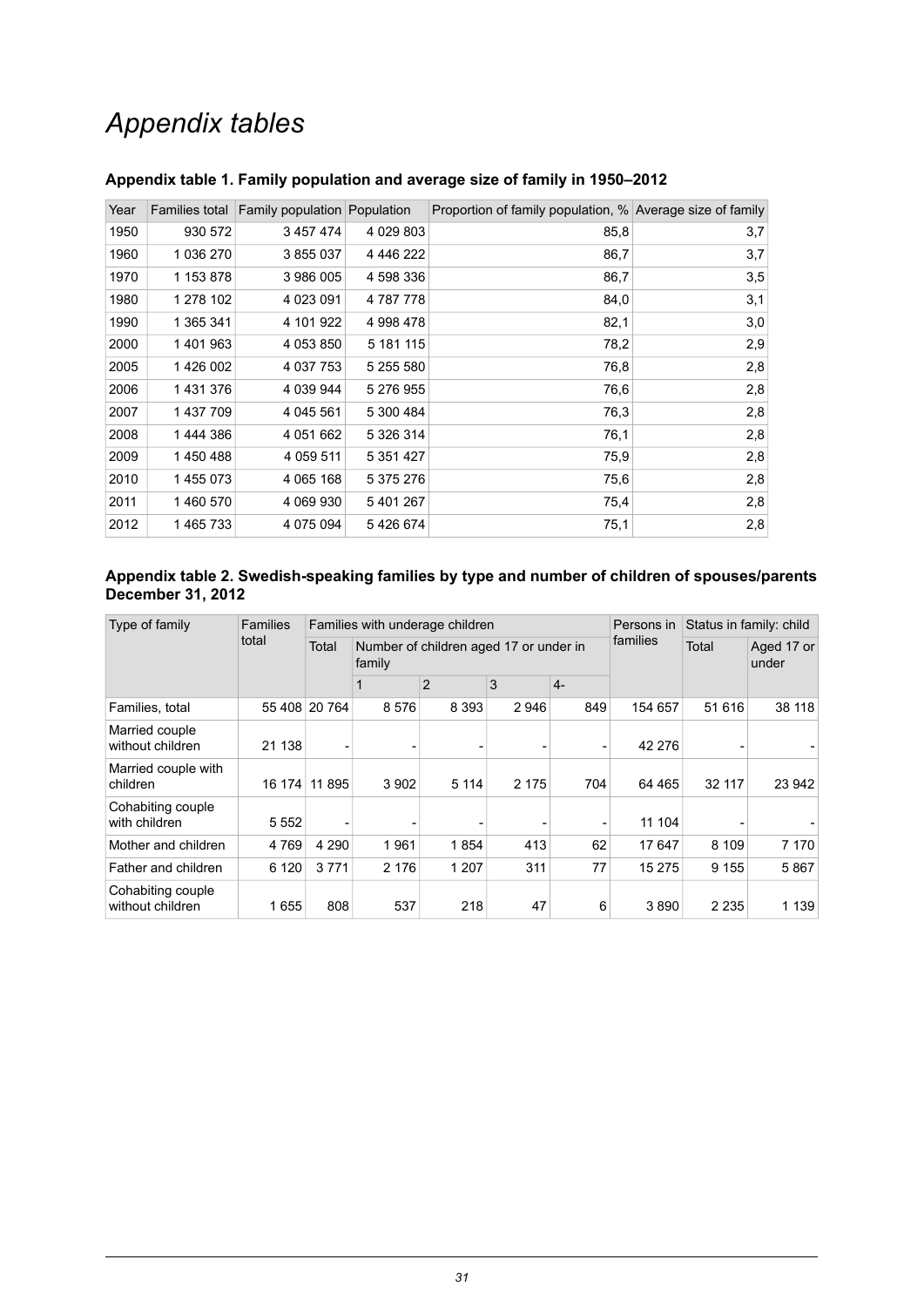| Family type and order of marriage of man Total |         | Order of marriage of woman |                |         |         |                |  |  |
|------------------------------------------------|---------|----------------------------|----------------|---------|---------|----------------|--|--|
|                                                |         | 1                          | $\overline{2}$ | 3       | $4 -$   | Unknown        |  |  |
| All married couples                            | 962 415 | 846 906                    | 102 421        | 10 245  | 1 3 7 3 | 1470           |  |  |
| 1                                              | 841 485 | 787 116                    | 49 4 16        | 3 6 6 8 | 487     | 798            |  |  |
| $\overline{2}$                                 | 106 555 | 53 950                     | 46 651         | 5 1 9 6 | 638     | 120            |  |  |
| 3                                              | 10 958  | 4 0 6 9                    | 5 5 3 1        | 1 1 6 6 | 182     | 10             |  |  |
| $4 -$                                          | 1429    | 448                        | 707            | 208     | 65      | 1              |  |  |
| Unknown                                        | 1988    | 1 3 2 3                    | 116            | 7       | 1       | 541            |  |  |
| Married couple with children                   | 523 221 | 451 121                    | 63 011         | 7078    | 1 0 4 1 | 970            |  |  |
| 1                                              | 450 164 | 420 599                    | 26 436         | 2 2 7 1 | 341     | 517            |  |  |
| $\overline{2}$                                 | 63 385  | 27 166                     | 31 909         | 3745    | 495     | 70             |  |  |
| 3                                              | 7 2 7 3 | 2 2 0 7                    | 4 0 2 0        | 889     | 149     | 8              |  |  |
| $4 -$                                          | 1026    | 252                        | 551            | 167     | 55      | 1              |  |  |
| Unknown                                        | 1 3 7 3 | 897                        | 95             | 6       | 1       | 374            |  |  |
| Married couple with children                   | 439 194 | 395 785                    | 39 410         | 3 1 6 7 | 332     | 500            |  |  |
| 1                                              | 391 321 | 366 517                    | 22 980         | 1 3 9 7 | 146     | 281            |  |  |
| $\overline{2}$                                 | 43 170  | 26 784                     | 14 742         | 1451    | 143     | 50             |  |  |
| 3                                              | 3685    | 1862                       | 1511           | 277     | 33      | $\overline{2}$ |  |  |
| $4 -$                                          | 403     | 196                        | 156            | 41      | 10      |                |  |  |
| Unknown                                        | 615     | 426                        | 21             | 1       |         | 167            |  |  |

#### <span id="page-31-0"></span>**Appendix table 3. Married couples by order of marriage of man and woman on December 31, 2012**

#### <span id="page-31-1"></span>**Appendix table 4. Families by language of spouses/parents on December 31, 2012**

| Language of                | Total     | Language of man/father |        |                |                               |     |         |         |         |                                            |                               |
|----------------------------|-----------|------------------------|--------|----------------|-------------------------------|-----|---------|---------|---------|--------------------------------------------|-------------------------------|
| wife/mother                |           | Finnish                |        |                | Swedish Russian Estonian Thai |     |         |         |         | Chinese English Somali Other or<br>unknown | Family<br>without a<br>father |
| All families               | 1465733   | 1 185 181              | 75 607 | 11 100         | 6072                          | 166 | 1568    | 5 2 6 9 | 1 3 2 8 | 30 299                                     | 149 143                       |
| Finnish                    | 1 289 987 | 1 114 397              | 24 696 | 1 3 8 7        | 1080                          | 77  | 127     | 4 0 4 2 | 93      | 12617                                      | 131 471                       |
| Swedish                    | 73 612    | 18463                  | 47 633 | 42             | 45                            | 7   | 8       | 356     | 12      | 926                                        | 6 1 2 0                       |
| Russian                    | 22 316    | 7959                   | 332    | 9024           | 518                           | 2   | 8       | 75      | 2       | 747                                        | 3649                          |
| Estonian                   | 10 046    | 2995                   | 184    | 218            | 4 2 0 5                       | ۰   | 3       | 34      | -       | 259                                        | 2 1 4 8                       |
| Thai                       | 4 3 4 5   | 3663                   | 218    | 4              | 8                             | 67  | 1       | 13      |         | 51                                         | 320                           |
| Chinese                    | 2653      | 956                    | 51     | 9              |                               | ٠   | 1 3 1 8 | 30      | 2       | 89                                         | 191                           |
| English                    | 2 4 0 2   | 1 3 9 6                | 148    | 8              | 6                             | ۰   | 7       | 343     | 1       | 210                                        | 283                           |
| Somali                     | 2 186     | 25                     | 1      | $\overline{2}$ | 1                             |     | 1       | 4       | 1 1 3 4 | 21                                         | 997                           |
| Other or<br>unknown        | 27 472    | 7425                   | 689    | 237            | 63                            | 10  | 68      | 290     | 19      | 14 707                                     | 3964                          |
| Family without<br>a mother | 30 714    | 27 902                 | 1655   | 169            | 139                           | 3   | 27      | 82      | 65      | 672                                        |                               |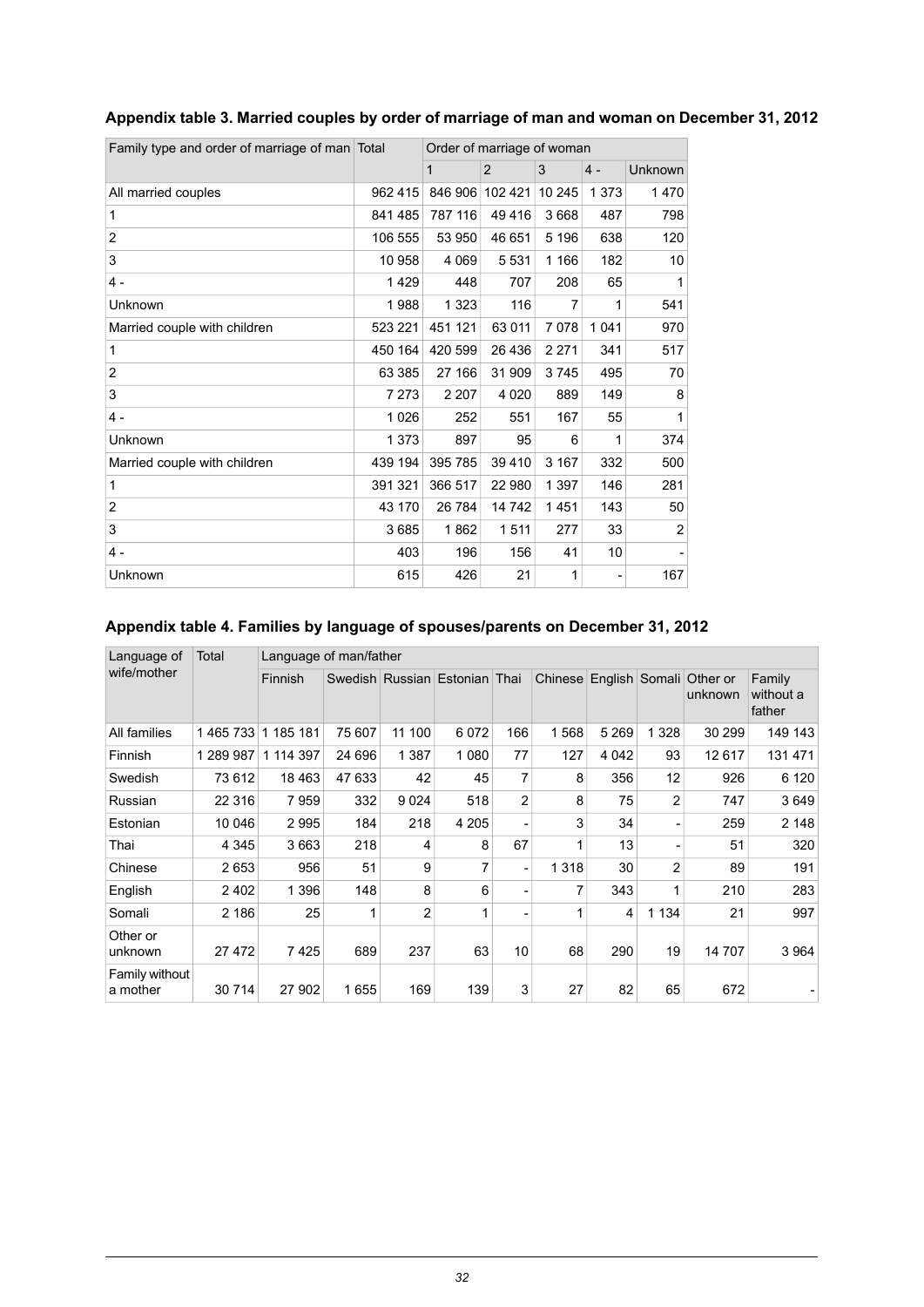| <b>Corrected</b> on 18 December 2013. The corrections are indicated in red. |          |                 |                    |                |                               |                          |                          |                |      |                     |                               |
|-----------------------------------------------------------------------------|----------|-----------------|--------------------|----------------|-------------------------------|--------------------------|--------------------------|----------------|------|---------------------|-------------------------------|
| Language of                                                                 | Total    |                 | Language of father |                |                               |                          |                          |                |      |                     | Family<br>without a<br>father |
| mother                                                                      |          | <b>Finnish</b>  |                    |                | Swedish Russian Estonian Thai |                          | Chinese                  | English Somali |      | Other or<br>unknown |                               |
| All families                                                                | 578 409  | 419 231         | 26 384             | 5 2 5 6        | 3 1 4 7                       | 72                       | 736                      | 2809           | 1076 | 17685               | 102 013                       |
| Finnish                                                                     |          | 493 260 386 837 | 8622               | 436            | 439                           | 31                       | 44                       | 2 1 1 8        | 58   | 6 2 8 9             | 88 386                        |
| Swedish                                                                     | 27 4 7 6 | 6794            | 16 185             | 13             | 21                            | 5                        | 5                        | 193            | 7    | 482                 | 3771                          |
| Russian                                                                     | 11 670   | 3 3 5 4         | 167                | 4 4 6 4        | 266                           | 1                        | $\overline{2}$           | 42             |      | 393                 | 2981                          |
| Estonian                                                                    | 5813     | 1 2 9 3         | 82                 | 108            | 2 2 8 9                       |                          | 1                        | 14             |      | 136                 | 1890                          |
| Thai                                                                        | 2 1 9 0  | 1748            | 100                |                | 4                             | 28                       | 1                        | 7              |      | 16                  | 286                           |
| <b>Chinese</b>                                                              | 1 3 3 2  | 474             | 26                 | 1              |                               | $\overline{\phantom{a}}$ | 628                      | 15             |      | 33                  | 154                           |
| English                                                                     | 1 2 8 2  | 668             | 67                 | $\overline{2}$ | 4                             |                          | 3                        | 189            | 1    | 103                 | 245                           |
| Somali                                                                      | 1894     | 15              |                    | 1              |                               |                          | $\overline{\phantom{a}}$ | 4              | 950  | 13                  | 911                           |
| Other or<br>unknown                                                         | 17411    | 3560            | 327                | 120            | 22                            | 4                        | 33                       | 171            | 15   | 9770                | 3 3 8 9                       |
| Family without a<br>mother                                                  | 16 081   | 14 4 8 8        | 808                | 111            | 101                           | 3                        | 19                       | 56             | 45   | 450                 |                               |

#### <span id="page-32-0"></span>**Appendix table 5. Families with underage children by language of parents on December 31, 2012**

#### <span id="page-32-1"></span>**Appendix table 6. Families by citizenship of spouses/parents on December 31, 2012**

|                               | <b>Corrected</b> on 18 December 2013. The corrections are indicated in red. |                           |                          |         |                                                   |         |                          |                |                |                |       |          |                     |
|-------------------------------|-----------------------------------------------------------------------------|---------------------------|--------------------------|---------|---------------------------------------------------|---------|--------------------------|----------------|----------------|----------------|-------|----------|---------------------|
| Citizenship                   | Total                                                                       | Citizenship of man/father |                          |         |                                                   |         |                          |                |                |                |       | Other or | Family              |
| <b>of</b><br>wife/mother      |                                                                             | Finland                   |                          |         | Russia Estonia Thailand China Sweden Somalia Iraq |         |                          |                |                | Vietnam        | India | unknown  | without<br>a father |
| All families                  | 1465733                                                                     | 1 273 070                 | 5970                     | 6 3 7 0 | 127                                               | 1 1 5 0 | 2798                     | 647            | 056<br>1       | 530            | 988   | 23 884   | 149 143             |
| Finland                       | 1 383 965                                                                   | 1 2 2 1 0 1 7             | 1510                     | 1 1 6 2 | 66                                                | 178     | 2 3 3 8                  | 172            | 425            | 193            | 197   | 15 0 23  | 141 684             |
| Russia                        | 9956                                                                        | 3884                      | 4 1 3 0                  | 228     |                                                   |         | 11                       |                | 4              |                | 7     | 333      | 1 3 5 7             |
| Estonia                       | 9953                                                                        | 2646                      | 128                      | 4 6 3 4 |                                                   | 3       | 12                       |                | 7              |                | 5     | 343      | 2 1 7 5             |
| Thailand                      | 4 0 27                                                                      | 3649                      | 1                        | 5       | 54                                                |         | 2                        |                | $\overline{2}$ | $\overline{2}$ | 1     | 32       | 279                 |
| China                         | 1967                                                                        | 857                       | 5                        |         | ۰                                                 | 920     | 4                        | 1              |                | 6              | 4     | 69       | 94                  |
| Sweden                        | 1925                                                                        | 1310                      | $\overline{\phantom{a}}$ |         | -                                                 | 2       | 309                      | 1              | 7              | $\overline{c}$ |       | 35       | 258                 |
| Somalia                       | 1 2 6 0                                                                     | 209                       | 1                        | 1       |                                                   |         | 3                        | 427            | $\overline{2}$ |                | 1     | 19       | 596                 |
| Iraq                          | 1 0 4 8                                                                     | 270                       | -                        |         |                                                   |         | $\overline{\phantom{a}}$ | $\overline{2}$ | 547            |                |       | 18       | 211                 |
| Vietnam                       | 928                                                                         | 421                       | 3                        | 1       | 1                                                 | 3       | 3                        |                |                | 299            | 3     | 16       | 178                 |
| India                         | 909                                                                         | 128                       |                          |         |                                                   |         | 5                        |                | 1              | $\blacksquare$ | 737   | 11       | 26                  |
| Other or<br>unknown           | 19 081                                                                      | 8764                      | 109                      | 196     | 4                                                 | 26      | 43                       | 4              | 42             | $\overline{2}$ | 27    | 7579     | 2 2 8 5             |
| Family<br>without a<br>mother | 30 714                                                                      | 29 915                    | 83                       | 135     | 2                                                 | 15      | 68                       | 40             | 19             | 25             | 6     | 406      |                     |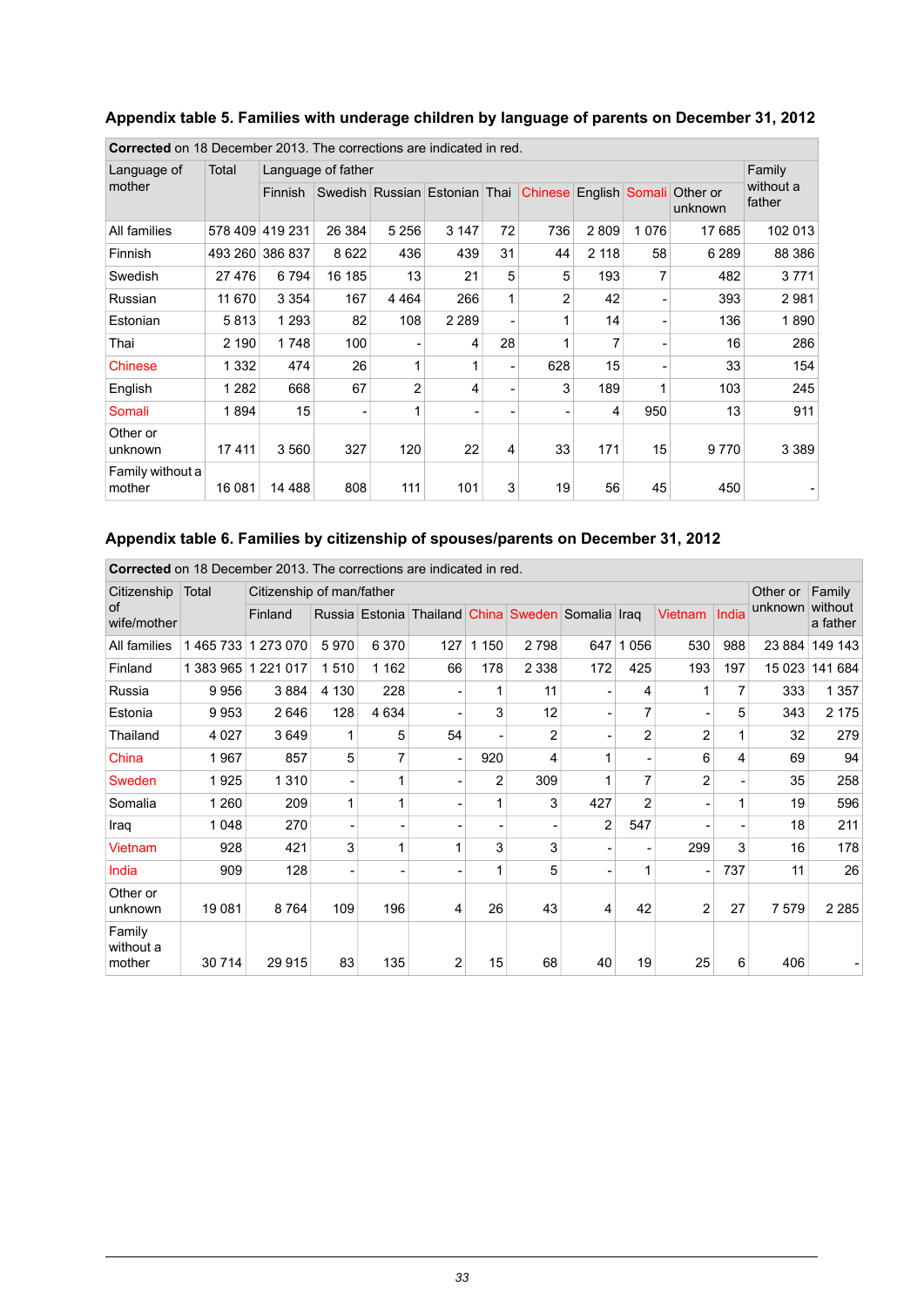#### <span id="page-33-0"></span>**Appendix table 7. Families with underage children by citizenship of parents on December 31, 2012**

| <b>CUTTECLED</b> OIL TO DECENT DEL ZO TO. THE COLLECTIONS ALE INDICATED IN TEQ. |         |                       |                |         |                                                   |                |     |         |                |                                    |               |          |                     |
|---------------------------------------------------------------------------------|---------|-----------------------|----------------|---------|---------------------------------------------------|----------------|-----|---------|----------------|------------------------------------|---------------|----------|---------------------|
| Citizenship                                                                     | Total   | Citizenship of father |                |         |                                                   |                |     |         |                |                                    |               | Other or | Family              |
| of mother                                                                       |         | Finland               |                |         | Estonia Russia Thailand Somalia China Sweden Iraq |                |     |         |                | Former<br>Sarbia and<br>Montenegro | <b>Turkey</b> | unknown  | without<br>a father |
| All families<br>with children                                                   |         | 578 409 453 008       | 3 3 7 7        | 2800    | 56                                                | 502            | 527 | 1 1 3 9 | 733            | 549                                | 891           |          | 12 814 102 013      |
| Finland                                                                         |         | 533 030 426 597       | 514            | 734     | 32                                                | 114            | 87  | 981     | 261            | 223                                | 538           | 7470     | 95 479              |
| Estonia                                                                         | 5919    | 1 2 1 1               | 2 5 3 1        | 52      |                                                   |                | 1   | 6       | 5              | 3                                  | 7             | 183      | 1920                |
| <b>Russia</b>                                                                   | 4869    | 1 5 5 3               | 115            | 1 9 0 2 |                                                   |                |     | 5       | $\overline{2}$ | $\overline{\phantom{a}}$           | 10            | 151      | 1 1 3 1             |
| Thailand                                                                        | 2 0 28  | 1742                  | 2              |         | 21                                                |                |     |         |                | 1                                  |               | 10       | 252                 |
| Somalia                                                                         | 1 100   | 177                   |                |         |                                                   | 352            |     | 3       | $\overline{2}$ | 1                                  |               | 17       | 548                 |
| China                                                                           | 949     | 409                   | $\overline{2}$ | 1       |                                                   |                | 423 | 1       |                |                                    |               | 26       | 87                  |
| Sweden                                                                          | 903     | 604                   | 1              |         |                                                   | 1              | 1   | 69      | $\overline{2}$ | $\overline{\phantom{0}}$           |               | 15       | 210                 |
| Iraq                                                                            | 829     | 218                   |                |         |                                                   | 1              |     |         | 418            | 1                                  |               | 6        | 185                 |
| Former<br>Serbia and<br>Montenegro                                              | 622     | 169                   |                |         |                                                   |                |     | 1       |                | 275                                |               | 58       | 119                 |
| <b>Turkey</b>                                                                   | 615     | 261                   |                |         |                                                   |                |     | 1       | 2              | -                                  | 292           | 8        | 51                  |
| Other or<br>unknown                                                             | 11 4 64 | 4570                  | 112            | 53      | 1                                                 | $\overline{2}$ | 6   | 23      | 26             | 35                                 | 28            | 4577     | 2 0 3 1             |
| Family<br>without a<br>mother                                                   | 16 081  | 15 4 9 7              | 100            | 58      | 2                                                 | 32             | 9   | 49      | 15             | 10                                 | 16            | 293      |                     |

**Corrected** on 18 December 2013. The corrections are indicated in red.

#### <span id="page-33-1"></span>**Appendix table 8. Families by country of birth of spouses/parents on December 31, 2012**

| Country of                    | Total               | Country of birth of man/father |             |                       |         |                |          |                      |                |                          | Other or       | Family  |                     |
|-------------------------------|---------------------|--------------------------------|-------------|-----------------------|---------|----------------|----------|----------------------|----------------|--------------------------|----------------|---------|---------------------|
| birth of<br>wife/mother       |                     | Finland                        | <b>USSR</b> | Former Sweden Estonia |         | Thailand China |          | Former<br>Yugoslavia | Somalia Iraq   |                          | Vietnam        | unknown | without<br>a father |
| All families                  | 1465733             | 1 248 510                      | 11 6 11     | 9523                  | 5939    | 216            | 421      | 2 3 1 8              | 1 2 9 7        | 949                      | 1 1 6 1        | 32 645  | 149 143             |
| Finland                       | 1 349 743 1 183 641 |                                | 1631        | 8 5 4 1               | 845     | 119            | 110      | 386                  | 100            | 297                      | 100            | 18 596  | 135 377             |
| Former<br><b>USSR</b>         | 22 347              | 8 3 2 0                        | 8 3 4 4     | 81                    | 836     |                | 8        | 21                   | 3              | 23                       | $\overline{2}$ | 1 0 5 7 | 3652                |
| Sweden                        | 10762               | 8 3 8 5                        | 12          | 368                   | 8       |                | 1        | 10                   |                | 6                        | 1              | 247     | 1724                |
| Estonia                       | 9590                | 2 3 1 8                        | 746         | 31                    | 3 9 0 5 | $\overline{2}$ | 3        | 11                   |                | 10                       |                | 475     | 2089                |
| Thailand                      | 4 4 3 5             | 3898                           | 4           | 45                    | 8       | 71             |          | $\overline{2}$       | ٠              | 4                        | 10             | 67      | 326                 |
| China                         | 2498                | 948                            | 7           | 17                    | 8       |                | 214<br>1 |                      | $\overline{2}$ | $\overline{\phantom{a}}$ | 15             | 118     | 169                 |
| Former<br>Yugoslavia          | 2 2 1 3             | 134                            | 3           | 1                     |         |                |          | 1555                 |                | 6                        |                | 155     | 358                 |
| Somalia                       | 2 1 3 9             | 25                             |             |                       |         | 1              | 1        | $\overline{2}$       | 1 0 8 8        | 4                        |                | 40      | 976                 |
| Iraq                          | 1945                | 43                             |             | 3                     |         |                | 1        |                      | 3              | 407<br>1                 | 1              | 89      | 395                 |
| Viet Nam                      | 1861                | 358                            | 1           | 7                     | 4       | 10             | 16       | $\overline{2}$       | 1              | $\overline{2}$           | 965            | 48      | 447                 |
| Other or<br>unknown           | 27 486              | 11 205                         | 650         | 162                   | 206     | 9              | 45       | 273                  | 37             | 141                      | 22             | 11 106  | 3630                |
| Family<br>without a<br>mother | 30 714              | 29 235                         | 211         | 267                   | 116     | 4              | 22       | 55                   | 63             | 49                       | 45             | 647     |                     |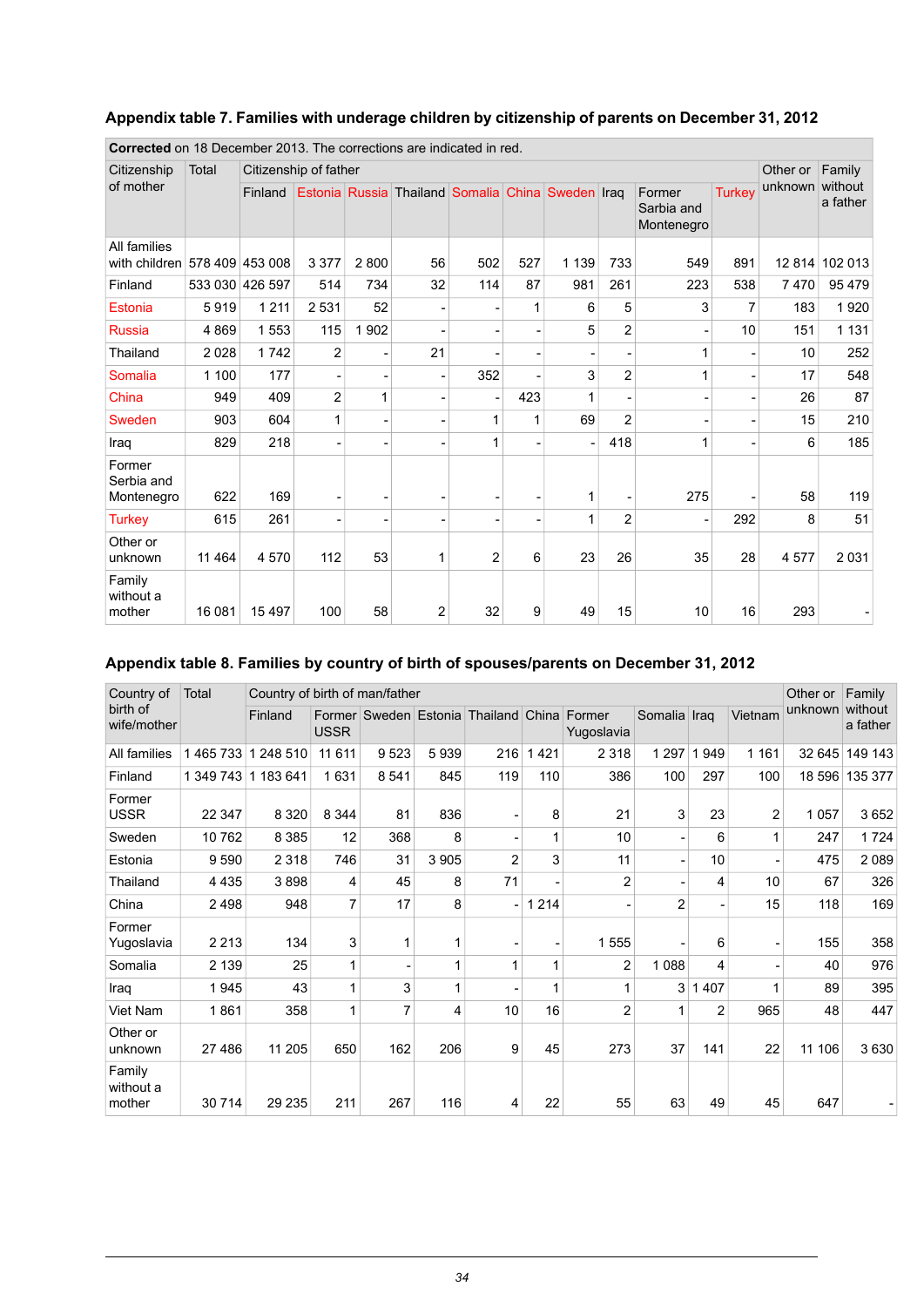| Country of                    | Total   | Country of birth of father |                          |                       |                          |                         |                |                |                |     |               | Other or | Family              |
|-------------------------------|---------|----------------------------|--------------------------|-----------------------|--------------------------|-------------------------|----------------|----------------|----------------|-----|---------------|----------|---------------------|
| birth of<br>mother            |         | Finland                    | <b>USSR</b>              | Former Sweden Estonia |                          | Thailand Somalia Former |                | Yugoslavia     | Iraq           |     | China Vietnam | unknown  | without<br>a father |
| All families<br>with children | 578 409 | 438 674                    | 5 1 4 7                  | 5874                  | 3 1 6 9                  | 89                      | 1 0 5 3        | 1547           | 1 3 8 5        | 669 | 694           | 18 095   | 102 013             |
| Finland                       |         | 511 975 405 789            | 551                      | 5 2 3 0               | 327                      | 48                      | 59             | 176            | 144            | 41  | 48            | 9 2 9 2  | 90 270              |
| Former<br><b>USSR</b>         | 11 018  | 3 3 9 9                    | 3762                     | 46                    | 385                      |                         |                | 16             | 14             | 4   |               | 546      | 2844                |
| Sweden                        | 7463    | 5479                       | 7                        | 237                   | 1                        |                         |                | 5              | 4              | 1   |               | 154      | 1575                |
| Estonia                       | 5875    | 1 0 5 9                    | 368                      | 21                    | 2 2 6 9                  | 1                       |                | 8              | 7              | 1   |               | 259      | 1882                |
| Thailand                      | 2 2 3 3 | 1849                       | $\overline{\phantom{a}}$ | 24                    | 4                        | 29                      |                | 2              | $\overline{c}$ | ۰   | 3             | 29       | 291                 |
| Somalia                       | 1858    | 14                         | ٠                        |                       | $\overline{\phantom{a}}$ |                         | 916            | 1              | 4              |     |               | 32       | 891                 |
| Former<br>Yugoslavia          | 1582    | 70                         | 3                        |                       | $\overline{\phantom{0}}$ |                         |                | 1 0 9 2        | 3              |     |               | 103      | 311                 |
| Iraq                          | 1 504   | 21                         |                          | 3                     | $\overline{\phantom{a}}$ |                         | $\overline{2}$ | 1              | 1 0 8 5        |     |               | 58       | 333                 |
| China                         | 1 2 6 4 | 468                        | $\overline{2}$           | 6                     | 1                        |                         |                |                |                | 588 | 9             | 48       | 142                 |
| Viet Nam                      | 1 1 9 0 | 180                        | $\blacksquare$           | 4                     | 3                        | 5                       |                | $\overline{2}$ | $\blacksquare$ | 7   | 594           | 19       | 375                 |
| Other or<br>unknown           | 16 366  | 5 3 1 5                    | 329                      | 83                    | 86                       | 3                       | 30             | 208            | 88             | 12  | 12            | 7 1 0 1  | 3 0 9 9             |
| Family<br>without a<br>mother | 16 081  | 15 031                     | 125                      | 220                   | 93                       | 3                       | 44             | 36             | 34             | 15  | 26            | 454      |                     |

#### <span id="page-34-0"></span>**Appendix table 9. Families with underage children by country of birth of parents on December 31, 2012**

#### <span id="page-34-1"></span>**Appendix table 10. Families by type of family and number of children aged 17 or under living at home on December 31, 2012**

| <b>Corrected</b> on 13 January 2014. The corrections are indicated in red. |                                             |         |                |        |         |        |  |  |  |  |  |
|----------------------------------------------------------------------------|---------------------------------------------|---------|----------------|--------|---------|--------|--|--|--|--|--|
| Type of family                                                             | Number of children aged 0-17 living at home |         |                |        |         |        |  |  |  |  |  |
|                                                                            | Total                                       | 1       | $\overline{2}$ | 3      | 4       | $5 -$  |  |  |  |  |  |
| Families, total                                                            | 578 409                                     | 252 986 | 220 806        | 75 969 | 18 403  | 10 245 |  |  |  |  |  |
| Married couple with children                                               | 352 159                                     | 127 626 | 145 901        | 55 883 | 13 985  | 8764   |  |  |  |  |  |
| Registered partnership                                                     | 405                                         | 245     | 133            | 23     | 3       | 1      |  |  |  |  |  |
| Cohabiting couple with children                                            | 107 751                                     | 55 633  | 39 244         | 10 234 | 2 0 8 4 | 556    |  |  |  |  |  |
| Mother with children                                                       | 102 013                                     | 58 458  | 31 470         | 9023   | 2 1 9 5 | 867    |  |  |  |  |  |
| Father with children                                                       | 16 081                                      | 11 0 24 | 4 0 5 8        | 806    | 136     | 57     |  |  |  |  |  |
| Total, %                                                                   | 100,0                                       | 43,7    | 38,2           | 13.1   | 3,2     | 1,8    |  |  |  |  |  |
| Married couple with children                                               | 100,0                                       | 36,2    | 41,4           | 15,9   | 4,0     | 2,5    |  |  |  |  |  |
| Registered partnership                                                     | 100,0                                       | 60,5    | 32,8           | 5,7    | 0,7     | 0,2    |  |  |  |  |  |
| Cohabiting couple with children                                            | 100,0                                       | 51,6    | 36,4           | 9,5    | 1,9     | 0,5    |  |  |  |  |  |
| Mother with children                                                       | 100,0                                       | 57,3    | 30,8           | 8,8    | 2,2     | 0,8    |  |  |  |  |  |
| Father with children                                                       | 100,0                                       | 68,6    | 25,2           | 5,0    | 0,8     | 0,4    |  |  |  |  |  |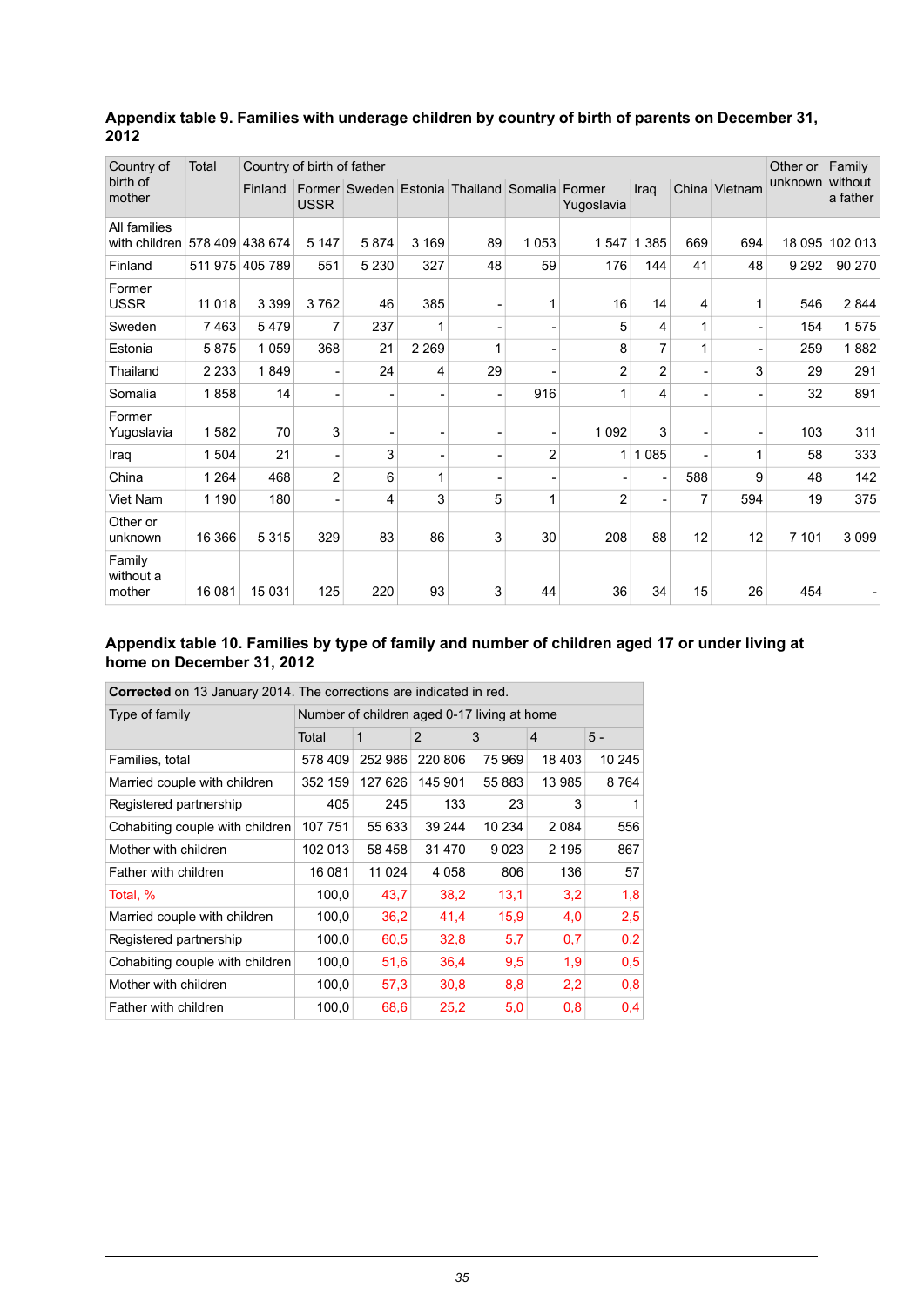| Children under<br>the age of 18 | <b>Total</b> | Married couples Registered | partnerships |         | Cohabiting couples Mother and children Father and | children |
|---------------------------------|--------------|----------------------------|--------------|---------|---------------------------------------------------|----------|
| Total                           | 578 409      | 352 159                    | 405          | 107 751 | 102 013                                           | 16 081   |
| 1                               | 252 986      | 127 626                    | 245          | 55 633  | 58 458                                            | 11 0 24  |
| $\overline{2}$                  | 220 806      | 145 901                    | 133          | 39 244  | 31 470                                            | 4 0 5 8  |
| $\mathsf 3$                     | 75 969       | 55 883                     | 23           | 10 234  | 9 0 23                                            | 806      |
| 4                               | 18 4 03      | 13 985                     | 3            | 2 0 8 4 | 2 1 9 5                                           | 136      |
| 5                               | 5 2 4 4      | 4 1 8 5                    |              | 438     | 578                                               | 42       |
| 6                               | 2095         | 1812                       |              | 80      | 193                                               | 10       |
| 7                               | 1 1 8 6      | 1 0 9 8                    |              | 31      | 54                                                | 3        |
| 8                               | 757          | 727                        |              | 5       | 24                                                | 1        |
| 9                               | 482          | 468                        |              | 2       | 12                                                |          |
| 10                              | 306          | 301                        |              |         | 4                                                 |          |
| 11                              | 117          | 115                        |              |         | $\overline{2}$                                    |          |
| 12                              | 45           | 45                         |              |         |                                                   |          |
| 13                              | 8            | 8                          |              |         |                                                   |          |
| 14                              | 5            | 5                          |              |         |                                                   |          |

#### <span id="page-35-0"></span>**Appendixtable11. Families with underagechildren by number ofchildren aged under18and family type on December 31, 2012**

#### <span id="page-35-1"></span>**Appendix table 12. Reconstituted families by family composition and number of children on December 31, 2012**

| Number of                     | Total   | Families' children are                   |                  |          |                        |                        |                                     |  |  |  |  |
|-------------------------------|---------|------------------------------------------|------------------|----------|------------------------|------------------------|-------------------------------------|--|--|--|--|
| children                      |         | Only mother's Only father's Mother's and |                  | father's | Mother's and<br>common | Father's and<br>common | Mother's,<br>father's and<br>common |  |  |  |  |
| All reconstituted<br>families | 53 018  | 24 643                                   | 3 1 4 2          | 1966     | 20 300                 | 2 1 5 3                | 814                                 |  |  |  |  |
| $\mathbf{1}$                  | 18762   | 16 342                                   | 2420             |          |                        |                        |                                     |  |  |  |  |
| $\overline{c}$                | 18 560  | 6791                                     | 606              | 813      | 9 3 5 5                | 995                    |                                     |  |  |  |  |
| 3                             | 10 844  | 1 2 7 8                                  | 100              | 703      | 7675                   | 799                    | 289                                 |  |  |  |  |
| $\overline{\mathbf{4}}$       | 3555    | 197                                      | 11               | 327      | 2471                   | 264                    | 285                                 |  |  |  |  |
| 5                             | 940     | 26                                       | 3                | 87       | 611                    | 62                     | 151                                 |  |  |  |  |
| $6-$                          | 357     | 9                                        | $\overline{2}$   | 36       | 188                    | 33                     | 89                                  |  |  |  |  |
| Married couple                | 26 838  | 9804                                     | 1 3 3 9          | 778      | 12978                  | 1401                   | 538                                 |  |  |  |  |
| $\mathbf{1}$                  | 7 5 9 3 | 6573                                     | 1 0 2 0          |          |                        |                        |                                     |  |  |  |  |
| $\overline{c}$                | 9 2 3 9 | 2641                                     | 266              | 350      | 5415                   | 567                    |                                     |  |  |  |  |
| $\ensuremath{\mathsf{3}}$     | 6621    | 493                                      | 45               | 253      | 5 1 0 7                | 555                    | 168                                 |  |  |  |  |
| $\overline{\mathbf{4}}$       | 2 4 2 3 | 80                                       | 5                | 124      | 1821                   | 199                    | 194                                 |  |  |  |  |
| 5                             | 680     | 12                                       | 1                | 39       | 468                    | 48                     | 112                                 |  |  |  |  |
| $6-$                          | 282     | 5                                        | $\overline{2}$   | 12       | 167                    | 32                     | 64                                  |  |  |  |  |
| Cohabiting<br>couple          | 26 180  | 14 8 39                                  | 1803             | 1 1 8 8  | 7 3 2 2                | 752                    | 276                                 |  |  |  |  |
| $\mathbf{1}$                  | 11 169  | 9769                                     | 1400             |          |                        |                        |                                     |  |  |  |  |
| $\boldsymbol{2}$              | 9 3 2 1 | 4 150                                    | 340              | 463      | 3 9 4 0                | 428                    |                                     |  |  |  |  |
| $\mathsf 3$                   | 4 2 2 3 | 785                                      | 55               | 450      | 2 5 6 8                | 244                    | 121                                 |  |  |  |  |
| 4                             | 1 1 3 2 | 117                                      | 6                | 203      | 650                    | 65                     | 91                                  |  |  |  |  |
| $\mathbf 5$                   | 260     | 14                                       | $\boldsymbol{2}$ | 48       | 143                    | 14                     | 39                                  |  |  |  |  |
| $6-$                          | 75      | 4                                        |                  | 24       | 21                     | 1                      | 25                                  |  |  |  |  |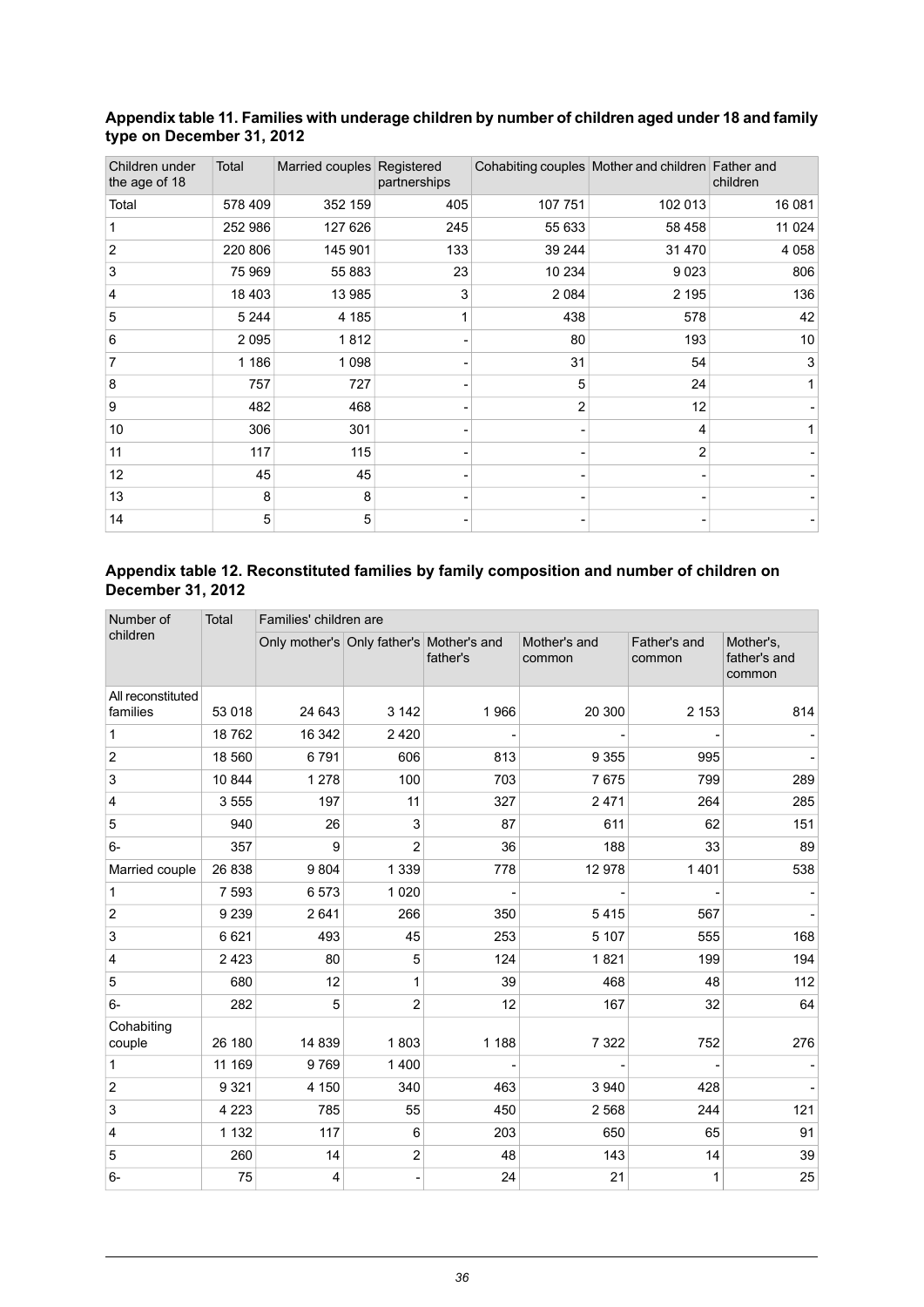| Families with            | Total   | Family type         |         |                                               |                        |                         |                         |  |  |  |
|--------------------------|---------|---------------------|---------|-----------------------------------------------|------------------------|-------------------------|-------------------------|--|--|--|
| children<br>belonging to |         | Two-parent families |         |                                               | Single-parent families |                         |                         |  |  |  |
| the age group            |         | Total               |         | Marriage <sup>1)</sup> Consensual union Total |                        | Mother with<br>children | Father with<br>children |  |  |  |
| $0 - 2$                  | 159 497 | 142 923             | 98 968  | 43 955                                        | 16 574                 | 16 051                  | 523                     |  |  |  |
| $0 - 3$                  | 196 915 | 174 100             | 122 458 | 51 642                                        | 22 815                 | 21 854                  | 961                     |  |  |  |
| $0-6$                    | 289 267 | 247 486             | 179 462 | 68 0 24                                       | 41781                  | 38 928                  | 2853                    |  |  |  |
| $0 - 16$                 | 550 610 | 440 937             | 336 293 | 104 644                                       | 109 673                | 95 4 34                 | 14 239                  |  |  |  |
| $0 - 17$                 | 578 409 | 460 315             | 352 564 | 107 751                                       | 118 094                | 102 013                 | 16 081                  |  |  |  |
| $0 - 24$                 | 668 305 | 522 919             | 407 013 | 115 906                                       | 145 386                | 122 079                 | 23 307                  |  |  |  |
| $0 - 29$                 | 687 413 | 535 794             | 418 737 | 117 057                                       | 151 619                | 126 416                 | 25 203                  |  |  |  |
| $0 - 79$                 | 737 605 | 557 748             | 439 612 | 118 136                                       | 179 857                | 149 143                 | 30714                   |  |  |  |
| $3-4$                    | 115 408 | 99 542              | 77 184  | 22 358                                        | 15 866                 | 14 800                  | 1 0 6 6                 |  |  |  |
| $3-6$                    | 195 955 | 165 653             | 128 806 | 36 847                                        | 30 30 2                | 27813                   | 2489                    |  |  |  |
| $5-6$                    | 113 551 | 95 620              | 76 676  | 18 944                                        | 17931                  | 16 270                  | 1661                    |  |  |  |
| $5 - 14$                 | 365 724 | 290 148             | 232 578 | 57 570                                        | 75 576                 | 65 571                  | 10 005                  |  |  |  |
| $7 - 8$                  | 111 203 | 92 259              | 75 215  | 17 044                                        | 18 944                 | 16885                   | 2 0 5 9                 |  |  |  |
| $7 - 10$                 | 189 228 | 154 338             | 125 265 | 29 0 73                                       | 34 890                 | 30 836                  | 4 0 5 4                 |  |  |  |
| $7 - 12$                 | 252 441 | 202 154             | 163 867 | 38 287                                        | 50 287                 | 43 900                  | 6 3 8 7                 |  |  |  |
| $7 - 15$                 | 339 334 | 265 719             | 215 627 | 50 092                                        | 73 615                 | 63 084                  | 10 531                  |  |  |  |
| $7 - 17$                 | 397 170 | 306 392             | 249 438 | 56 954                                        | 90 778                 | 76 651                  | 14 127                  |  |  |  |
| $9 - 12$                 | 187 608 | 149 763             | 122 998 | 26 765                                        | 37 845                 | 32 868                  | 4977                    |  |  |  |
| $13 - 15$                | 154 405 | 119 580             | 99 892  | 19688                                         | 34 825                 | 29 3 35                 | 5490                    |  |  |  |
| 16-17                    | 113 943 | 86 447              | 73 4 23 | 13 0 24                                       | 27 496                 | 22 539                  | 4 9 5 7                 |  |  |  |
| 18-20                    | 116 086 | 87 867              | 76 343  | 11 524                                        | 28 219                 | 22 186                  | 6033                    |  |  |  |
| 18-24                    | 155 990 | 116 381             | 101 558 | 14 823                                        | 39 609                 | 30 4 45                 | 9 1 6 4                 |  |  |  |
| 18-29                    | 176 505 | 130 352             | 114 229 | 16 123                                        | 46 153                 | 35 045                  | 11 108                  |  |  |  |
| $21 - 24$                | 52 841  | 39 112              | 34 905  | 4 2 0 7                                       | 13729                  | 10 069                  | 3 6 6 0                 |  |  |  |
| 25-29                    | 25 332  | 17809               | 16 24 3 | 1566                                          | 7 5 23                 | 5 3 4 1                 | 2 1 8 2                 |  |  |  |
| 30-34                    | 12810   | 8 4 1 2             | 7838    | 574                                           | 4 3 9 8                | 3 1 0 4                 | 1 2 9 4                 |  |  |  |
| 35-39                    | 8891    | 5 3 6 7             | 5 0 8 7 | 280                                           | 3 5 24                 | 2621                    | 903                     |  |  |  |
| 40-49                    | 16 578  | 7 4 0 4             | 7 1 4 2 | 262                                           | 9 1 7 4                | 7 3 3 2                 | 1842                    |  |  |  |
| $50-$                    | 15 643  | 3 1 1 3             | 3013    | 100                                           | 12 530                 | 10766                   | 1764                    |  |  |  |

#### <span id="page-36-0"></span>**Appendix table 13. Families by age group of children and type of family on December 31, 2012**

1) Incl. registered partnerships.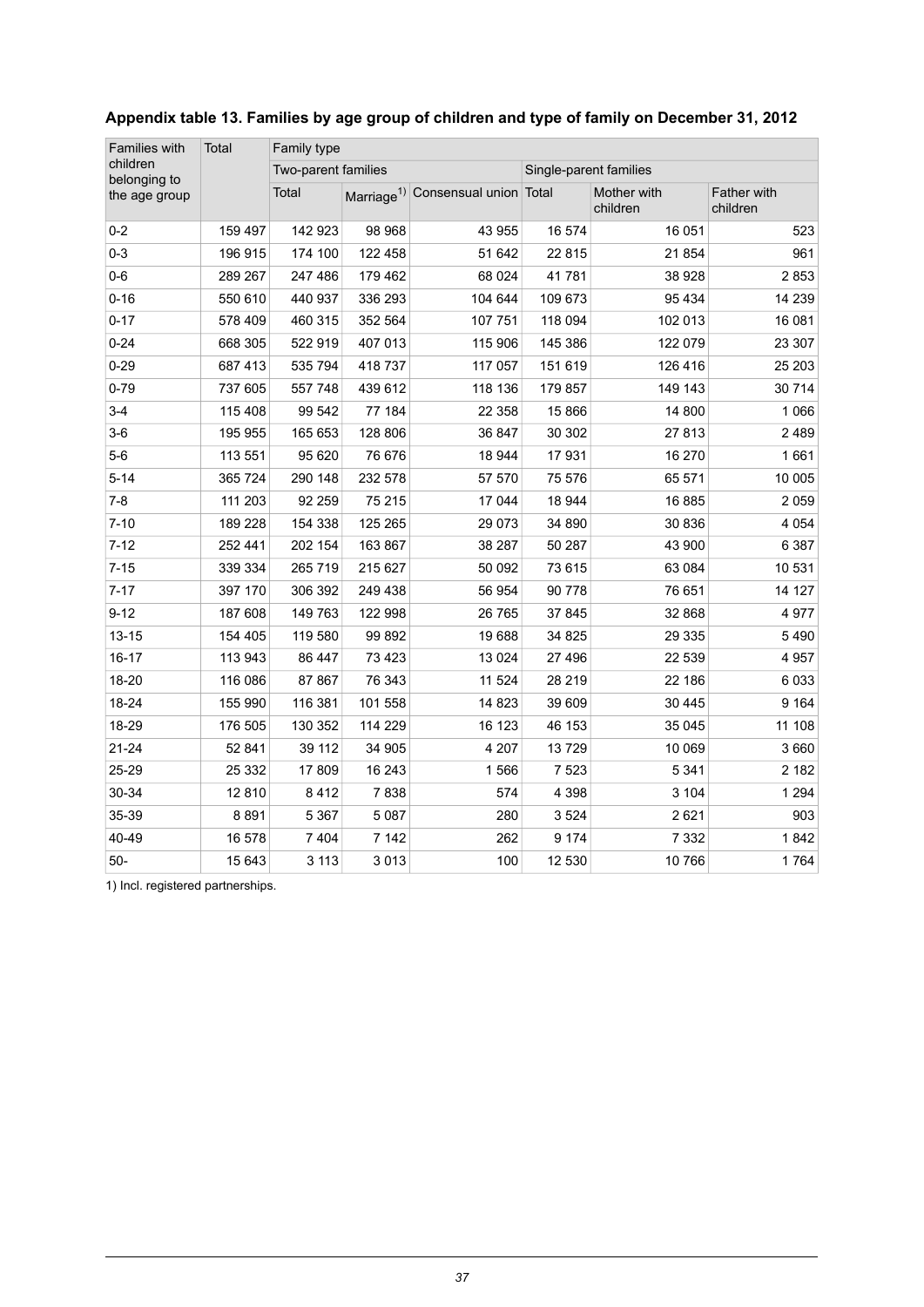#### <span id="page-37-0"></span>**Appendix table 14. Children aged 0–24 by type of family, adopted children in families by age on December 31, 2012**

| Age            | Children of  | Married                 | Registered                                  | Cohabiting             | Child of                   | Child of                   | Adopted  | Reconstituted family <sup>1)</sup> |                  |                 |
|----------------|--------------|-------------------------|---------------------------------------------|------------------------|----------------------------|----------------------------|----------|------------------------------------|------------------|-----------------|
|                | all families | couple with<br>children | partnership couple with<br>with<br>children | children <sup>2)</sup> | single<br>parent<br>mother | single<br>parent<br>father | children | Mother's<br>barn                   | Father's<br>barn | Common<br>child |
| 0              | 59 240       | 35 4 55                 | 81                                          | 18899                  | 4 7 3 4                    | 71                         | 26       | 625                                | 6                | 4 5 3 0         |
| $\mathbf{1}$   | 60 007       | 38 069                  | 83                                          | 15 848                 | 5824                       | 183                        | 60       | 343                                | 22               | 4436            |
| $\overline{c}$ | 61 316       | 40 104                  | 61                                          | 14 0 27                | 6823                       | 301                        | 153      | 695                                | 48               | 4 0 9 1         |
| 3              | 60 808       | 40 598                  | 45                                          | 12 3 13                | 7 3 6 5                    | 487                        | 170      | 1 1 2 4                            | 78               | 3648            |
| $\overline{4}$ | 60 092       | 40 478                  | 37                                          | 10 852                 | 8 100                      | 625                        | 216      | 1754                               | 154              | 3 2 5 0         |
| 5              | 59 430       | 40 232                  | 43                                          | 10 060                 | 8 3 2 0                    | 775                        | 198      | 2 3 0 7                            | 243              | 2803            |
| 6              | 59 682       | 40 338                  | 31                                          | 9679                   | 8682                       | 952                        | 244      | 2 9 0 5                            | 353              | 2440            |
| $\overline{7}$ | 58 344       | 39 605                  | 30                                          | 9082                   | 8621                       | 1 0 0 6                    | 290      | 3526                               | 432              | 2096            |
| 8              | 58 451       | 39 5 25                 | 31                                          | 8734                   | 9 0 0 5                    | 1 1 5 6                    | 373      | 3976                               | 587              | 1751            |
| 9              | 57 294       | 38717                   | 33                                          | 8 1 8 7                | 9 1 4 8                    | 1 2 0 9                    | 368      | 4 3 5 9                            | 636              | 1415            |
| 10             | 56 266       | 37 753                  | 15                                          | 7897                   | 9273                       | 1 3 2 8                    | 405      | 4749                               | 680              | 1 1 0 5         |
| 11             | 56 696       | 37 702                  | 20                                          | 7676                   | 9773                       | 1 5 2 5                    | 342      | 5 0 4 2                            | 740              | 728             |
| 12             | 57 266       | 37849                   | 14                                          | 7 4 6 4                | 10 238                     | 1701                       | 323      | 5 2 0 6                            | 924              | 444             |
| 13             | 57 875       | 37938                   | 18                                          | 7580                   | 10 4 85                    | 1854                       | 315      | 5612                               | 976              | 266             |
| 14             | 57 182       | 37 480                  | 11                                          | 7 1 1 5                | 10 638                     | 1938                       | 246      | 5 6 9 3                            | 1012             | 151             |
| 15             | 59 150       | 38 4 85                 | 12                                          | 7 0 6 7                | 11 404                     | 2 1 8 2                    | 256      | 6016                               | 1 1 2 0          | 66              |
| 16             | 59 720       | 38 507                  | 18                                          | 6928                   | 11 774                     | 2 4 9 3                    | 255      | 6 0 3 7                            | 1 2 3 1          | 23              |
| 17             | 59 845       | 38 682                  | 14                                          | 6696                   | 11 828                     | 2625                       | 208      | 5 9 0 4                            | 1 2 7 7          | 20              |
| 18             | 54 781       | 36 251                  | 8                                           | 5 5 5 3                | 10 4 20                    | 2 5 4 9                    | 184      | 1810                               | 535              | 16              |
| 19             | 41897        | 27 935                  | 6                                           | 4 0 3 7                | 7773                       | 2 1 4 6                    | 145      | 1 1 5 4                            | 305              | 12              |
| 20             | 29 806       | 19672                   | 1                                           | 2805                   | 5587                       | 1741                       | 125      |                                    |                  |                 |
| 21             | 19 969       | 13 265                  | 3                                           | 1710                   | 3700                       | 1 2 9 1                    | 99       |                                    |                  |                 |
| 22             | 15 247       | 10 112                  | $\overline{c}$                              | 1 2 2 4                | 2866                       | 1 0 4 3                    | 79       |                                    |                  |                 |
| 23             | 11 588       | 7715                    | 3                                           | 873                    | 2 1 9 2                    | 805                        | 64       |                                    |                  |                 |
| 24             | 9 2 8 2      | 6 174                   |                                             | 596                    | 1792                       | 720                        | 55       |                                    |                  |                 |
| $0 - 6$        | 420 575      | 275 274                 | 381                                         | 91 678                 | 49848                      | 3 3 9 4                    | 1 0 6 7  | 9753                               | 904              | 25 198          |
| $0 - 17$       | 1058 664     | 697 517                 | 597                                         | 176 104                | 162 035                    | 22 4 11                    | 4 4 4 8  | 65873                              | 10519            | 33 263          |
| $0 - 24$       | 1 241 234    | 818 641                 | 620                                         | 192 902                | 196 365                    | 32 706                     | 5 1 9 9  |                                    |                  |                 |

1) Reconstituted family = A family with children where not all the children under the age of 18 are the spouses' common children.

2) Includes also children who are born to a cohabiting couple at the end of the year and the father has not yet acknowledged the child.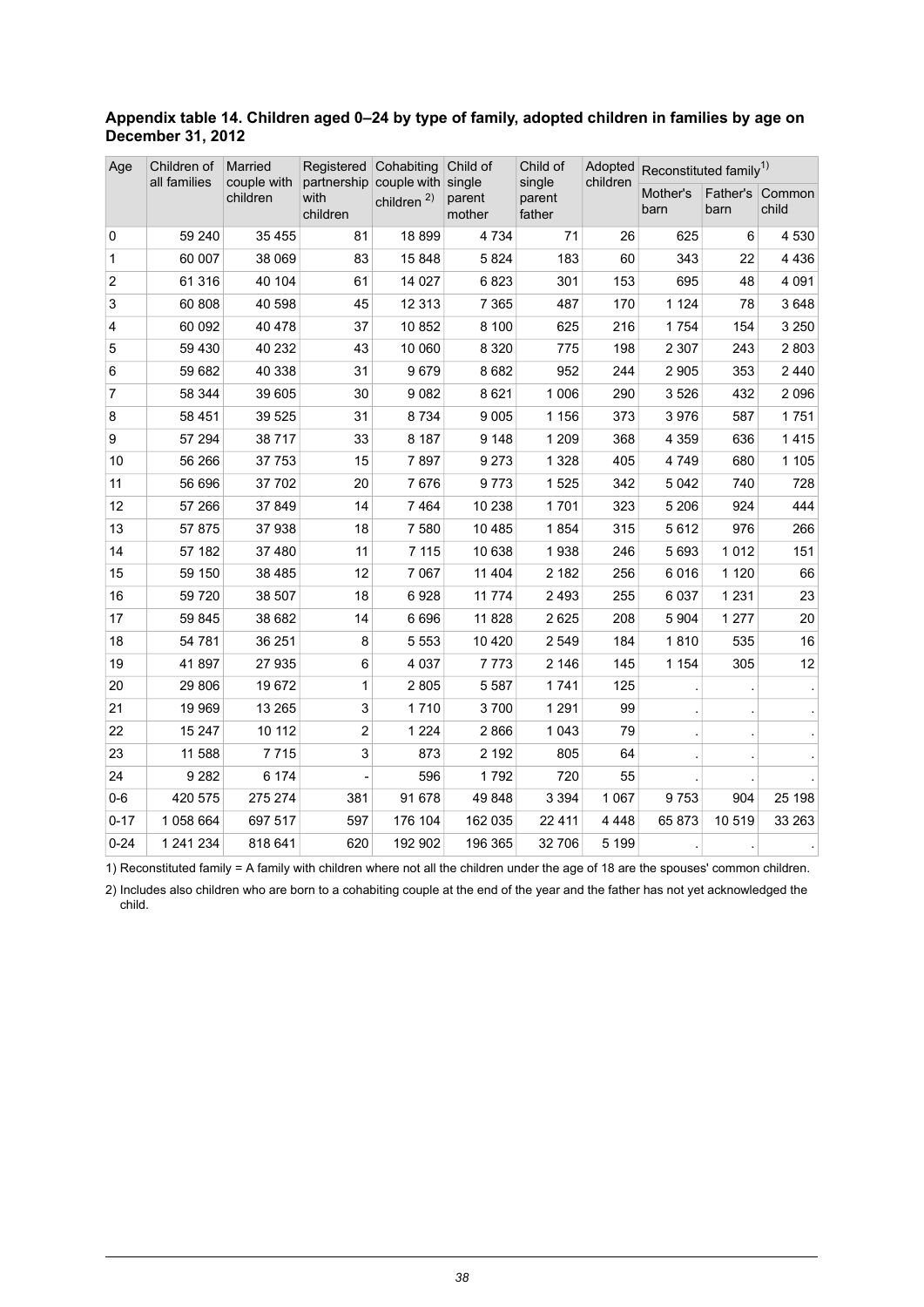#### <span id="page-38-0"></span>Appendix table 15. Children by age and number of children in the family living at home aged 17 or **under on December 31, 2012**

| Age      | Number of children aged 17 or under in family |              |                |                         |                |         |
|----------|-----------------------------------------------|--------------|----------------|-------------------------|----------------|---------|
|          | Total                                         | $\mathbf{1}$ | $\overline{2}$ | 3                       | $\overline{4}$ | 5 -     |
| $0 - 17$ | 1058 664                                      |              |                | 252 986 441 612 227 907 | 73 612         | 62 547  |
| 0        | 59 240                                        | 24 4 25      | 20 344         | 8803                    | 2973           | 2695    |
| 1        | 60 007                                        | 22 627       | 22 005         | 9455                    | 3 2 1 0        | 2710    |
| 2        | 61 316                                        | 16 567       | 27 283         | 10 681                  | 3637           | 3 1 4 8 |
| 3        | 60 808                                        | 11 815       | 29 339         | 12 3 20                 | 3997           | 3 3 3 7 |
| 4        | 60 092                                        | 9646         | 29 040         | 13498                   | 4 2 7 4        | 3634    |
| 5        | 59 430                                        | 8 3 6 3      | 27 900         | 14 646                  | 4639           | 3882    |
| 6        | 59 682                                        | 8 1 4 4      | 26 967         | 15 565                  | 4 9 0 3        | 4 103   |
| 7        | 58 344                                        | 7774         | 25 4 12        | 15921                   | 5 0 0 2        | 4 2 3 5 |
| 8        | 58 451                                        | 7713         | 25 271         | 16 129                  | 5023           | 4 3 1 5 |
| 9        | 57 294                                        | 7840         | 24 4 61        | 15 709                  | 5012           | 4 272   |
| 10       | 56 266                                        | 8 2 6 9      | 24 067         | 14 795                  | 5 0 0 7        | 4 1 2 8 |
| 11       | 56 696                                        | 9 3 6 2      | 24 115         | 14 551                  | 4647           | 4 0 21  |
| 12       | 57 266                                        | 10 553       | 24 457         | 13797                   | 4606           | 3853    |
| 13       | 57 875                                        | 12 689       | 24 782         | 12 689                  | 4 1 4 8        | 3567    |
| 14       | 57 182                                        | 15 060       | 23 275         | 11 789                  | 3868           | 3 190   |
| 15       | 59 150                                        | 19700        | 22 557         | 10 536                  | 3428           | 2929    |
| 16       | 59 720                                        | 25 253       | 20 391         | 8840                    | 2822           | 2414    |
| 17       | 59 845                                        | 27 186       | 19 946         | 8 1 8 3                 | 2416           | 2 114   |
|          | Relative proportion, %                        |              |                |                         |                |         |
| $0 - 17$ | 100.0                                         | 23.9         | 41.7           | 21.5                    | 7.0            | 5.9     |
| 0        | 100.0                                         | 41.2         | 34.3           | 14.9                    | 5.0            | 4.5     |
| 1        | 100.0                                         | 37.7         | 36.7           | 15.8                    | 5.3            | 4.5     |
| 2        | 100.0                                         | 27.0         | 44.5           | 17.4                    | 5.9            | 5.1     |
| 3        | 100.0                                         | 19.4         | 48.2           | 20.3                    | 6.6            | 5.5     |
| 4        | 100.0                                         | 16.1         | 48.3           | 22.5                    | 7.1            | 6.0     |
| 5        | 100.0                                         | 14.1         | 46.9           | 24.6                    | 7.8            | 6.5     |
| 6        | 100.0                                         | 13.6         | 45.2           | 26.1                    | 8.2            | 6.9     |
| 7        | 100.0                                         | 13.3         | 43.6           | 27.3                    | 8.6            | 7.3     |
| 8        | 100.0                                         | 13.2         | 43.2           | 27.6                    | 8.6            | 7.4     |
| 9        | 100.0                                         | 13.7         | 42.7           | 27.4                    | 8.7            | 7.5     |
| 10       | 100.0                                         | 14.7         | 42.8           | 26.3                    | 8.9            | 7.3     |
| 11       | 100.0                                         | 16.5         | 42.5           | 25.7                    | 8.2            | 7.1     |
| 12       | 100.0                                         | 18.4         | 42.7           | 24.1                    | 8.0            | 6.7     |
| 13       | 100.0                                         | 21.9         | 42.8           | 21.9                    | 7.2            | 6.2     |
| 14       | 100.0                                         | 26.3         | 40.7           | 20.6                    | 6.8            | 5.6     |
| 15       | 100.0                                         | 33.3         | 38.1           | 17.8                    | 5.8            | 5.0     |
| 16       | 100.0                                         | 42.3         | 34.1           | 14.8                    | 4.7            | 4.0     |
| 17       | 100.0                                         | 45.4         | 33.3           | 13.7                    | 4.0            | 3.5     |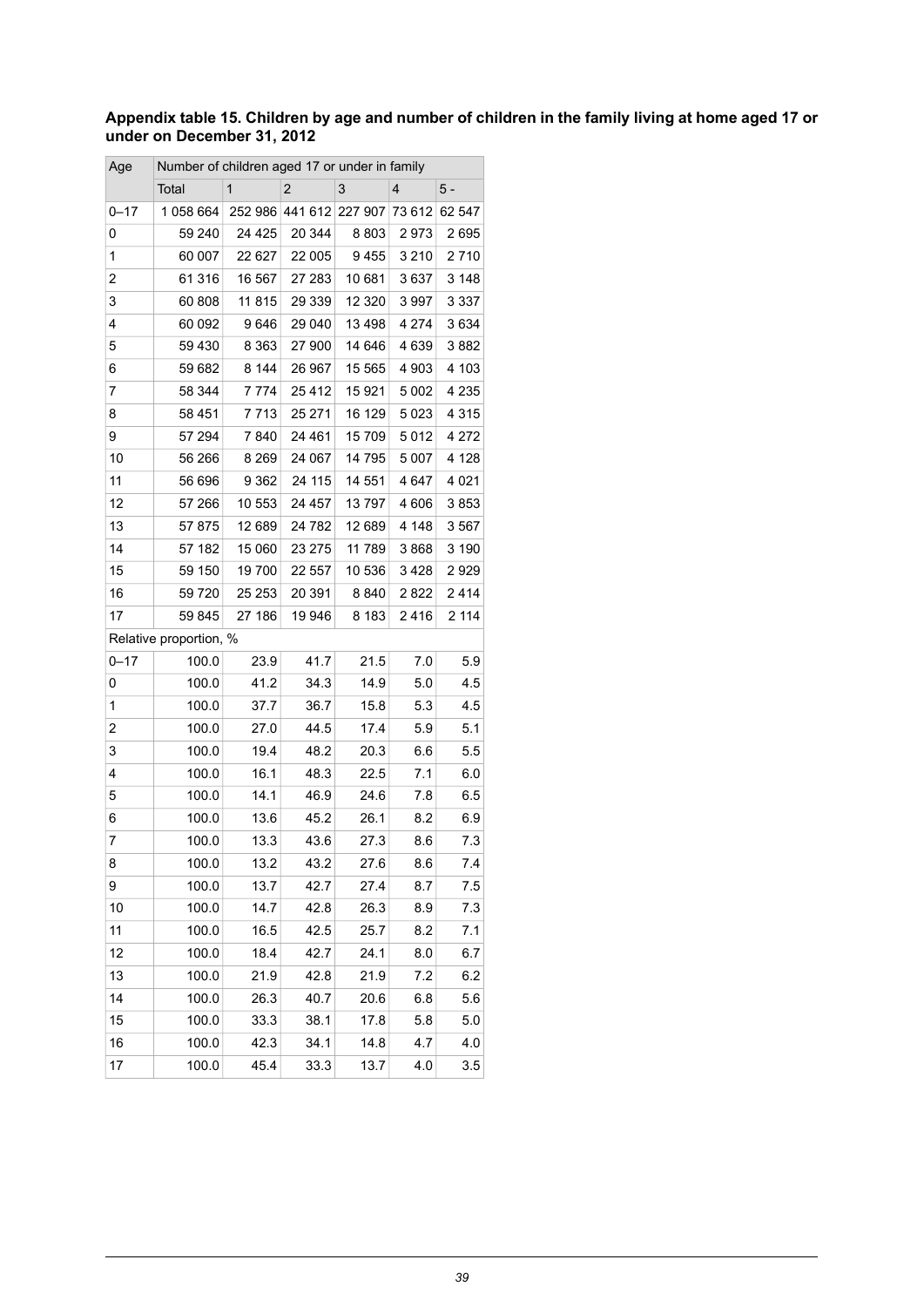| Age of man                 | Type of family |                                                                     |         |                                          |                                       |                        |                           |
|----------------------------|----------------|---------------------------------------------------------------------|---------|------------------------------------------|---------------------------------------|------------------------|---------------------------|
|                            | Total          | Married couple   Married couple  <br>without children with children |         | Cohabiting<br>couple without<br>children | Cohabiting<br>couple with<br>children | Father and<br>children | Registered<br>partnership |
| Age groups total 1 316 257 |                | 523 221                                                             | 439 194 | 203 334                                  | 118 136                               | 30 714                 | 1658                      |
| $-19$                      | 3 2 6 9        | 112                                                                 | 29      | 2880                                     | 240                                   | 3                      | 5                         |
| $20 - 24$                  | 44 804         | 2808                                                                | 2816    | 34 4 23                                  | 4661                                  | 75                     | 21                        |
| $25 - 29$                  | 86 401         | 10 4 66                                                             | 19 0 98 | 41 285                                   | 14 967                                | 508                    | 77                        |
| $30 - 34$                  | 113 292        | 13 2 36                                                             | 50 976  | 26 255                                   | 21 503                                | 1 1 6 3                | 159                       |
| $35 - 39$                  | 118 422        | 10 0 26                                                             | 71572   | 13 244                                   | 21 005                                | 2 3 1 6                | 259                       |
| $40 - 44$                  | 117 108        | 9 5 6 0                                                             | 75 057  | 9507                                     | 18799                                 | 3930                   | 255                       |
| $45 - 49$                  | 132 147        | 17 132                                                              | 80 037  | 11 395                                   | 17 367                                | 5906                   | 310                       |
| $50 - 54$                  | 128 826        | 36 603                                                              | 62 268  | 13 651                                   | 10573                                 | 5486                   | 245                       |
| $55 - 59$                  | 130 061        | 68 499                                                              | 36 620  | 15 544                                   | 5 5 2 6                               | 3730                   | 142                       |
| $60 - 64$                  | 136 675        | 97 415                                                              | 19 387  | 15 102                                   | 2 2 9 4                               | 2 3 7 6                | 101                       |
| $65 - 69$                  | 117 510        | 95 170                                                              | 9942    | 10 059                                   | 818                                   | 1475                   | 46                        |
| $70 - 74$                  | 78 955         | 67 824                                                              | 4757    | 5 1 9 8                                  | 224                                   | 926                    | 26                        |
| $75 - 79$                  | 56 055         | 48 830                                                              | 3421    | 2848                                     | 103                                   | 843                    | 10                        |
| $80 - 84$                  | 35 602         | 31 105                                                              | 2 1 6 7 | 1 3 4 5                                  | 40                                    | 943                    | $\overline{c}$            |
| $85 -$                     | 17 130         | 14 4 35                                                             | 1 0 4 7 | 598                                      | 16                                    | 1 0 3 4                |                           |
| Relative proportion, %     |                |                                                                     |         |                                          |                                       |                        |                           |
| Total                      | 100.0          | 39.8                                                                | 33.4    | 15.4                                     | 9.0                                   | 2.3                    | 0.1                       |
| $-19$                      | 100.0          | 3.4                                                                 | 0.9     | 88.1                                     | 7.3                                   | 0.1                    | 0.2                       |
| $20 - 24$                  | 100.0          | 6.3                                                                 | 6.3     | 76.8                                     | 10.4                                  | 0.2                    | 0.0                       |
| $25 - 29$                  | 100.0          | 12.1                                                                | 22.1    | 47.8                                     | 17.3                                  | 0.6                    | 0.1                       |
| $30 - 34$                  | 100.0          | 11.7                                                                | 45.0    | 23.2                                     | 19.0                                  | 1.0                    | 0.1                       |
| $35 - 39$                  | 100.0          | 8.5                                                                 | 60.4    | 11.2                                     | 17.7                                  | 2.0                    | 0.2                       |
| $40 - 44$                  | 100.0          | 8.2                                                                 | 64.1    | 8.1                                      | 16.1                                  | 3.4                    | 0.2                       |
| $45 - 49$                  | 100.0          | 13.0                                                                | 60.6    | 8.6                                      | 13.1                                  | 4.5                    | 0.2                       |
| $50 - 54$                  | 100.0          | 28.4                                                                | 48.3    | 10.6                                     | 8.2                                   | 4.3                    | 0.2                       |
| $55 - 59$                  | 100.0          | 52.7                                                                | 28.2    | 12.0                                     | 4.2                                   | 2.9                    | 0.1                       |
| $60 - 64$                  | 100.0          | 71.3                                                                | 14.2    | 11.0                                     | 1.7                                   | 1.7                    | 0.1                       |
| $65 - 69$                  | 100.0          | 81.0                                                                | 8.5     | 8.6                                      | 0.7                                   | 1.3                    | 0.0                       |
| $70 - 74$                  | 100.0          | 85.9                                                                | 6.0     | 6.6                                      | 0.3                                   | 1.2                    | 0.0                       |
| $75 - 79$                  | 100.0          | 87.1                                                                | 6.1     | 5.1                                      | 0.2                                   | 1.5                    | 0.0                       |
| $80 - 84$                  | 100.0          | 87.4                                                                | 6.1     | 3.8                                      | 0.1                                   | 2.6                    | 0.0                       |
| $85 -$                     | 100.0          | 84.3                                                                | 6.1     | 3.5                                      | 0.1                                   | 6.0                    | 0.0                       |

#### <span id="page-39-0"></span>**Appendix table 16. Men with a family by age and type of family on December 31, 2012**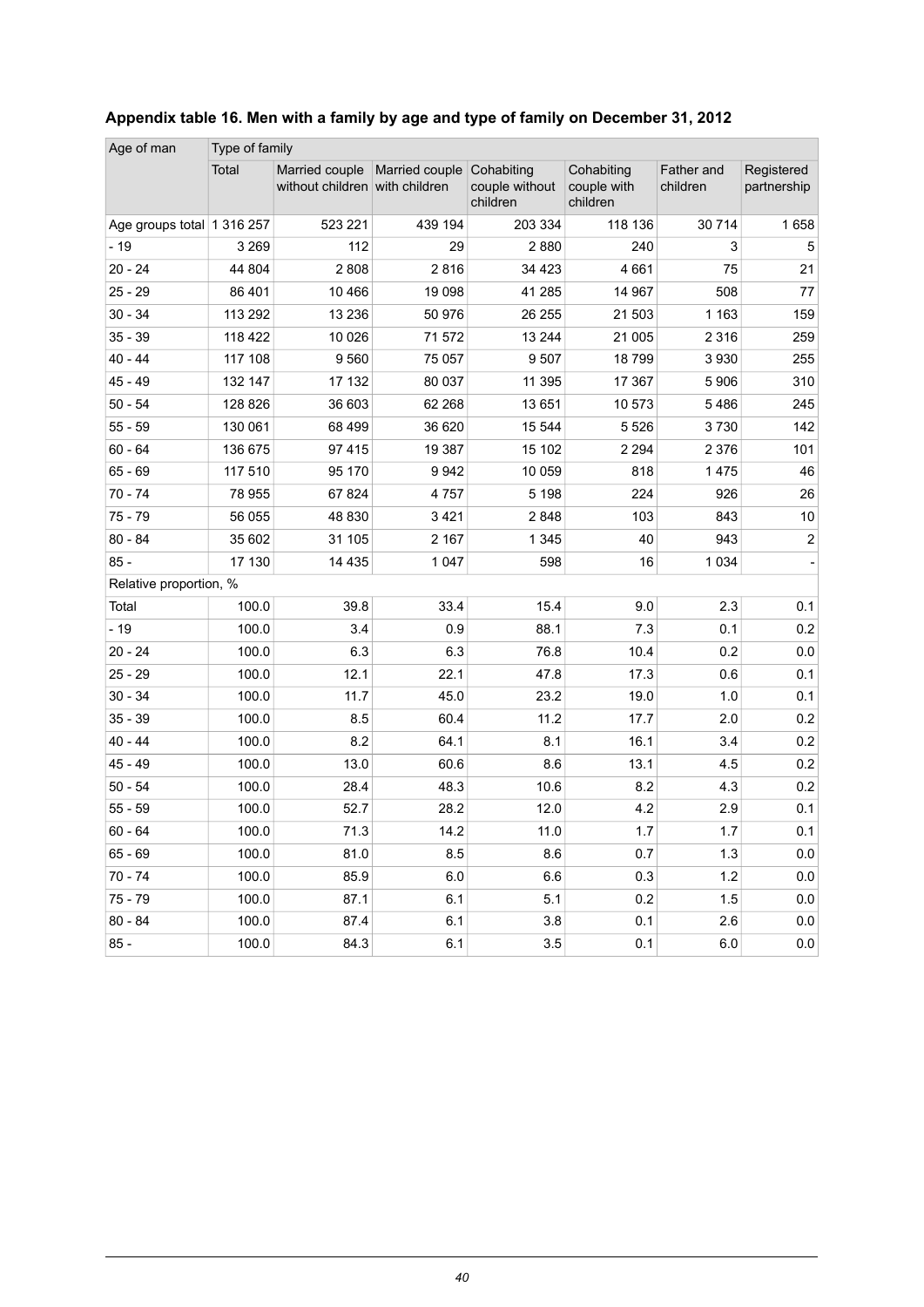| Age of woman           | Type of family       |                                                 |                         |                                                      |                        |                        |                            |  |  |  |  |  |
|------------------------|----------------------|-------------------------------------------------|-------------------------|------------------------------------------------------|------------------------|------------------------|----------------------------|--|--|--|--|--|
|                        | Family type<br>total | Married couple   Married<br>without<br>children | couple with<br>children | Cohabiting<br>couple without couple with<br>children | Cohabiting<br>children | Mother and<br>children | Registered<br>partnesrship |  |  |  |  |  |
| Age groups total       | 1 435 352            | 523 221                                         | 439 194                 | 203 334                                              | 118 136                | 149 143                | 2 3 2 4                    |  |  |  |  |  |
| $-19$                  | 8810                 | 373                                             | 124                     | 7 2 6 1                                              | 560                    | 474                    | 18                         |  |  |  |  |  |
| $20 - 24$              | 71 373               | 5 1 8 9                                         | 6 1 4 9                 | 46 657                                               | 8 3 6 0                | 4 9 4 7                | 71                         |  |  |  |  |  |
| $25 - 29$              | 112 185              | 14 067                                          | 29 965                  | 38 971                                               | 18754                  | 10 189                 | 239                        |  |  |  |  |  |
| $30 - 34$              | 133 661              | 12784                                           | 64 4 84                 | 19 3 64                                              | 22 353                 | 14 255                 | 421                        |  |  |  |  |  |
| $35 - 39$              | 136 993              | 8686                                            | 78 807                  | 9 3 8 5                                              | 21 2 24                | 18 4 8 0               | 411                        |  |  |  |  |  |
| $40 - 44$              | 137 428              | 9735                                            | 77 745                  | 8 1 3 9                                              | 18 4 56                | 22 985                 | 368                        |  |  |  |  |  |
| $45 - 49$              | 152 198              | 21 850                                          | 77 162                  | 11 4 35                                              | 15 558                 | 25 850                 | 343                        |  |  |  |  |  |
| $50 - 54$              | 142 492              | 49 372                                          | 52 401                  | 14 507                                               | 7953                   | 18 065                 | 194                        |  |  |  |  |  |
| $55 - 59$              | 136 371              | 81 653                                          | 25 9 22                 | 16 201                                               | 3417                   | 9 0 4 9                | 129                        |  |  |  |  |  |
| $60 - 64$              | 133 034              | 100 892                                         | 12 140                  | 14 071                                               | 989                    | 4880                   | 62                         |  |  |  |  |  |
| $65 - 69$              | 109 281              | 90 186                                          | 6 3 5 3                 | 8864                                                 | 295                    | 3538                   | 45                         |  |  |  |  |  |
| $70 - 74$              | 71 329               | 59 967                                          | 3635                    | 4 5 0 2                                              | 105                    | 3 1 0 5                | 15                         |  |  |  |  |  |
| $75 - 79$              | 47 737               | 38 988                                          | 2463                    | 2 3 8 3                                              | 64                     | 3833                   | 6                          |  |  |  |  |  |
| $80 - 84$              | 28 701               | 21712                                           | 1 3 6 7                 | 1 0 5 3                                              | 34                     | 4 5 3 4                | 1                          |  |  |  |  |  |
| $85 -$                 | 13759                | 7767                                            | 477                     | 541                                                  | 14                     | 4 9 5 9                | 1                          |  |  |  |  |  |
| Relative proportion, % |                      |                                                 |                         |                                                      |                        |                        |                            |  |  |  |  |  |
| Age groups total       | 100.0                | 36.5                                            | 30.6                    | 14.2                                                 | 8.2                    | 10.4                   | 0.2                        |  |  |  |  |  |
| $-19$                  | 100.0                | 4.2                                             | 1.4                     | 82.4                                                 | 6.4                    | 5.4                    | 0.2                        |  |  |  |  |  |
| $20 - 24$              | 100.0                | 7.3                                             | 8.6                     | 65.4                                                 | 11.7                   | 6.9                    | 0.1                        |  |  |  |  |  |
| $25 - 29$              | 100.0                | 12.5                                            | 26.7                    | 34.7                                                 | 16.7                   | 9.1                    | 0.2                        |  |  |  |  |  |
| $30 - 34$              | 100.0                | 9.6                                             | 48.2                    | 14.5                                                 | 16.7                   | 10.7                   | 0.3                        |  |  |  |  |  |
| $35 - 39$              | 100.0                | 6.3                                             | 57.5                    | 6.9                                                  | 15.5                   | 13.5                   | 0.3                        |  |  |  |  |  |
| $40 - 44$              | 100.0                | 7.1                                             | 56.6                    | 5.9                                                  | 13.4                   | 16.7                   | 0.3                        |  |  |  |  |  |
| 45 - 49                | 100.0                | 14.4                                            | 50.7                    | 7.5                                                  | 10.2                   | 17.0                   | 0.2                        |  |  |  |  |  |
| $50 - 54$              | 100.0                | 34.6                                            | 36.8                    | 10.2                                                 | 5.6                    | 12.7                   | 0.1                        |  |  |  |  |  |
| $55 - 59$              | 100.0                | 59.9                                            | 19.0                    | 11.9                                                 | 2.5                    | 6.6                    | 0.1                        |  |  |  |  |  |
| $60 - 64$              | 100.0                | 75.8                                            | 9.1                     | 10.6                                                 | 0.7                    | 3.7                    | 0.0                        |  |  |  |  |  |
| $65 - 69$              | 100.0                | 82.5                                            | 5.8                     | 8.1                                                  | 0.3                    | 3.2                    | 0.0                        |  |  |  |  |  |
| $70 - 74$              | 100.0                | 84.1                                            | 5.1                     | 6.3                                                  | 0.1                    | 4.4                    | 0.0                        |  |  |  |  |  |
| $75 - 79$              | 100.0                | 81.7                                            | 5.2                     | 5.0                                                  | 0.1                    | 8.0                    | $0.0\,$                    |  |  |  |  |  |
| $80 - 84$              | 100.0                | 75.6                                            | 4.8                     | 3.7                                                  | 0.1                    | 15.8                   | 0.0                        |  |  |  |  |  |
| $85 -$                 | 100.0                | 56.5                                            | 3.5                     | 3.9                                                  | 0.1                    | 36.0                   | 0.0                        |  |  |  |  |  |

#### <span id="page-40-0"></span>**Appendix table 17. Women with a family by age and type of familly on December 31, 2012**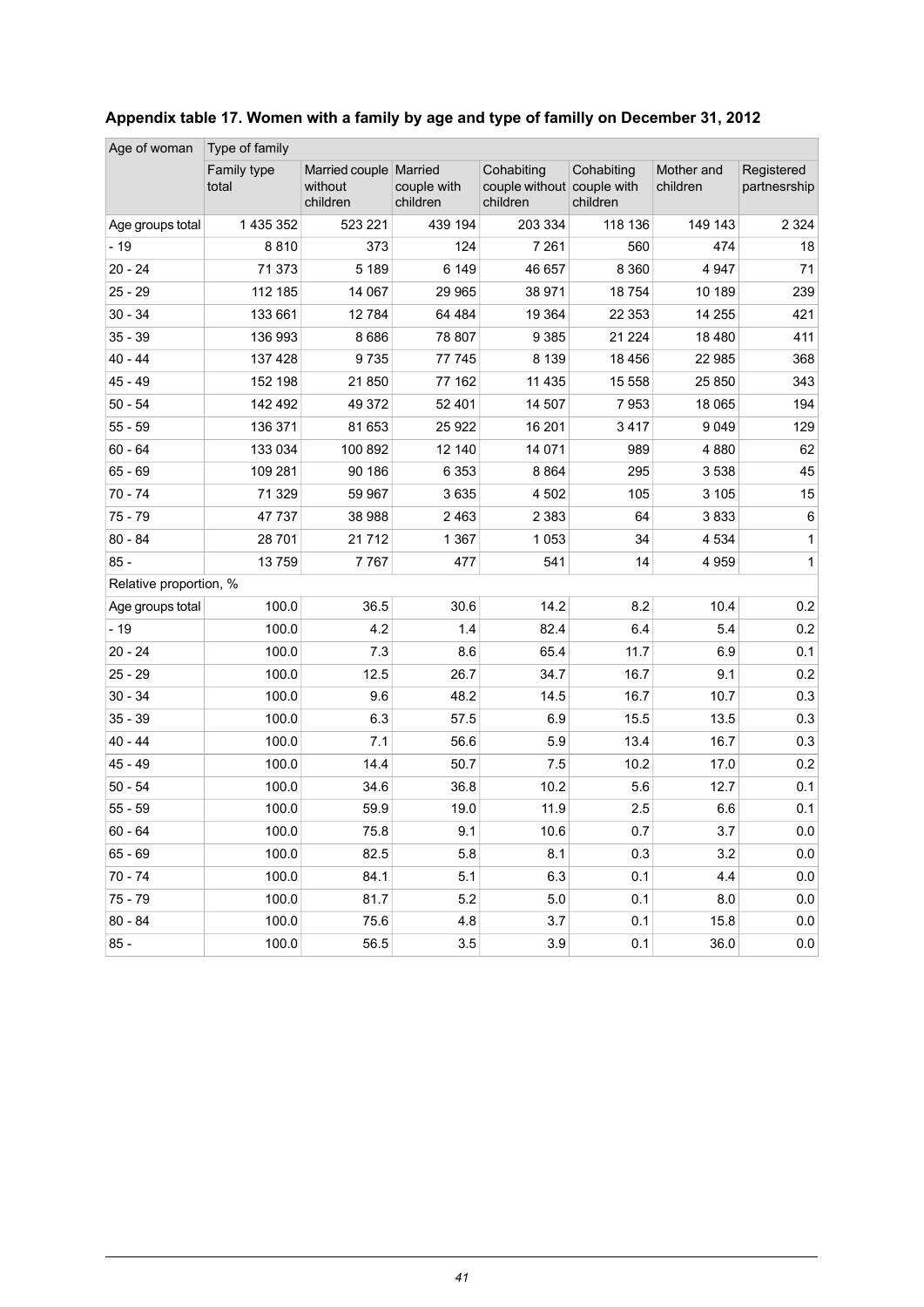## <span id="page-41-0"></span>*Quality description, families 2012*

#### *1. Relevance of statistical information*

The basic data file derives from the population information system of the Central Population Register and covers the population permanently resident in Finland on 31 December 2011.

The Population Register Centre and local register offices maintain Finland's Population Information System. The last population registration was carried out in Finland on 1 January 1989. After that the Population Information System has been updated by notifications of changes. The data stored in the Population Information System are specified in the act on the Population Information System and on the certificate services of the Population Register Centre (21 August 2009/661). Notifications on population changes for the past year are expected by the last day of January. At the beginning of February the Population Register Centre supplies to Statistics Finland the population data for the turn of the year.

Statistics Finland's function is to compile statistics on conditions in society (Statistics Finland Act of 24 January 1992/48). These include also family statistics. Statistics Finland's Rules of Procedure define the Population Statistics unit as the producer of family statistics (Statistics Finland's Rules of Procedure, TK-00-1497-12).

#### *Concepts*

In the family statistics **children** comprise the following persons living with their parents:

- biological children;
- adopted children;
- biological children and adopted children of one of the spouses.

Foster children and children in the care of the family are not classified as children.

The definition of child has changed since 1990. A child is now defined as a person who lives with his or her parents irrespective of his or her marital status, unless the person has a spouse or children who live in the same household-dwelling unit. In 1990 only unmarried persons were counted as children. So while in 1990 widowed or divorced persons living with their parents were classified as not belonging to families, since 1992 they have been regarded as members of the family.

A **cohabiting couple** is defined as two spouseless adults of different sex aged 18 and over and occupying the same dwelling on a permanent basis, provided their age difference is less than 16 years and they are not siblings. In case the couple has a common child these specifications do not apply. Same-sex persons living together are not inferred as cohabiting couples. Only registered partnerships are recorded in the statistics.

A **dwelling** refers to a room or a suite of rooms which is intended for year-round habitation; is furnished with a kitchen, kitchenette or cooking area; and has a floor area of at least 7 square metres. Every dwelling must have its own entrance. A single-family house may be entered through an enclosed porch or veranda. If a dwelling is entered through the premises of another dwelling, it is not regarded as a separate dwelling but the two constitute one dwelling.

The **dwelling population** comprises those persons who, according to the Population information system of the Population Register Centre, resided permanently in dwellings at 31 December. Persons permanently institutionalised, living in residential homes and abroad and homeless people are not included in the dwelling population. Likewise, persons living in buildings classified as residential homes, whose living quarters do not meet the definition of dwelling, are not included.

The basic family population differs from the dwelling population in that it also includes those living in residential homes.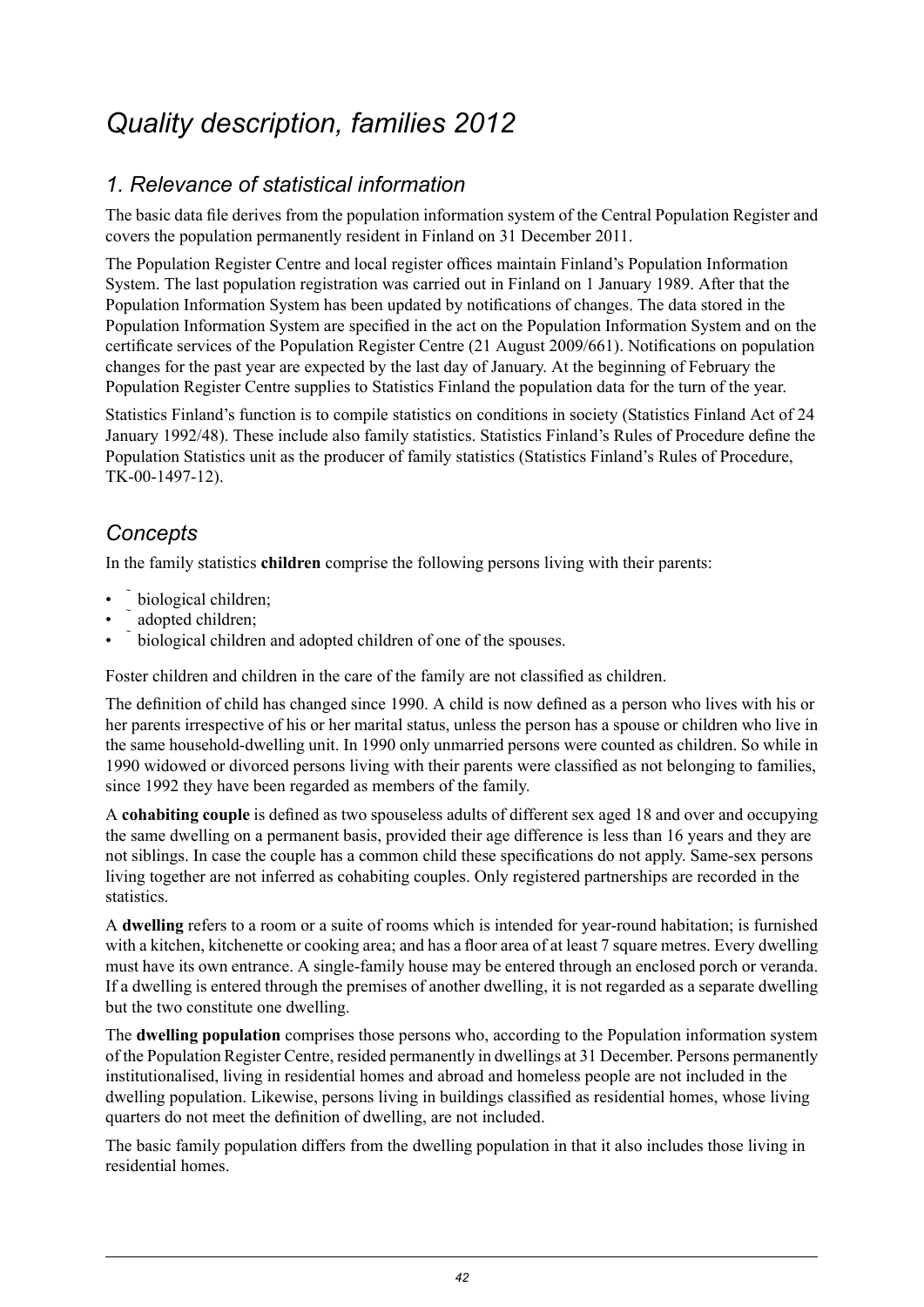A **family** consists of a married or cohabiting couple or personsin a registered partnership and their children living together; or either of the parents and his or her children living together; or a married or cohabiting couple and persons in a registered partnership without children.

Starting from 1 March 2002, same-sex couples have been able to register their partnerships.

Persons living in the household-dwelling unit who are not members of the nuclear family are not included in the family population, even if they are related, unless they form their own family. Brothers and sisters or cousins living together are not a family and do not belong to the family population. The same applies to people who live alone or with a person of the same sex.

Families living in residential homes are included in the family population. In contrast, persons who live in institutions are not included.

A family can consist of no more than two successive generations. If the household-dwelling unit comprises more than two generations, the family is formed starting from the youngest generation. This means, for example, that a mother-in-law or father-in-law living with their child's family will not be included in the family population unless they live together with their spouse, in which case the old couple form their own family.

A family with underage children refers to a family which has at least one child aged under 18 living at home.

Family members are grouped by family status as follows:

- spouse, no children;
- spouse with children:
- cohabiting partner, no children;
- cohabiting partner with children;
- partner in a registered partnership, no children;
- partner in a registered partnership with children;
- father/mother without spouse;
- child.

In the family statistics children comprise all persons, regardless of age, who live with their parents, or the spouse's biological or adopted children, but not foster children or children in the care of the family.

**A family with underage children** is a family comprising at least one child aged under 18 living at home.

**A household-dwelling unit** consists of the permanent occupants of a dwelling. Persons who, according to the Population Information System of the Population Register Centre, are institutionalised, homeless, abroad, or registered as unknown, do not constitute household-dwelling units. Additionally, persons living in buildings classified as residential homes do not form household-dwelling units if their living quarters do not meet the definition of a dwelling.

When tabulating registered partnerships together with married or cohabiting couples, **husband** refers to the older partner of the registered couple.

**The number of children** refers to the number of children who are living at home and have the status of a child.

The number of children in families with underage children refers to the number of children aged under 18 living at home.

In **a reconstituted family**, a child aged under 18 is a child of only one of the spouses. Not all the children aged under 18 in the family are common children.

A **spouse** refers to either a married or cohabiting partner or one of the partners of a registered partnership, unless otherwise indicated in the context.

Families are grouped into the following **family types**: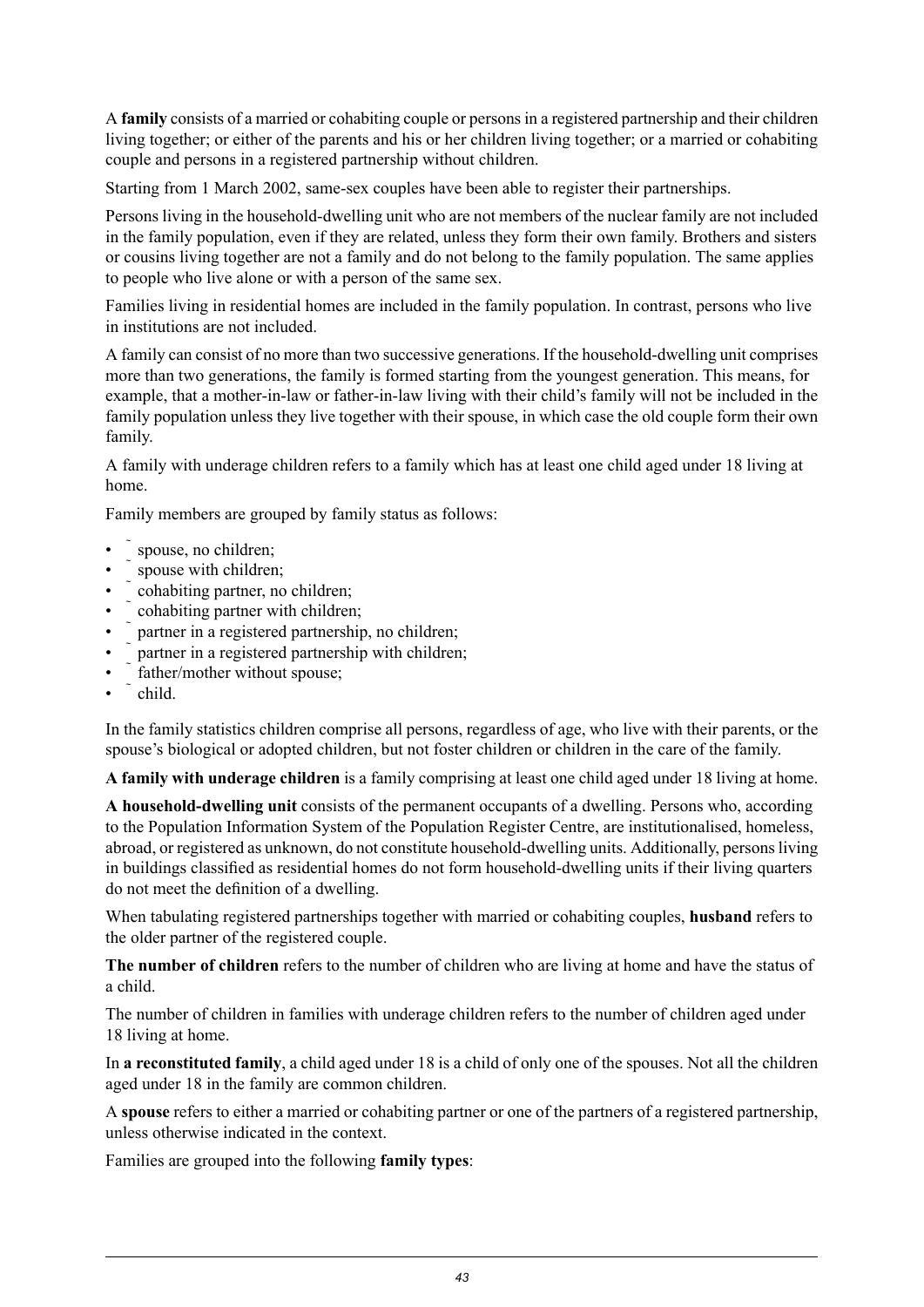- married couple without children;
- married couple without children; cohabiting couple without children;
- married couple with children;
- cohabiting couple with children;
- registered male couple without children;
- registered male couple with children;
- registered female couple without children;
- registered female couple with children;
- mother with children:
- father with children

A married or cohabiting couple without children refers to a couple who has never had any children or whose children no longer live with their parents. 'Cohabiting couple with children' contains couples who have common children and also couples whose children are not common.

For reasons of data protection, those living in registered partnerships are grouped together with married persons in municipal tables.

When tabulating registered partnerships together with married or cohabiting couples, **wife** refers to the younger partner of the registered couple.

**A man with a family** is a married or cohabiting partner, a father with children and both partners of a registered male couple.

**A woman with a family** is a married or cohabiting partner, a mother with children and both partners of a registered female couple.

#### *2. Methodological description of survey*

The computer program classifies persons on the basis of their permanent place of residence code into household-dwelling units. The record of each person permanently residing in the dwelling includes the personal identification codes of his or her parents, spouse and children. By comparing them the program forms the families.

Before 1990, cohabiting couples were solely inferred with the help of common children. Since year 1992 inferences have been made using a revised program. After joining married couplesin the household-dwelling units, this program identifies as cohabiting partners persons who live in the same dwelling, do not have a spouse, are aged 18 or over, and are of the opposite sex, provided that they are not siblings and their age difference is not more than 15 years. These rules do not apply to cohabiting couples with common children.

According to the former concepts, a sole-supporter mother with whom a man of suitable age is residing will be classified as a cohabiting couple. Likewise, the daughter of a family and a man of suitable age possibly residing with the family now form a cohabiting couple.

The inference of families is made difficult by the fact that the population information system is unable to distinguish between subtenants and the rest of the family. According to the reliability study of the 1990 census, there were less than 20,000 subtenants in Finland at that time. Hence, any inferences where the subtenant is identified as the cohabiting partner of the landlord/lady cannot amount to any considerable number, as the precondition is that the subtenant is of a suitable age and a different sex from the spouseless landlord/lady.

If there is more than one suitable candidate, the program selects the person closest in age. If there are more than four persons without a spouse, the program does not classify them as cohabiting couples.

Families are not formed from institutionalised persons.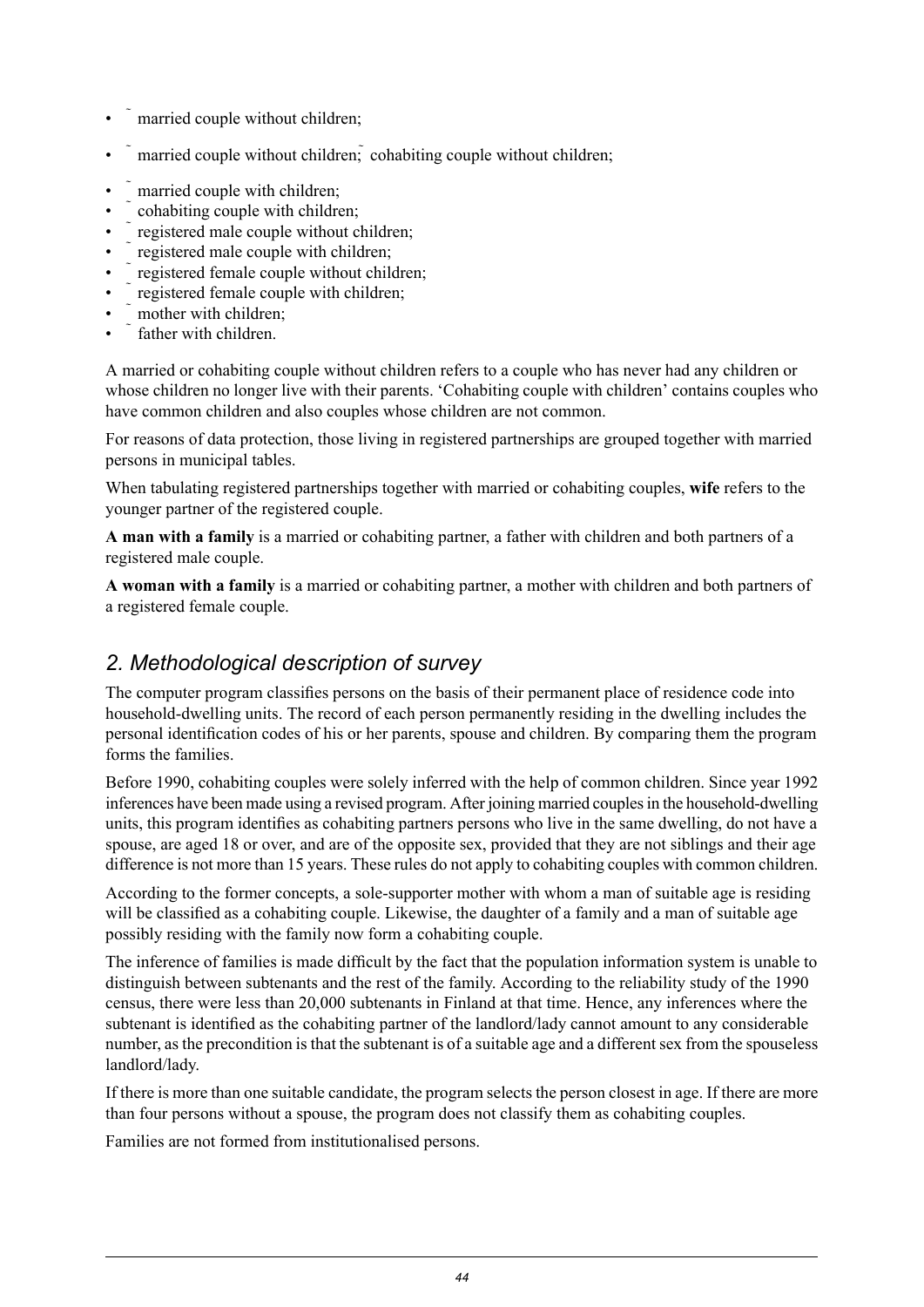#### *3. Correctness and accuracy of data*

Family statisticians in Finland are privileged in that they have access to a population information system in which each person has, besides his or her personal identification code, also a domicile code, which tells the dwelling where he or she lives. Family statistics can be compiled from the entire population on an annual basis and quickly without burdening people with costly enquiries. Besides Finland, Denmark is the only other country where this is possible.

The inference of families from the population information system causes problems, mainly in two respects:

1. Only persons who are registered as domiciled in the same dwelling can be linked as a family.

2. Cohabiting couples (marriage-like relationship) will have to be inferred.

1. According to international concept definitions, the family can also be formed on the basis of the official place of residence, as is done in Finland. However, the families where one of the spouses is registered as domiciled in another locality, due to work, for example, will not be entered in the statistics as complete although he or she spends the weekends and vacations with the rest of the family. Likewise, a couple may reside together, although one of them is still registered as domiciled in some other place, with his or her previous spouse, for example.

In Finland the majority of people do, however, live in the place where they are registered as domiciled. In general, the Population Information System of the Population Register Centre can be considered very exhaustive as regards persons. In order that a person obtains a personal identity code, he or she has to be registered in the Population Information System. It is practically impossible to live in Finland without a personal identity code. A personal identity code is needed so that one can work legally, open a bank account, have dealings with authorities and so on. It can be safely assumed that Finland cannot have any substantial numbers of 'moonlighters' who receive their pay in cash for periods of over one year, for example. Staying in Finland for at least one year is the prerequisite for registering into the population of Finland.

After the abolishment of yearly checking of domicile registers in 1989 the Population Information System has been maintained only by notifications of changes to population information. Their correctness is determined by a reliability survey made on the addresses in the Population Information System.

The Population Register Centre charges Statistics Finland with the task of conducting an annual sample survey on correctness of address information. Around 11,000 people are asked whether their address in the Population Information System is correct. In the 2012 survey, the address was correct for 98.9 per cent of the respondents. The non-response of this survey was 16.9 per cent. As regards the non-response, attempts were made to check the addresses from other sources. The address could be ascertained as correct for 92.3 per cent and as incorrect for 5.9 per cent of the persons included in the non-response. The address of 1.8 per cent of the personsin the non-response could not be checked. If we assume that all the unchecked data of persons in the non-response are incorrect, the final proportion of correct addresses would be 98.1 per cent.

In connection with municipal elections, returned notifications of voting sent to foreigners usually reveal around 1,000 persons who have moved from the country without giving notice and are thus still included in the Finnish population. The Population Register Centre removes them from the resident population in the Population Information System before the following turn of the year.

The situation as regard Unlike before, students may now register as domiciled in the locality where they are studying. s the young has improved, thanks to the new Municipality of Residence Act.

2. Inferring a marriage-like relationship from the population information system is more problematic. One alternative is not to enter childless cohabiting couples in the statistics at all and to link cohabiting couples only with the help of common children. But since statistics are supposed to give as truthful a picture of society as possible, we will surely get closer to the truth by inferring cohabiting couples on the basis of a common address than by leaving them out of the statistics altogether.

The program is also bound to infer non-existing cohabiting couples. On the other hand, it does not classify as cohabiting couples persons aged under 18, nor does it classify those whose age difference is over 15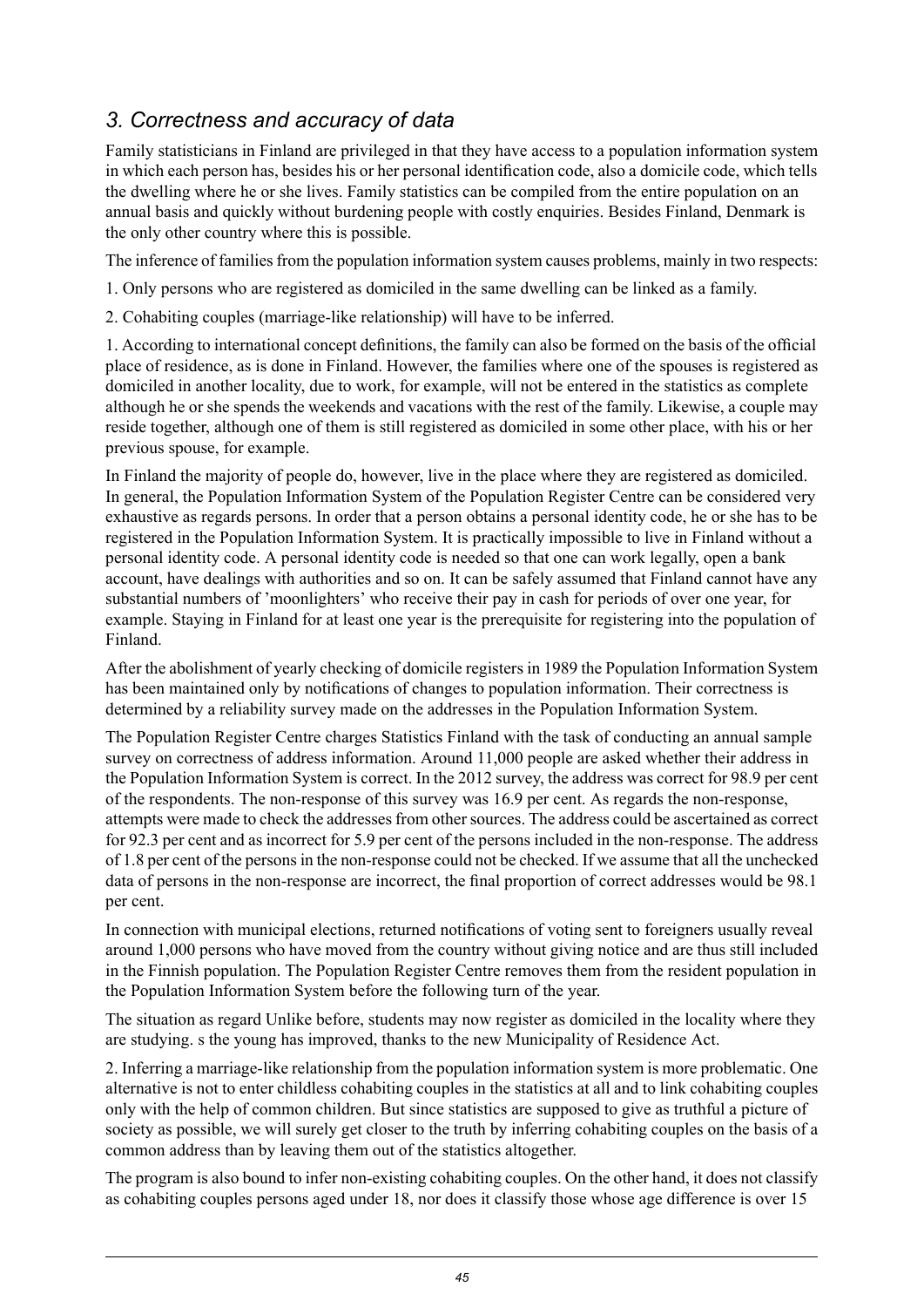years as such. The number of cohabiting couples inferred with the help of the program is, however, very close to the figures obtained by interview surveys conducted before the inference was started.

In 1989 cohabiting couples were obtained by a separate interview survey. The interview focused on persons, not families. The question was only posed to persons whose marital status was 'not married'. On the basis of the sample, it was estimated that there were 372,000 cohabiting persons aged 15-64 in Finland. In the family statistics for the following year 370,000 persons were classified on the basis of their addresses as cohabiting persons aged 18-64. However, some of these persons had the marital status 'married'. According to the samples, the number of cohabiting persons grew at an annual rate of some 20,000 at the end of the 1980s.

By taking into consideration the differences in age limits and the importance of the marital status in the inference of cohabiting couples, it may be observed that, by inference, the number of cohabiting couples is slightly smaller than the real situation measured by samples. The inference of cohabiting couples does, however, convey a good enough picture of the family structure in Finnish society. Hence it helps us to monitor the trend in families and to examine different types of families as larger groups. Certain caution should, however, be exercised in making unit-level inferences on the basis of these couples.

#### *4. Timeliness and promptness of published data*

Statistics Finland dates the population at the turn of the year as at the last day of the year. Since 1999 the regional division used has been that of the first day of the following year. Thus the municipalities that unite on the first day of the new year are already combined in the statistics on the last day of the previous year. Where necessary, statistics at the turn of year can also be produced with the municipality division before the unification.

#### *5. Accessibility and transparency/clarity of data*

The first family statistics are available from the 1950 and 1960 population censuses. From 1970 onwards population censuses have been conducted every five years. In addition, family data have been published in the years 1977, 1978, 1982, 1984 and 1987. Since 1992 family statistics have been compiled yearly. The Families publication has been produced yearly from 1994.

From 1980 to 1989, a yearly review based on a sample of around 10,000 persons was conducted on those living in consensual union in connection with the Labour Force Survey.

From 1870 to 1930 a population census based on person questionnaires was made in major towns every ten years. Some information about household-dwelling units is available from these censuses.

Basic family data are available in electronic form by municipality or with larger regional divisions than municipality in Statistics Finland's free Stat Fin -online service on the Internet at: http://www.stat.fi/tup/tilastotietokannat/index\_en.html

General information and long time series on the families of the whole country can be obtained from the home page of Families at: http://www.stat.fi/til/perh/index\_en.html

The chargeable information service contains more specified information about the families by sub-area of municipality, for example. More information about the service can be found at: http://www.stat.fi/tup/tilastotietokannat/index\_en.html

More information about Statistics Finland's chargeable services is available at: http://www.stat.fi/tup/tilastotietokannat/index\_en.html

### *6. Comparability of statistics*

Family data are not fully comparable before and after 1990, when cohabiting couples were first concluded on the basis of their living together. For the Families publication, family distributions, inclusive of cohabiting couples without common children, were estimated using the sample surveys for the whole country for the years 1960 and 1970. The figures for 1980 and 1985 were extracted from the original data with the new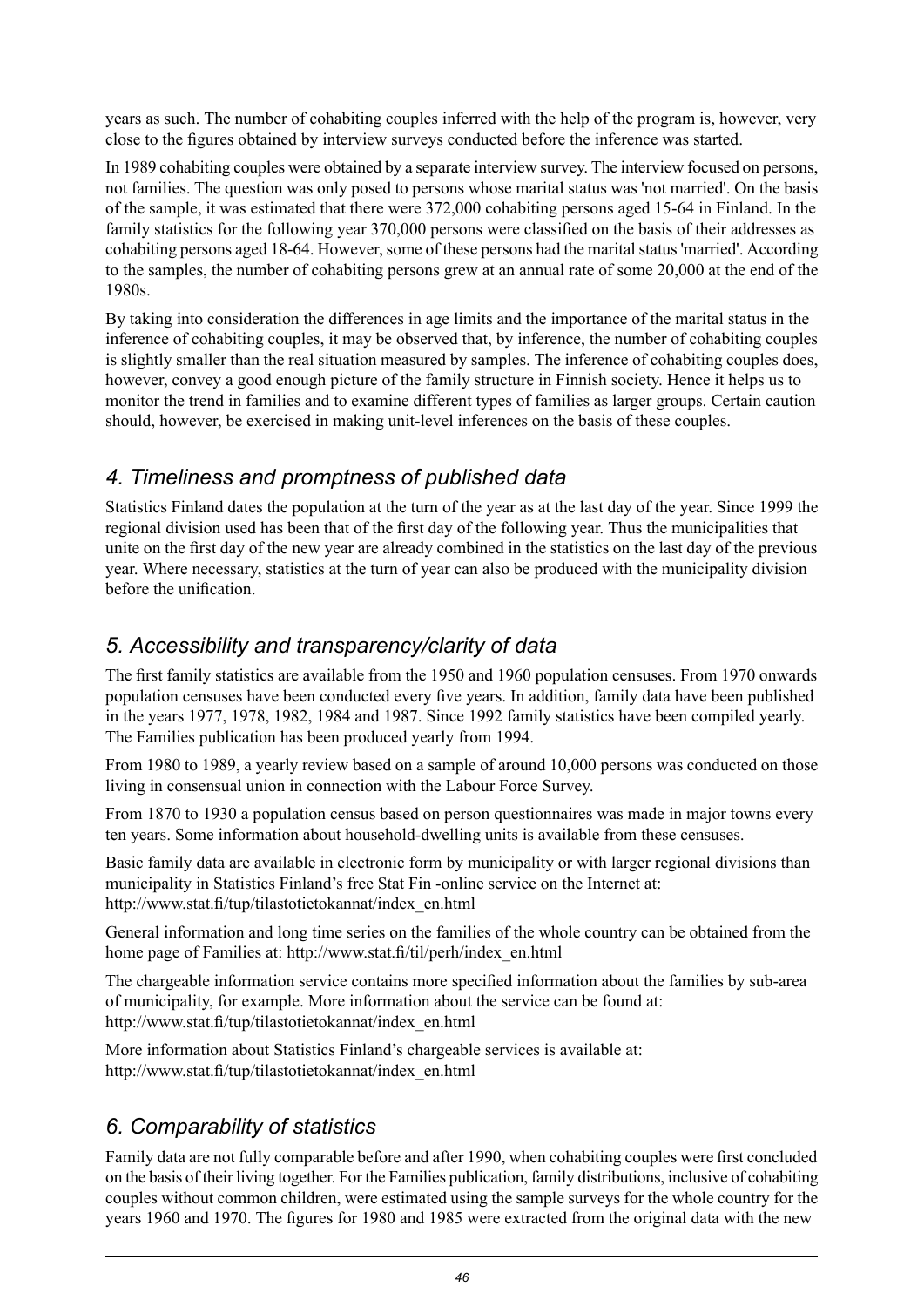classification. Inclusion of cohabiting couples in the statistics increases the number of families and at the same time decreases the number of single supporters, because some of the single supporters are cohabiting with their new spouses.

The fact that the marital status of the person classified with the status of a child has not been limited after 1990 also increases the number of families. Now a divorced person who comes back to live with his or her mother forms a family with the mother, while earlier the mother and the child were recorded as being outside the family population.

#### *7. Coherence and consistency/uniformity*

The figures of demographic family statistics differ somewhat from the family figures of population censuses. In these census statistics the concept is household-dwelling population, whereby the families whose dwellings do not fulfil the criteria for a dwelling are excluded from statistic on family.